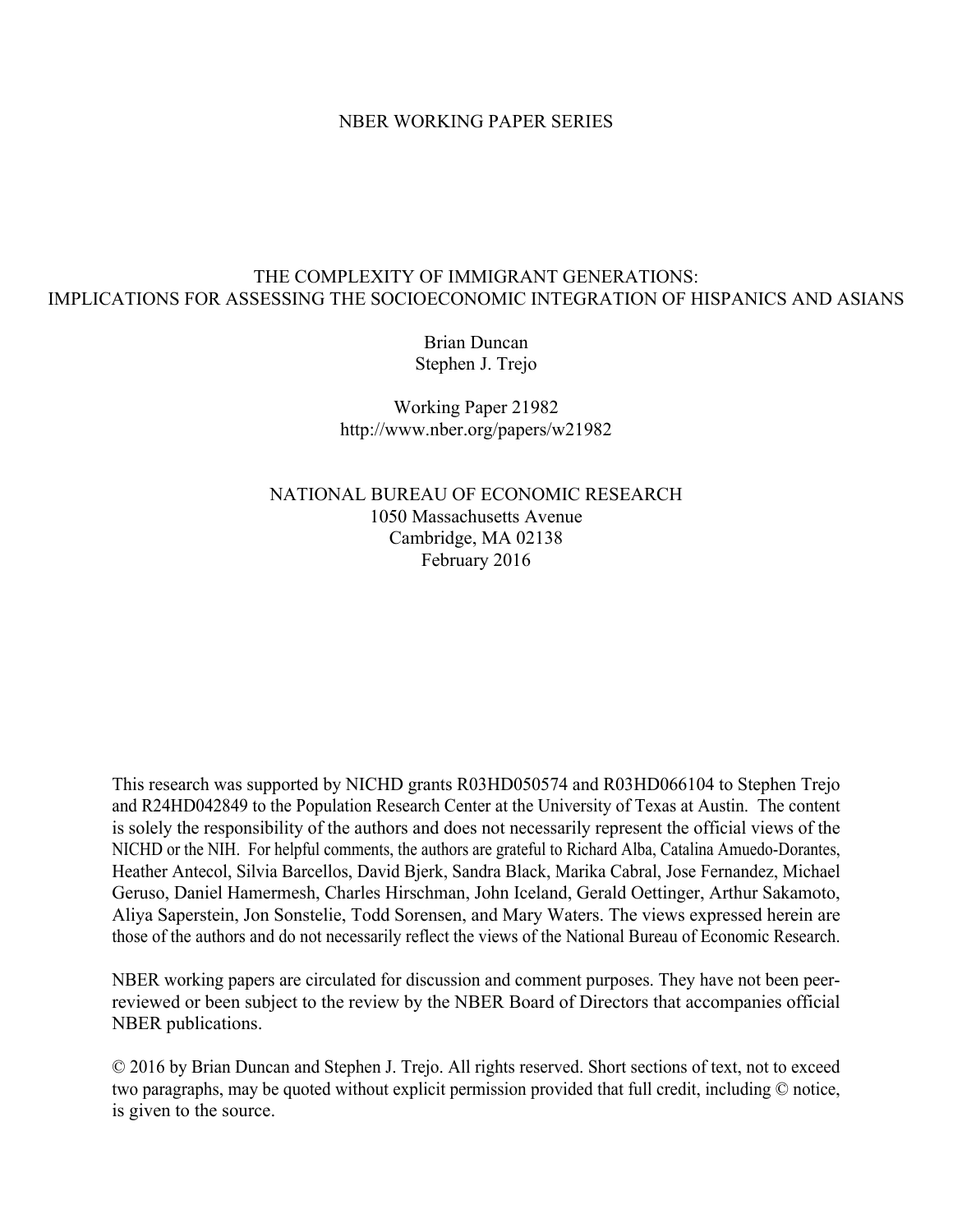The Complexity of Immigrant Generations: Implications for Assessing the Socioeconomic Integration of Hispanics and Asians Brian Duncan and Stephen J. Trejo NBER Working Paper No. 21982 February 2016 JEL No. J15,J61,J62

## **ABSTRACT**

Because of data limitations, virtually all studies of the later-generation descendants of immigrants rely on subjective measures of ethnic self-identification rather than arguably more objective measures based on the countries of birth of the respondent and his ancestors. In this context, biases can arise from "ethnic attrition" (e.g., U.S.-born individuals who do not self-identify as Hispanic despite having ancestors who were immigrants from a Spanish-speaking country). Analyzing 2003-2013 data from the Current Population Survey (CPS), this study shows that such ethnic attrition is sizeable and selective for the second- and third-generation populations of key Hispanic and Asian national origin groups. In addition, the results indicate that ethnic attrition generates measurement biases that vary across groups in direction as well as magnitude, and that correcting for these biases is likely to raise the socioeconomic standing of the U.S.-born descendants of most Hispanic immigrants relative to their Asian counterparts.

Brian Duncan Department of Economics University of Colorado Campus Box 181 Denver, CO 80217-3364 brian.duncan@ucdenver.edu

Stephen J. Trejo Department of Economics University of Texas at Austin 2225 Speedway Stop C3100 Austin, TX 78712 and NBER trejo@austin.utexas.edu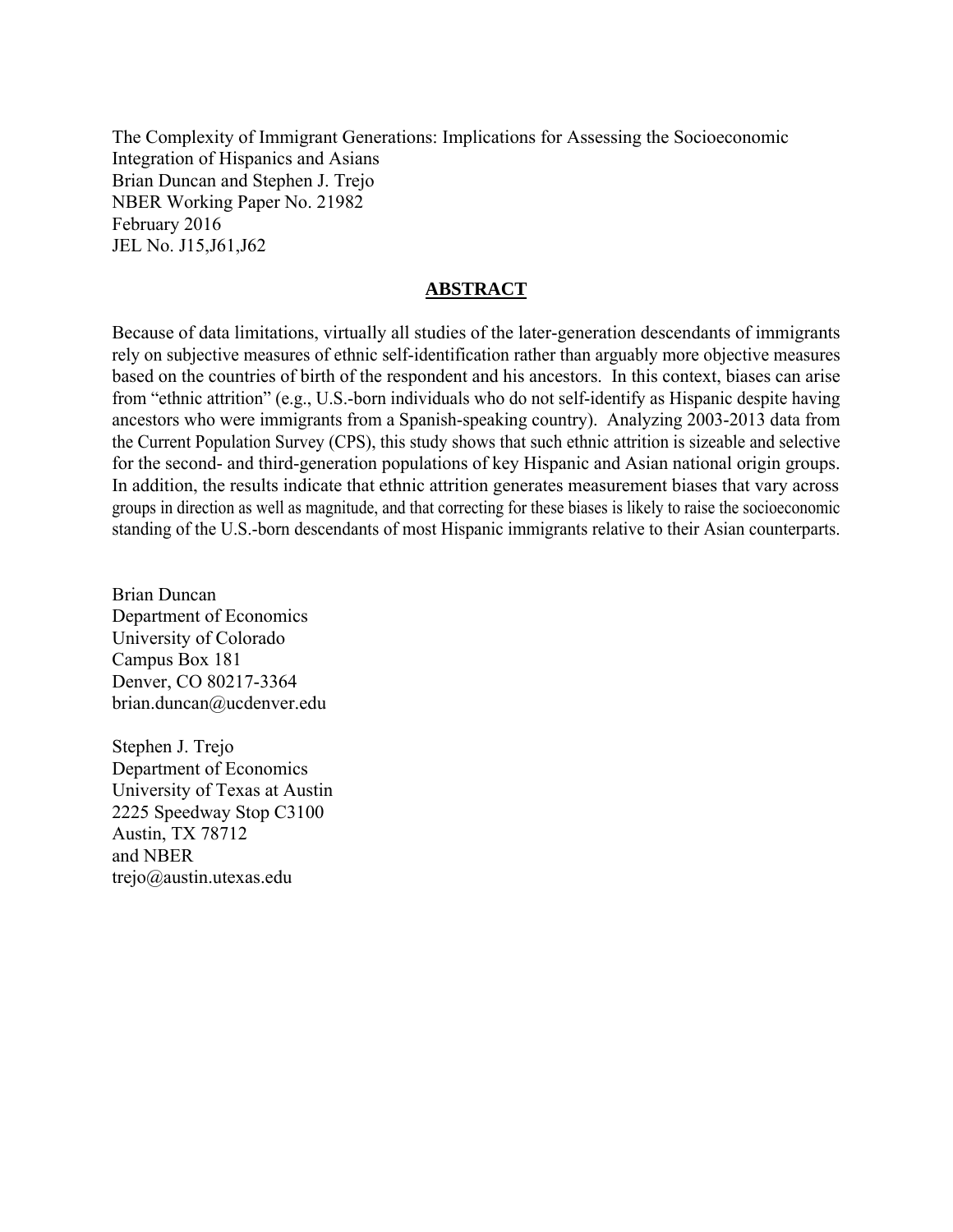Recent research emphasizes how immigrant ancestry and interethnic marriage shape racial/ethnic attachment and identification, and how "ethnic attrition" can generate potentially serious problems for tracking the socioeconomic progress of later-generation descendants of U.S. immigrant groups (Perlmann and Waters 2007; Alba and Islam 2009; Lee and Bean 2010). Our own previous work demonstrates the salience of these issues for the specific case of Mexican Americans (Duncan and Trejo 2007, 2009, 2011). Analyzing microdata from the Current Population Survey (CPS) for children living with both parents, in Duncan and Trejo (2011) we compare an objective indicator of Mexican descent (based on the countries of birth of the child, his parents, and his grandparents) with the standard subjective measure of Mexican identification (based on the response to the Hispanic origin question). We find that about 30 percent of thirdgeneration Mexican children are *not* identified as Mexican by the Hispanic origin question in the CPS, and this ethnic attrition is highly selective. In particular, the high school dropout rate of third-generation Mexican youth (ages 16 and 17) is 25 percent higher when the sample is limited to those youth subjectively identified as Mexican. Therefore, our previous research suggests that ethnic attrition is substantial among third-generation Mexicans and could produce significant downward bias in standard measures of attainment which rely on subjective ethnic identification rather than objective indicators of Mexican descent.

Does such evidence mitigate concerns that Mexican Americans do not seem to be experiencing the same kind of socioeconomic integration enjoyed by the U.S.-born descendants of other immigrant groups, particularly Asians? Not necessarily. Given that intermarriage is a primary source of ethnic attrition, and that intermarriage rates for most groups are at least as high as those of Mexicans (Lieberson and Waters 1988; Lichter and Qian 2005), the resulting biases could be even larger for the descendants of non-Mexican immigrants. If the measurement biases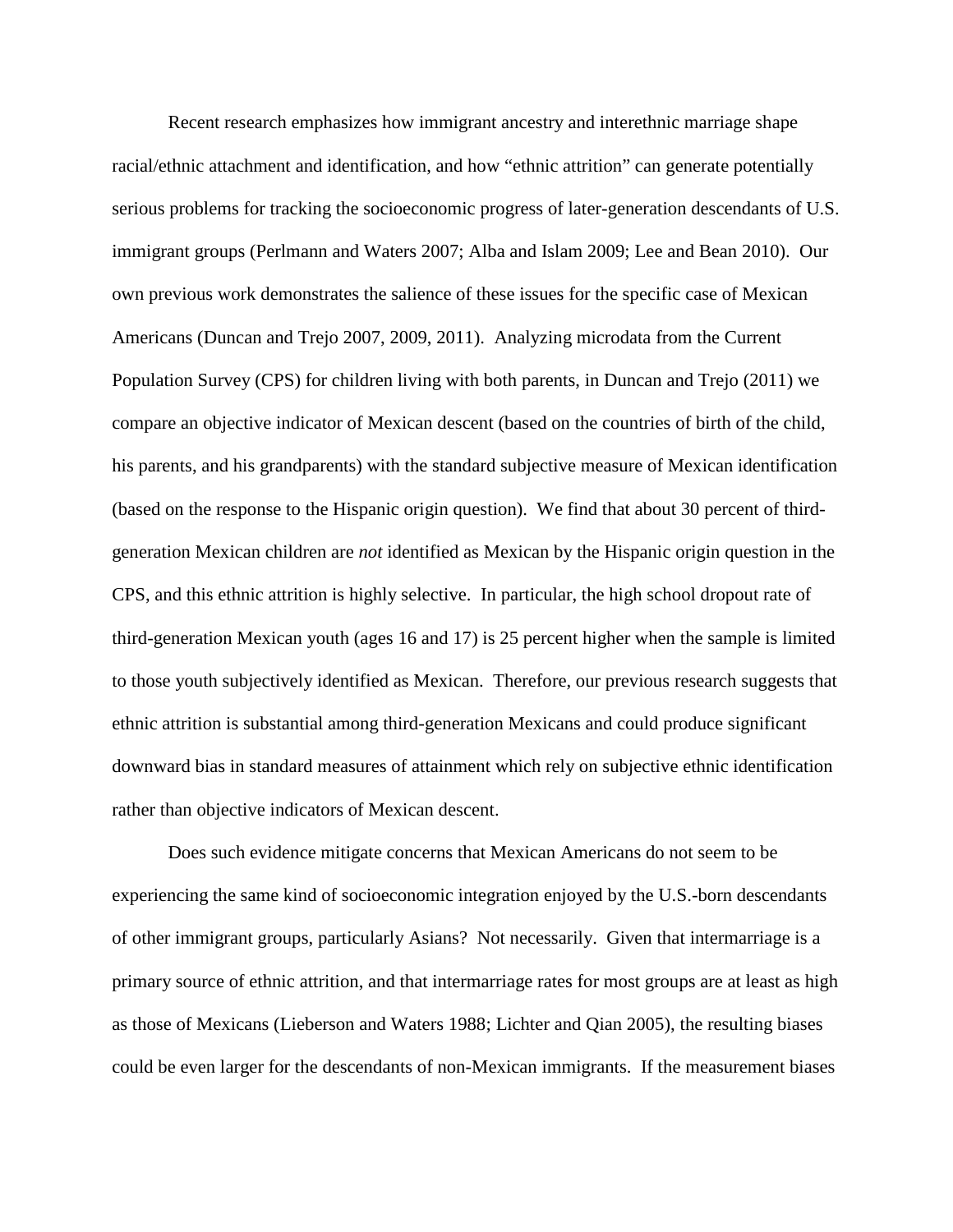from ethnic attrition run in the same direction for all national origin groups, then correcting for these biases could ultimately produce little improvement or even a worsening in the relative standing of Mexican Americans.

Some theories of intermarriage (e.g., Furtado 2006, 2012; Kalmijn 2012), however, imply that the biases from ethnic attrition could differ across groups not only in magnitude but also in direction. For reasons explained below, such theories predict that members of low-education groups (such as some Hispanic groups) who intermarry should be positively selected in terms of education, whereas the corresponding selectivity should be less positive and perhaps even negative for intermarried members of high-education groups (such as most Asian groups). Because ethnic attrition predominately occurs among those with mixed origins (i.e., the products of interethnic marriages), differences across groups in intermarriage selectivity can generate corresponding differences in the selectivity of ethnic attrition. Therefore, it is of both theoretical and empirical interest to analyze the extent and selectivity of ethnic attrition for a variety of immigrant groups, as we do here for the first time.

Historically, much of the socioeconomic mobility achieved by U.S. immigrant families has taken place across rather than within generations (Neidert and Farley 1985; Borjas 1994; Perlmann 2005). When evaluating the long-term integration of immigrants, it is therefore important to analyze differences not just between the foreign-born and U.S-born, but also across generations of the U.S.-born (Farley and Alba 2002; Card 2005; Smith 2006). The ideal data set for such an analysis would include information about the family tree of each individual, enabling us to identify which individuals have ancestors who immigrated to the United States from a particular country and how many generations have elapsed since that immigration took place. Information of this sort would also allow us to characterize the complexity of each individual's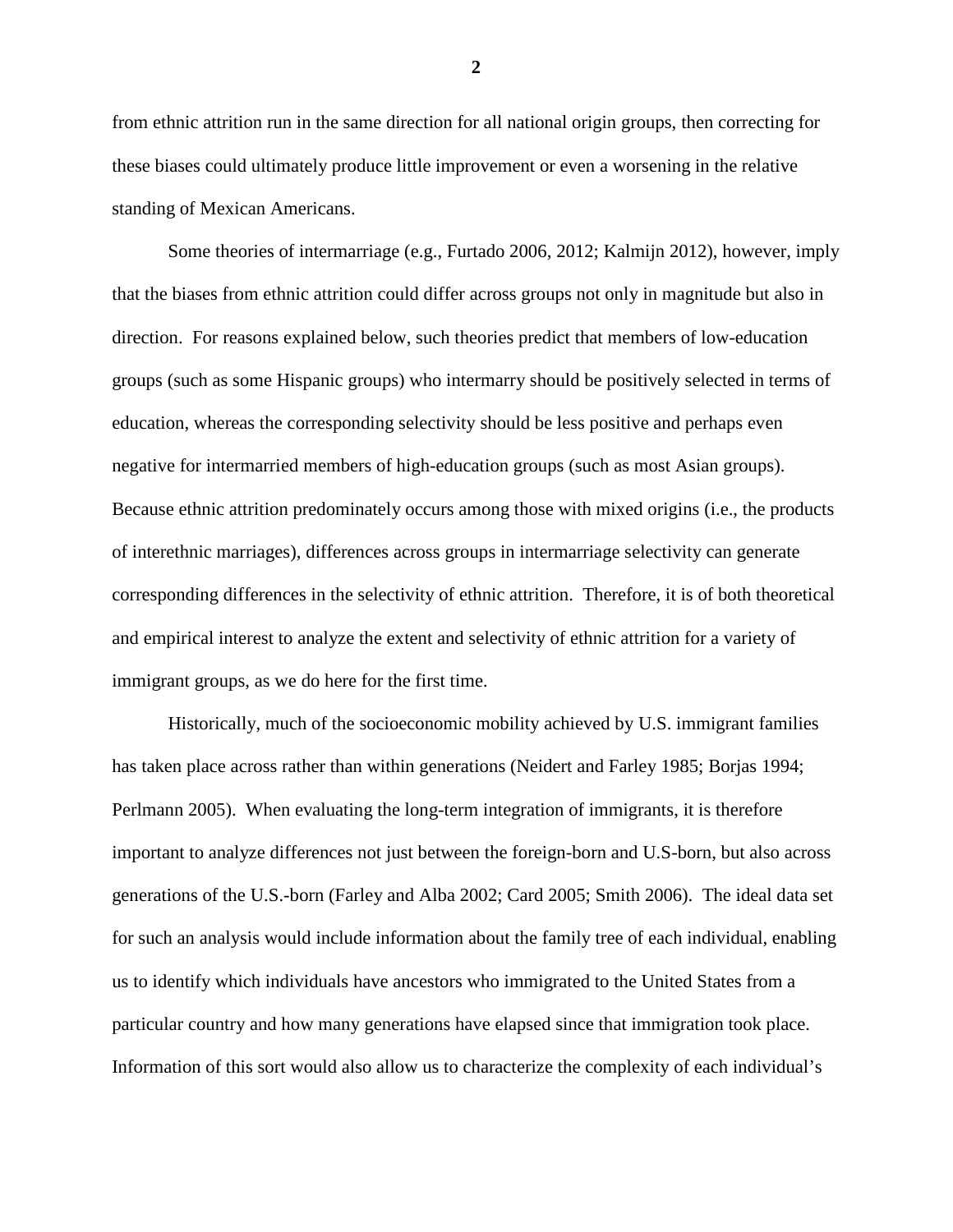immigrant roots in some detail, accounting for factors such as the specific national origins of an individual's immigrant ancestors, whether the same national origins show up on both the paternal and maternal sides of the family tree, and how far removed from the current generation are the immigrant ancestors.

 Unfortunately, the large, nationally-representative data sources typically employed to study U.S. immigrants and their descendants provide only very limited information pertaining to immigrant generations. Microdata sources such as the decennial U.S. Census, the American Community Survey (ACS), and the CPS report each respondent's country of birth, thereby distinguishing foreign-born individuals (i.e., the first generation) from the U.S.-born population. Only the CPS, however, currently collects information about the countries of birth of each respondent's parents, which allows the second generation (i.e., U.S.-born individuals who have at least one foreign-born parent) to be differentiated from higher generations of U.S.-born individuals. Moreover, none of these surveys provide information about the countries of birth of an adult respondent's grandparents, so studies of immigrant descendants beyond the second generation are forced to identify the population of interest using subjective measures of ethnic identification (e.g., third- and higher-generation Mexicans are U.S.-born individuals who have U.S.-born parents and who self-identify as Mexican in response to the Hispanic origin question).

 In this context, measurement biases arising from selective ethnic identification could distort assessments of the socioeconomic attainment and integration of later-generation descendants of immigrants. The current paper explores this issue for a wide range of national origin groups from important Hispanic (Mexico, Puerto Rico, Cuba, El Salvador, and the Dominican Republic) and Asian (China, India, Japan, Korea, and the Philippines) source countries. Using microdata from recent years of the CPS, we delineate the strong links between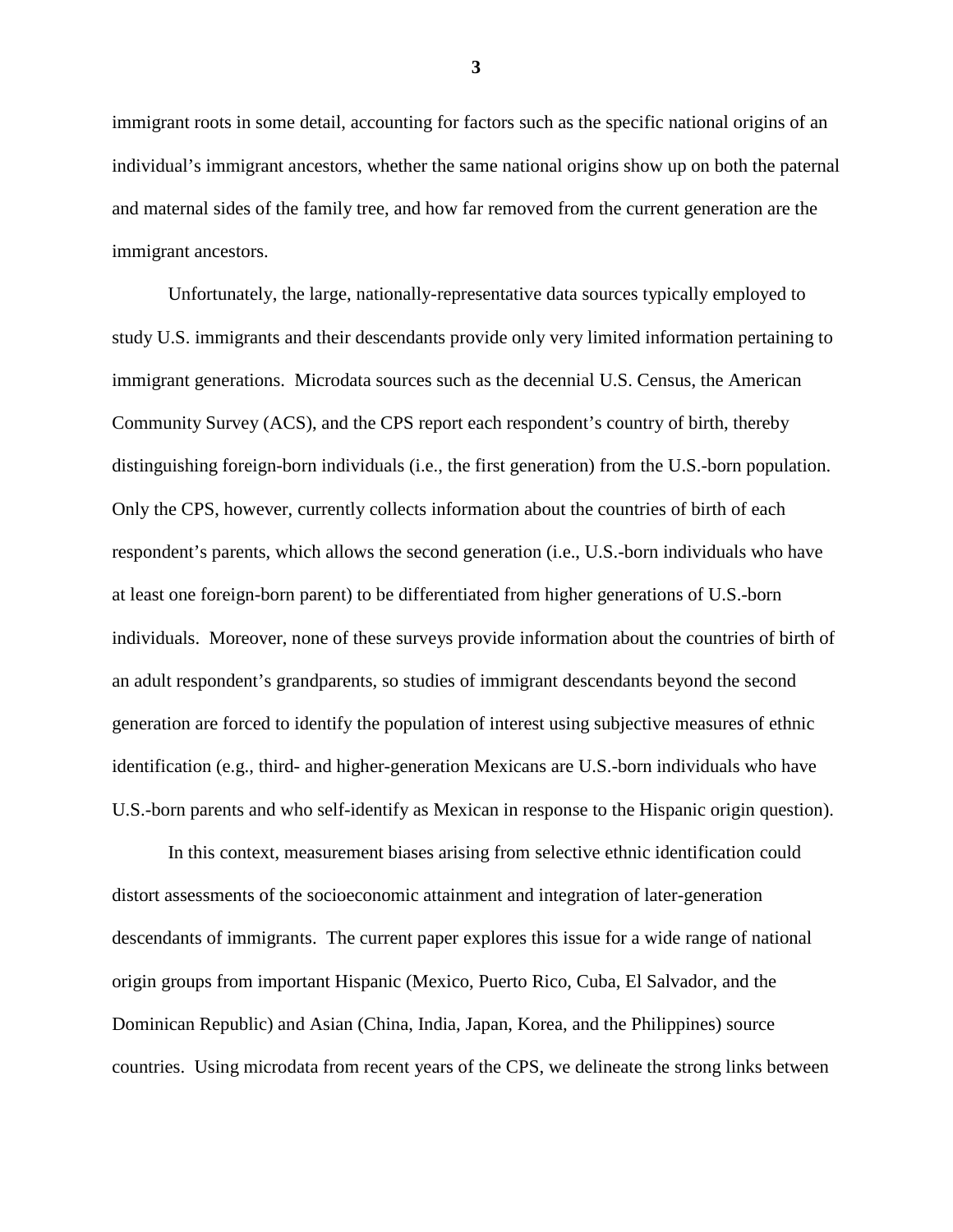generational complexity and ethnic identification. In addition, we analyze the extent and educational selectivity of ethnic attrition among first-, second-, and third-generation members of these immigrant groups, and we provide some evidence on the consequent biases in standard measures of attainment that almost always rely on subjective ethnic identification for immigrant descendants in the third generation and beyond. We also show that the theoretical mechanism described above potentially accounts for a substantial portion of the variation across national origin groups in the educational selectivity of ethnic attrition. Finally, the appendix documents that changes to the CPS Hispanic origin and race questions adopted in 2003 had a substantial impact on ethnic attrition among Hispanics and Asians.

### **Data**

We use microdata from the CPS for all months from January 2003 through December  $2013.<sup>1</sup>$  $2013.<sup>1</sup>$  $2013.<sup>1</sup>$  The CPS is a monthly survey of 50,000-60,000 households that the U.S. government administers to estimate unemployment rates and other indicators of labor market activity. In addition to the detailed demographic and labor force data reported for all respondents, the CPS collects earnings information each month from one-quarter of the sample, the so-called "outgoing rotation groups." The data we analyze come from these outgoing rotation group samples. The CPS sampling scheme is such that selected residences are surveyed for four consecutive months (e.g., January through April), then leave the sample for eight months (e.g.,

<span id="page-5-0"></span> $<sup>1</sup>$  As described more fully in the appendix, major changes to the CPS questions regarding Hispanic origin and race were</sup> introduced in the January 2003 survey (Bowler *et al*. 2003). By asking directly about Hispanic ethnicity and by allowing multiple race responses, the CPS now elicits higher rates of subjective ethnic identification among the descendants of Hispanic and Asian immigrants. The evidence we present below, however, suggests that ethnic attrition remains a significant problem in the post-2002 CPS data collected using the improved questionnaire. Moreover, the Hispanic origin and race questions introduced in the 2003 CPS are similar to the analogous questions employed in the Census and ACS from 2000 forward, and so the issues pertaining to subjective identification and selective ethnic attrition that we explore here with CPS data will also be relevant for Census and ACS data. For these reasons, we focus on CPS data from January 2003 forward, but the appendix shows that ethnic attrition is even more prevalent in earlier CPS data.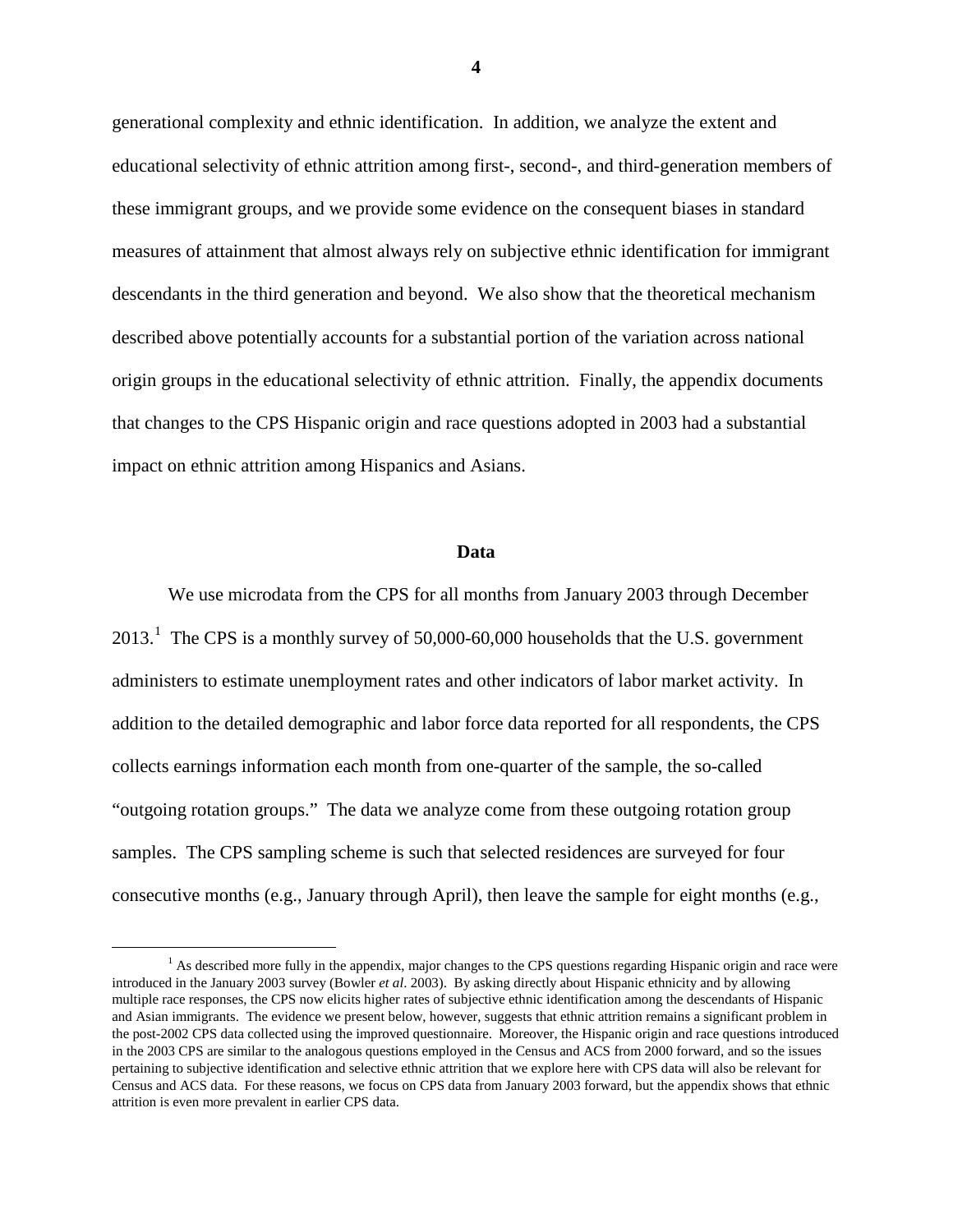May through December), and return for a final four months (e.g., January through April of the following year) before exiting the sample for good. The outgoing rotation groups in a given month include those residences that will rotate out of the sample in the following month, either temporarily (i.e., those residences completing their fourth month in the CPS sample) or permanently (i.e., those residences being surveyed for the eighth and final time). To avoid samples with repeated observations for a given household, we use only data from the first time a residence appears in an outgoing rotation group (i.e., we use only data from the fourth month that a residence appears in the CPS sample). By pooling together these 11 years of monthly CPS data, we substantially increase sample sizes and improve the precision of our estimates. A key feature of CPS data is their inclusion (beginning in 1994) of the information about parental countries of birth that is currently missing from the Census and ACS. As a result, the CPS is now the best large-scale, nationally-representative U.S. data set for investigating how outcomes vary by immigrant generation.

 Throughout this paper, we define immigrant generations using information on the countries of birth of the respondent, his parents, and (when possible, as described below) his grandparents. The first generation consists of foreign-born individuals (excluding those born abroad of an American parent). The second generation includes U.S.-born individuals who have at least one foreign-born parent. The third generation denotes U.S.-born individuals with two U.S.-born parents but at least one foreign-born grandparent. These immigrant generations are defined with respect to the specific Hispanic and Asian source countries that we analyze here. The Hispanic source countries are Mexico, Puerto Rico, Cuba, El Salvador, and the Dominican Republic, and the Asian source countries are China, India, Japan, Korea, and the Philippines. $2$ 

<span id="page-6-0"></span><sup>&</sup>lt;sup>2</sup> These particular countries were chosen because they are important sources of U.S. immigration and they yield CPS samples of reasonable size for all three generations. Based on 2000 Census data, these five Hispanic national origin groups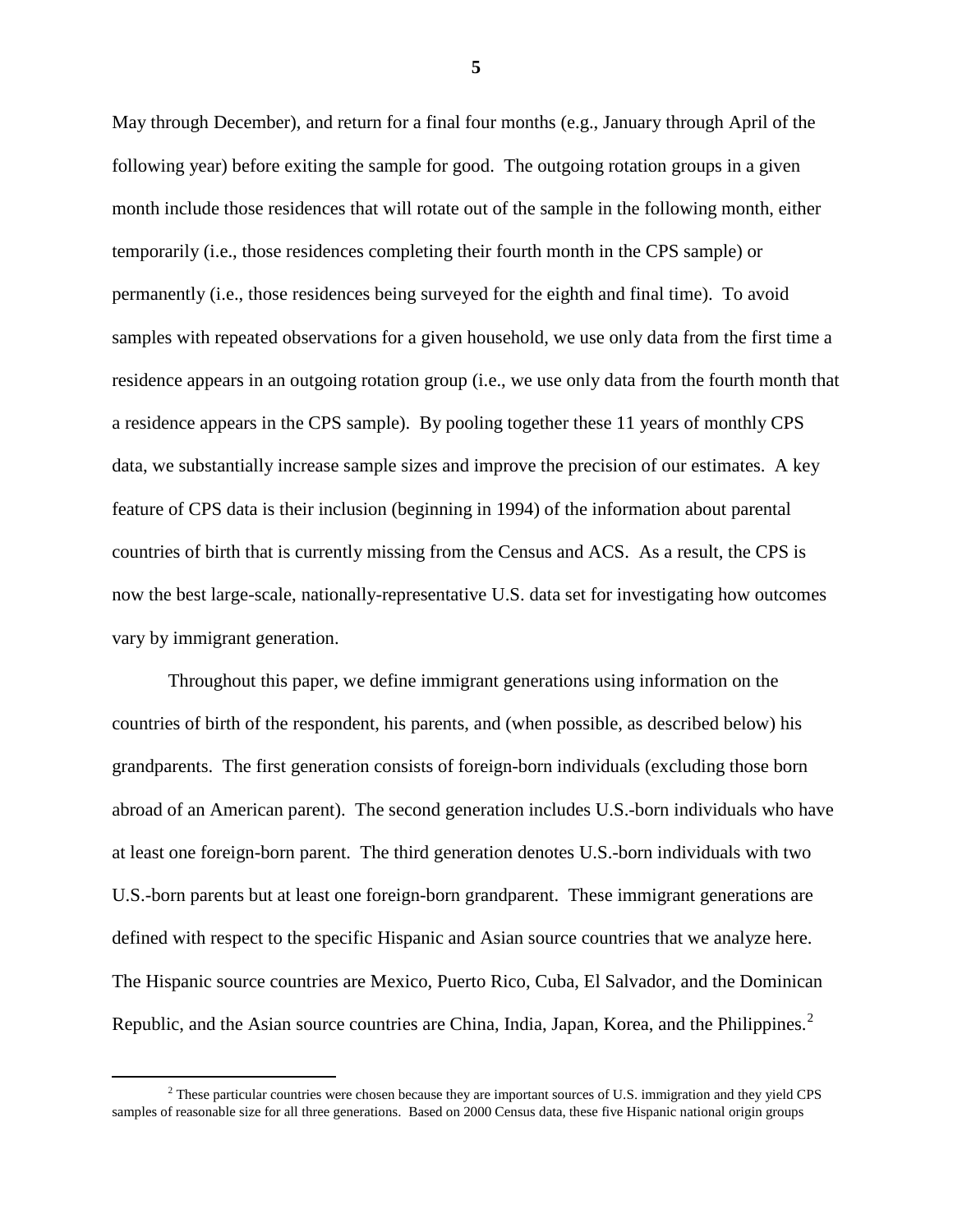So, for example, a first-generation Cuban is someone who was born in Cuba and immigrated to the United States, and a second-generation Japanese is a U.S.-born individual whose father and/or mother were born in Japan.

 The approach described above assigns national origins using the specific countries of birth of the respondent and his ancestors. In contrast, data limitations commonly force researchers to adopt an alternative approach whereby self-reported race/ethnicity is used to approximate the national origins of immigrant groups, especially for individuals beyond the first generation (e.g., in Census or ACS data, second- and higher-generation Asians are U.S.-born individuals who subjectively identify as Asian in response to the race question). A central aim of the current paper is to investigate the accuracy of these approximations. For this purpose, we examine the subjective racial/ethnic identification of individuals whose immigrant generation and national origins can be determined from the information available in the CPS regarding the countries of birth of themselves and their ancestors. For individuals linked to Hispanic source countries, we examine whether they subjectively identify as Hispanic in response to the Hispanic origin question in the CPS. $3$  For individuals linked to Asian source countries, we examine

account for over three-quarters of the U.S. Hispanic population (Guzman 2001), and the analogous statement also holds for the five Asian national origin groups that we study (Barnes and Bennett 2002). Persons born in Puerto Rico are U.S. citizens and enjoy unfettered mobility between the island and the U.S. mainland, and therefore Puerto Ricans are not, strictly speaking, a U.S. "immigrant" group. Nonetheless, island-born Puerto-Ricans who move to the United States and their U.S.-born descendants encounter many of the same adjustment issues as conventional immigrant groups. Accordingly, the socioeconomic mobility of Puerto Ricans is often analyzed using models and methods developed to study U.S. immigrant groups (e.g., Feliciano 2001; Hirschman 2001).

<span id="page-7-0"></span><sup>&</sup>lt;sup>3</sup> Since January 2003, the CPS has collected information about Hispanic origin as follows. Respondents are asked whether they are "Spanish, Hispanic, or Latino," and those who answer affirmatively are then asked to designate a specific Hispanic national origin group (Mexican, Puerto Rican, Cuban, Central/South American, or Other Spanish). The Hispanic origin question in the 2000 Census is similar (Grieco and Cassidy 2001). In this paper, we employ the broad indicator of "Hispanic" ethnic identification that potentially applies to all of the Hispanic national origin groups. In previous work that focused on Mexicans (Duncan and Trejo 2007, 2009, 2011), we employed the specific indicator for "Mexican" ethnic identification. In CPS data, the "Hispanic" indicator captures all those who designate a specific national origin (such as Mexican, Puerto Rican, or Cuban) as well those who identify as Hispanic but fail to indicate a specific national origin. Therefore, the results reported here may understate the amount of ethnic attrition that would be relevant when a particular Hispanic national origin group is the focus of analysis.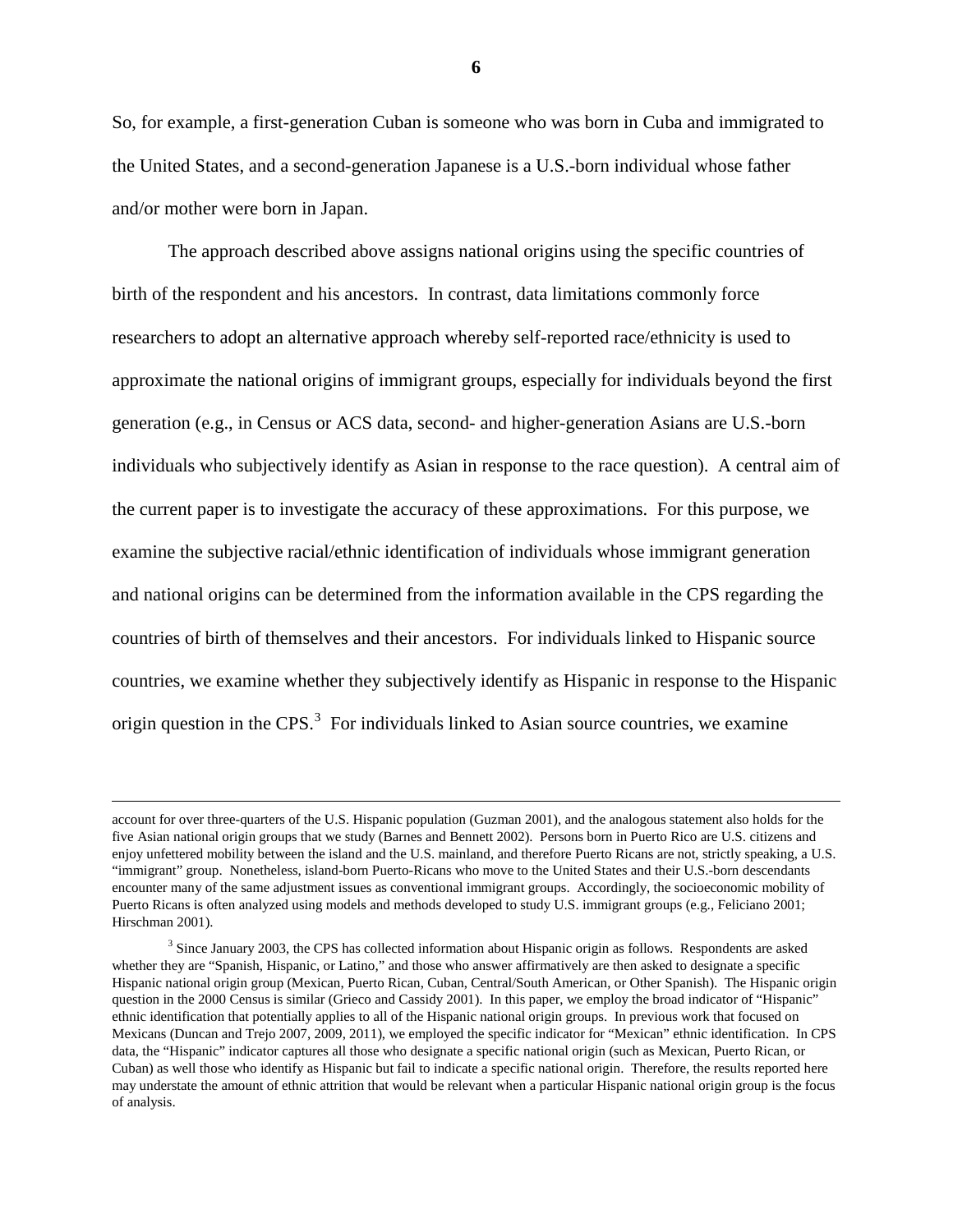whether they subjectively identify as Asian in response to the race question in the CPS.<sup>[4](#page-8-0)</sup>

 To improve the reliability of our measures of subjective racial/ethnic identification, we exclude individuals with imputed information regarding Hispanic origin (for analyses of Hispanic source countries) or race (for analyses of Asian source countries). By doing so, we avoid confounding true ethnic attrition with errors generated by the CPS imputation process. To more accurately assign immigrant generations, we exclude individuals with missing or imputed information regarding the country of birth of themselves or any relevant ancestors. In particular, we exclude all individuals with missing or imputed information regarding their own country of birth. When constructing samples for the second and third generations, we also exclude individuals with missing or imputed information regarding the country of birth of either parent, and when defining the third generation, we further exclude individuals with missing or imputed information regarding the country of birth of any grandparent.

Our samples of first- and second-generation adults ages 25-59 are constructed using the information collected in the CPS regarding the countries of birth of each respondent and of each respondent's father and mother. By matching second-generation individuals in the CPS with their spouses and children, we can push this analysis one step further and learn something about ethnic attrition in the third generation. For children living with both parents, the survey data collected from the parents reveal the countries of birth of each child's grandparents. With this information, we can now formulate a more precise definition of the third generation, as opposed to the standard definition that relies on subjective racial/ethnic identification and does not

<span id="page-8-0"></span><sup>&</sup>lt;sup>4</sup> Unlike the Census and ACS, the CPS race question does not identify specific Asian national origin groups (e.g., Chinese, Japanese, Korean, etc.). Prior to 2003, the relevant race category in the CPS was "Asian or Pacific Islander." Starting in January 2003, "Asian" and "Hawaiian/Pacific Islander" become separate categories, and respondents can identify with more than one race category (Bowler *et al.* 2003). For the sake of comparability with earlier data, from 2003 on we consider individuals to identify as Asian if they respond to the CPS race question with "Asian" or "Hawaiian/Pacific Islander" (or both), even if they also give other (i.e., non-Asian) race responses. Treating multiple race responses in this way will produce conservative estimates of ethnic attrition. In the appendix, we discuss how the 2003 changes in the CPS questionnaire affected Hispanic and Asian identification.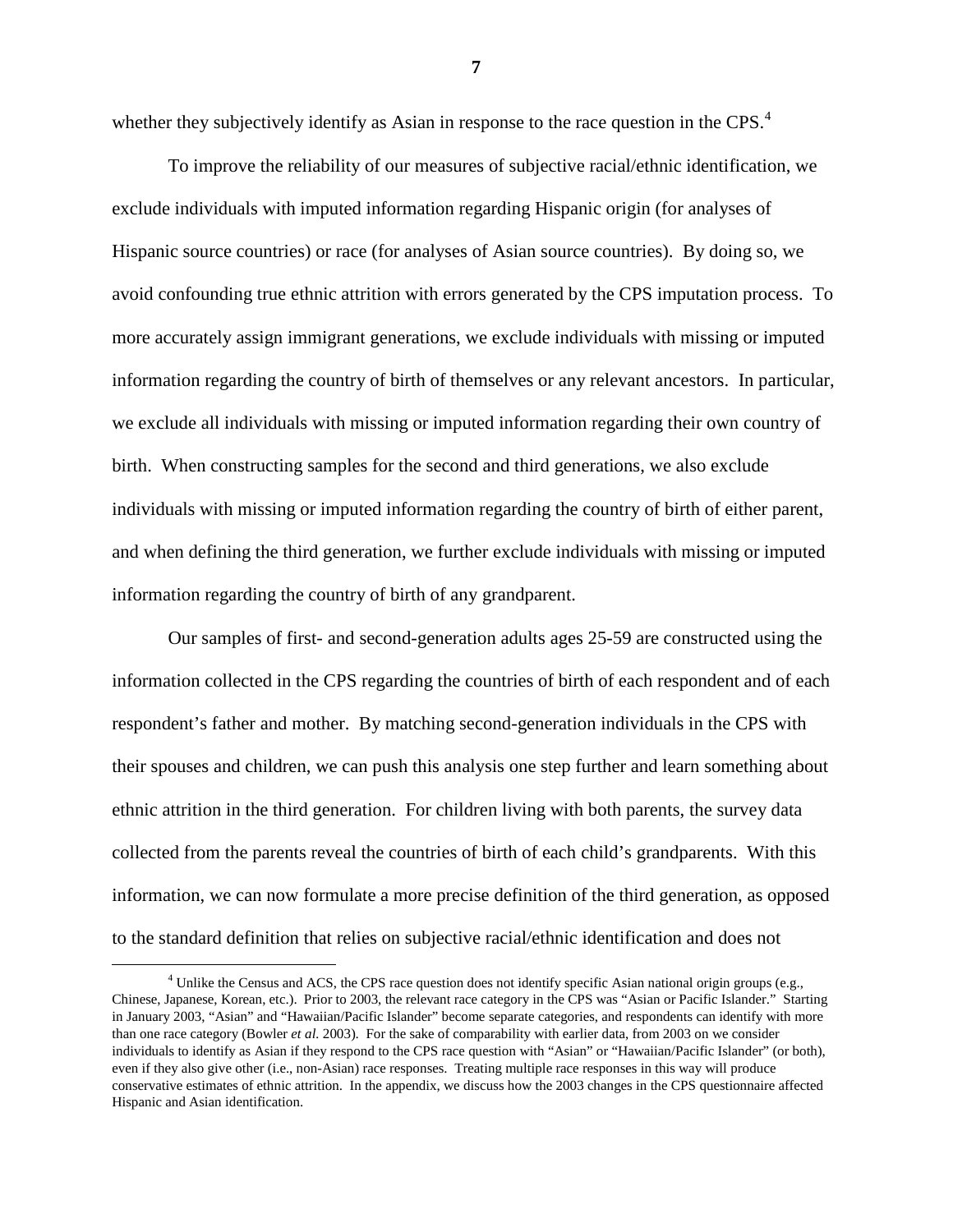distinguish the true third generation from higher generations. Our third-generation samples include U.S.-born children ages 17 and below who live in intact families and have two U.S.-born parents (ages 18 and above) but at least one grandparent born in a relevant source country.<sup>[5](#page-9-0)</sup> We limit the third-generation samples to children in married, intact families because complete information regarding grandparents' countries of birth is available only for children living in the same household as both of their parents.

 At the outset, let us acknowledge some important limitations of our analysis of thirdgeneration children. First, because we must restrict attention to children in married, intact families, these samples are not representative of all third-generation children. Available evidence suggests that endogamy is more prevalent in marriage than in cohabitation or out-ofwedlock childbearing, so restricting our samples to married, intact families is likely to understate the extent of ethnic attrition.<sup>[6](#page-9-1)</sup>

 Second, the analyses we report do not distinguish children with step or adoptive parents from those with biological parents. Not until 2007 does the CPS collect the information necessary to make such distinctions. Using only the data from 2007 forward, we find that around 10 percent of the third-generation children in our samples have at least one non-biological parent. When we limit our analyses to children with two biological parents, rates of Hispanic and Asian identification rise, but only modestly (i.e., by a couple of percentage points, at most), and the educational selectivity of ethnic attrition does not change.

Third, we base our measures of subjective ethnic identification for third-generation

<span id="page-9-0"></span> <sup>5</sup> Our samples of third-generation children include siblings from the same set of parents. When we avoid repeated observations within families by retaining only the youngest child from each family, sample sizes fall by roughly half, but the results remain very similar to those reported below using the full samples.

<span id="page-9-1"></span> $6$  After reviewing the relevant literature, Perlmann and Waters (2004, p. 275) conclude that "formal marriage and the children born in wedlock provide us with a conservative view of the degree of intermixing—both in terms of interethnic couples and in terms of the production of mixed-ancestry children."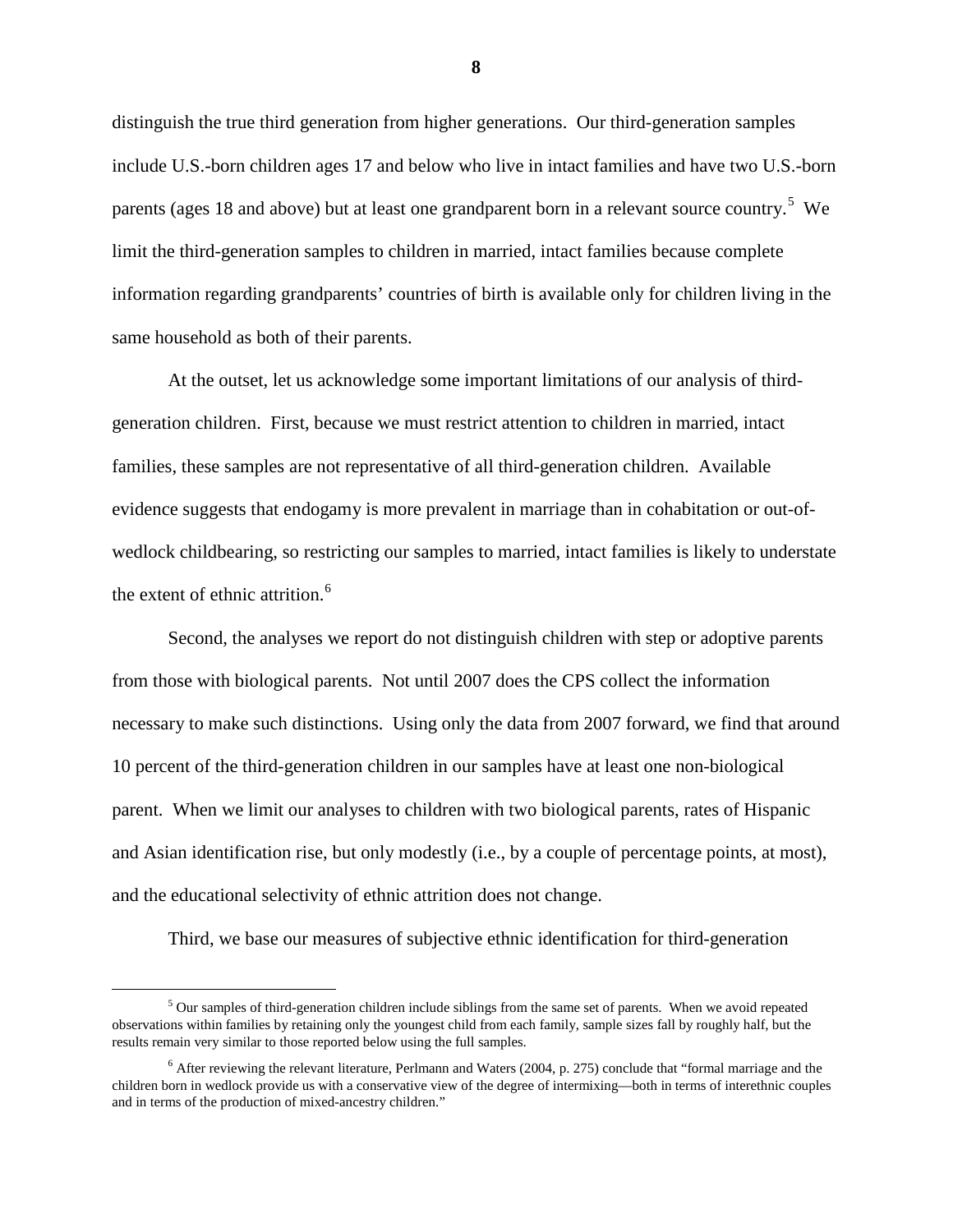children on their responses to the CPS Hispanic origin and race questions, but these responses primarily represent a parent or other adult member of the household answering for the child. A critical issue is whether these children will give similar responses when they become adults and answer for themselves.<sup>[7](#page-10-0)</sup> Fourth, because the CPS does not provide informative measures of attainment for children, we analyze the selectivity of ethnic attrition among third-generation children somewhat indirectly, by examining the education levels of their parents. Finally, for some of the national origin groups, the samples of third-generation children are small (see the appendix). Note that none of these limitations apply to our analysis of ethnic attrition among second-generation adults. Individuals with a foreign-born parent retain relatively strong ethnic attachments, however, so if we restrict our analysis to the second generation we would miss the more extensive ethnic attrition that occurs in later generations. Therefore, despite its limitations, we believe our analysis of ethnic attrition in the third generation provides a useful empirical glimpse into a potentially significant topic about which little is currently known.

#### **Basic Patterns**

 As a simple way of summarizing our findings and highlighting some of the potential implications, Tables 1 and 2 show the basic patterns that emerge when our source country samples are pooled into pan-ethnic aggregates for Hispanics and for Asians.<sup>[8](#page-10-1)</sup> For the individuals we can objectively assign as first-, second-, or third-generation members of a relevant Hispanic

<span id="page-10-0"></span><sup>&</sup>lt;sup>7</sup> See Portes and Rumbaut (2001, chapter 7) for a discussion of parental and other influences on the evolving ethnic identities of second-generation adolescents.

<span id="page-10-1"></span><sup>&</sup>lt;sup>8</sup> Our samples of second-generation adults and third-generation children include a small amount of overlap across source countries, due to individuals with mixed origins (e.g., a third-generation child with one grandparent born in Puerto Rico and another grandparent born in the Dominican Republic). The aggregated, pan-ethnic samples of Hispanics count each individual only once, and so do the pan-ethnic samples of Asians, but there remains a tiny amount of overlap between the Hispanic and Asian samples, because of a few individuals with both Hispanic and Asian ancestry. We do not employ the CPS sampling weights in any of the calculations we report in this paper, because these weights are constructed using the information on subjective racial/ethnic identification that we treat as endogenous (U.S. Bureau of the Census 2006). Nevertheless, weighted calculations produce similar results.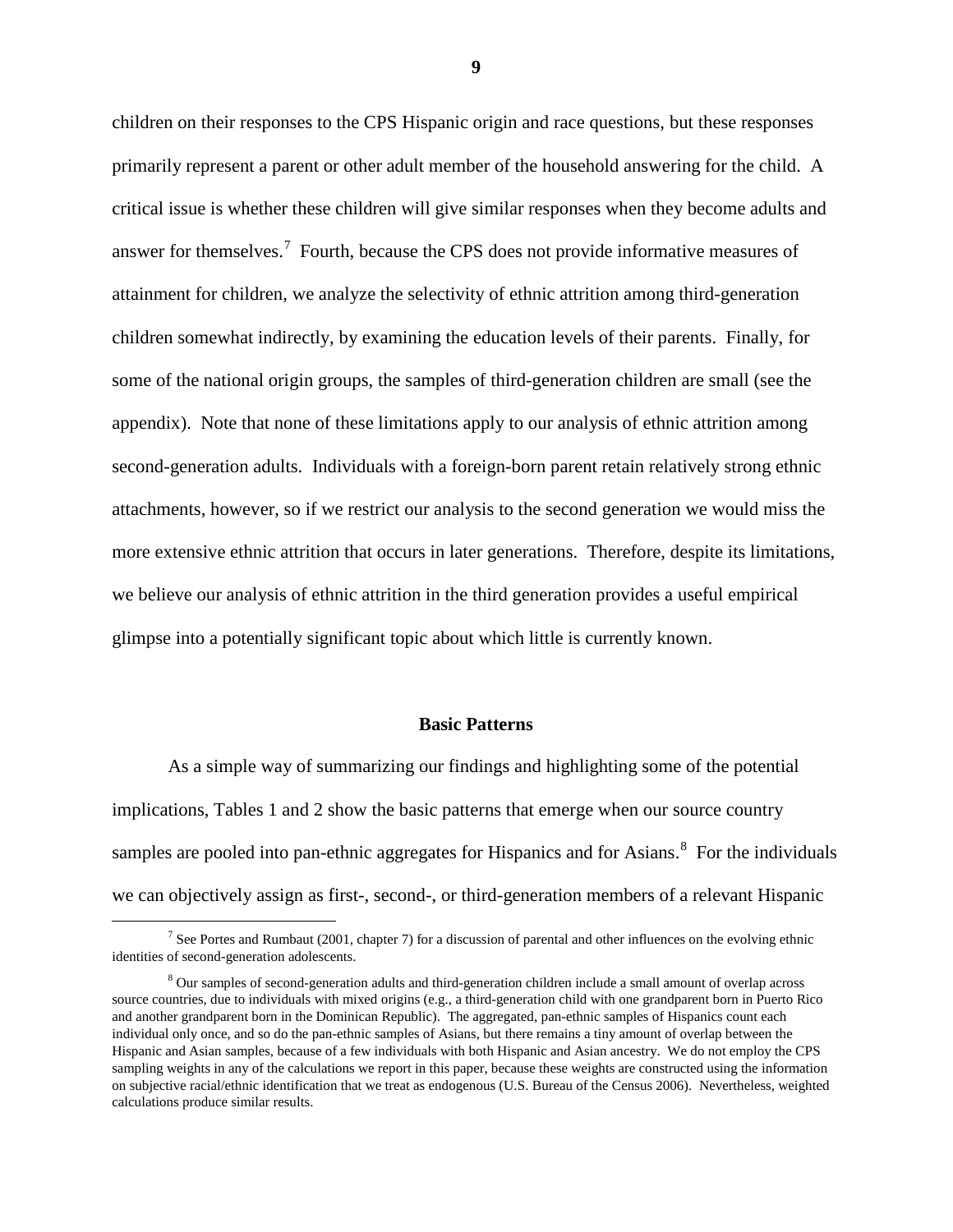or Asian national origin group, Table 1 reports the percentage who subjectively identify in the expected way. Among Hispanics, these ethnic identification rates fall from 99 percent for firstgeneration adults to 93 percent for second-generation adults to 82 percent for third-generation children. Ethnic attrition is more prevalent and the generational gradient is steeper for Asians, with ethnic identification rates of 96 percent for the first generation, 79 percent for the second generation, and 58 percent for the third generation.

 Analyzing data from the 2000 Census, Rumbaut (2006, Table 2-3) reports a strong correspondence between country of birth and subjective ethnic identification for Hispanic immigrants. Our CPS samples confirm this finding and reveal a similar pattern for Asian immigrants. We did not expect to find much ethnic attrition in the first generation, so we are not surprised by the very high rates of Hispanic and Asian identification among foreign-born adults from the relevant source countries. Ethnic identification rates for the first generation do provide an important baseline, however, for measuring ethnic attrition in the second and third generations. The fact that immigrants from these Hispanic and Asian countries consistently choose the expected response suggests that they understand the CPS Hispanic origin and race questions and do not have difficulty locating where they fit within the implied racial/ethnic configuration. This finding for the first generation implies that the significant decline in subjective identification observed for later generations represents true ethnic attrition rather than confusion with the CPS questionnaire or unfamiliarity with the U.S. racial/ethnic structure.

Table 1 demonstrates that, despite nearly perfect rates of ethnic identification for firstgeneration adults, Hispanics and Asians exhibit substantial amounts of ethnic attrition in the second and third generations. For ethnic attrition to distort standard measures of generational progress for immigrant groups, however, it is not enough that such attrition be sizeable; the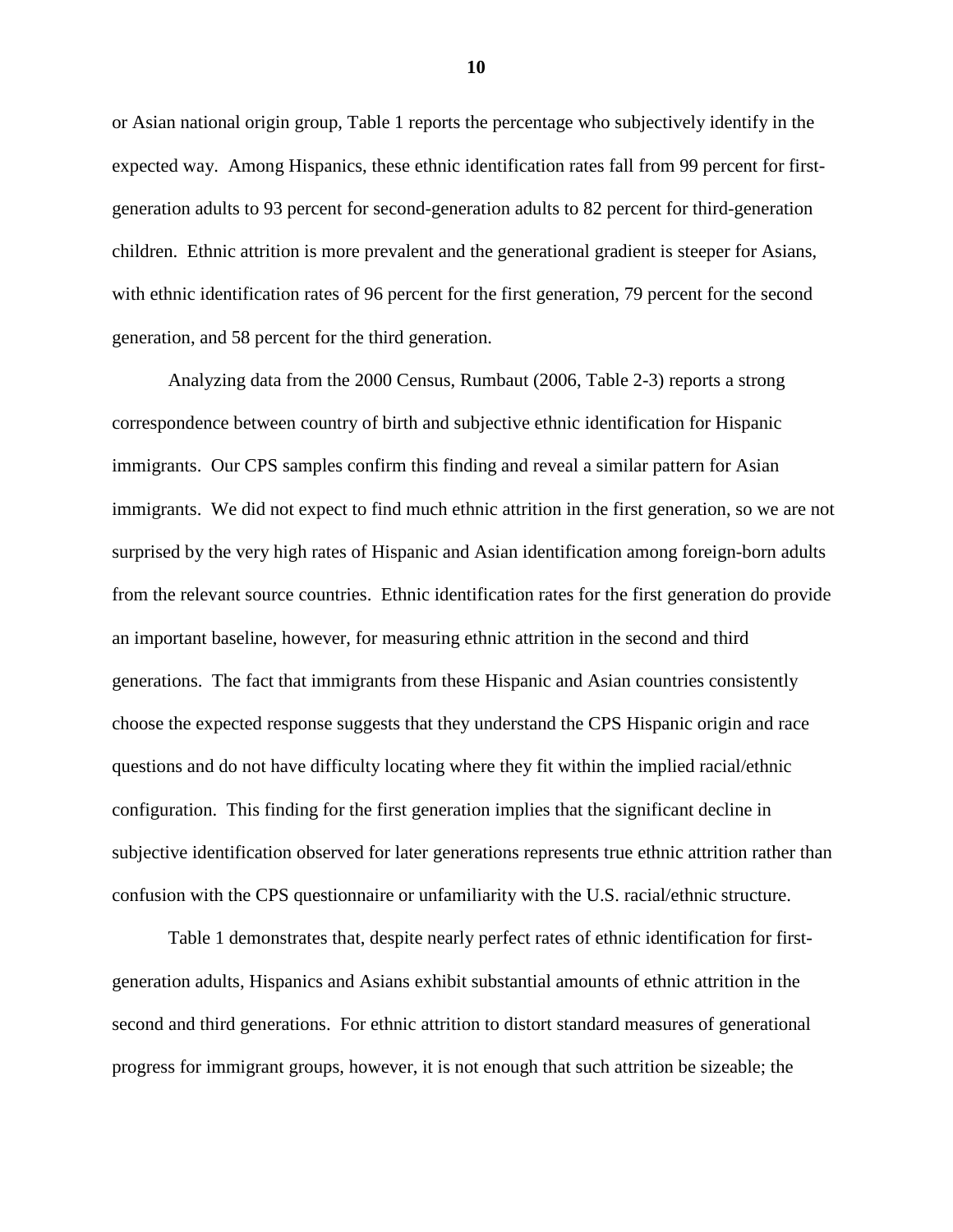attrition must also be selective on socioeconomic attainment. To provide some initial evidence on the selectivity of ethnic attrition, Table 2 reports average completed years of schooling by ethnic identification for second-generation adults and third-generation children.<sup>[9](#page-12-0)</sup> For thirdgeneration children, the education measure represents the average of father's and mother's years of schooling. We focus on educational attainment because it is a fundamental determinant of economic success, social status, health, family stability, and life opportunities (Oreopoulos and Salvanes 2011; Hout 2012), and schooling data are available for all adult respondents in the CPS.

Table 2 succinctly illustrates a key finding of our paper: with regard to educational attainment, ethnic attrition among the U.S.-born descendants of immigrants tends to be positively selected for Hispanics and negatively selected for Asians. For example, second-generation Hispanics who fail to identify as Hispanic average three-quarters of a year *more* education than their counterparts who do so identify, whereas the analogous comparison among secondgeneration Asians yields a *deficit* of three-fifths of a year for those who fail to identify as Asian. The pattern is similar among third-generation children: those of Hispanic descent who are not identified as Hispanic enjoy advantaged backgrounds (i.e., fathers and mothers with more schooling, on average) compared to their peers who are identified as Hispanic, and this selectivity runs in the opposite direction for children of Asian descent. In particular, average parental education is more than four-fifths of a year higher for third-generation Hispanic children not identified as Hispanic compared to those who are identified as Hispanic. In contrast, average parental education is over two-thirds of a year lower for third-generation Asian children not identified as Asian compared to those who are identified as Asian.

<span id="page-12-0"></span> <sup>9</sup> For comparison purposes, Table 2 also reports average completed years of schooling for first-generation adults. Given the negligible amount of ethnic attrition observed in the first generation, however, we do not distinguish this generation by ethnic identification. We follow Jaeger's (1997) recommendations for how to construct a completed years of schooling variable from the CPS information collected about postsecondary degrees obtained.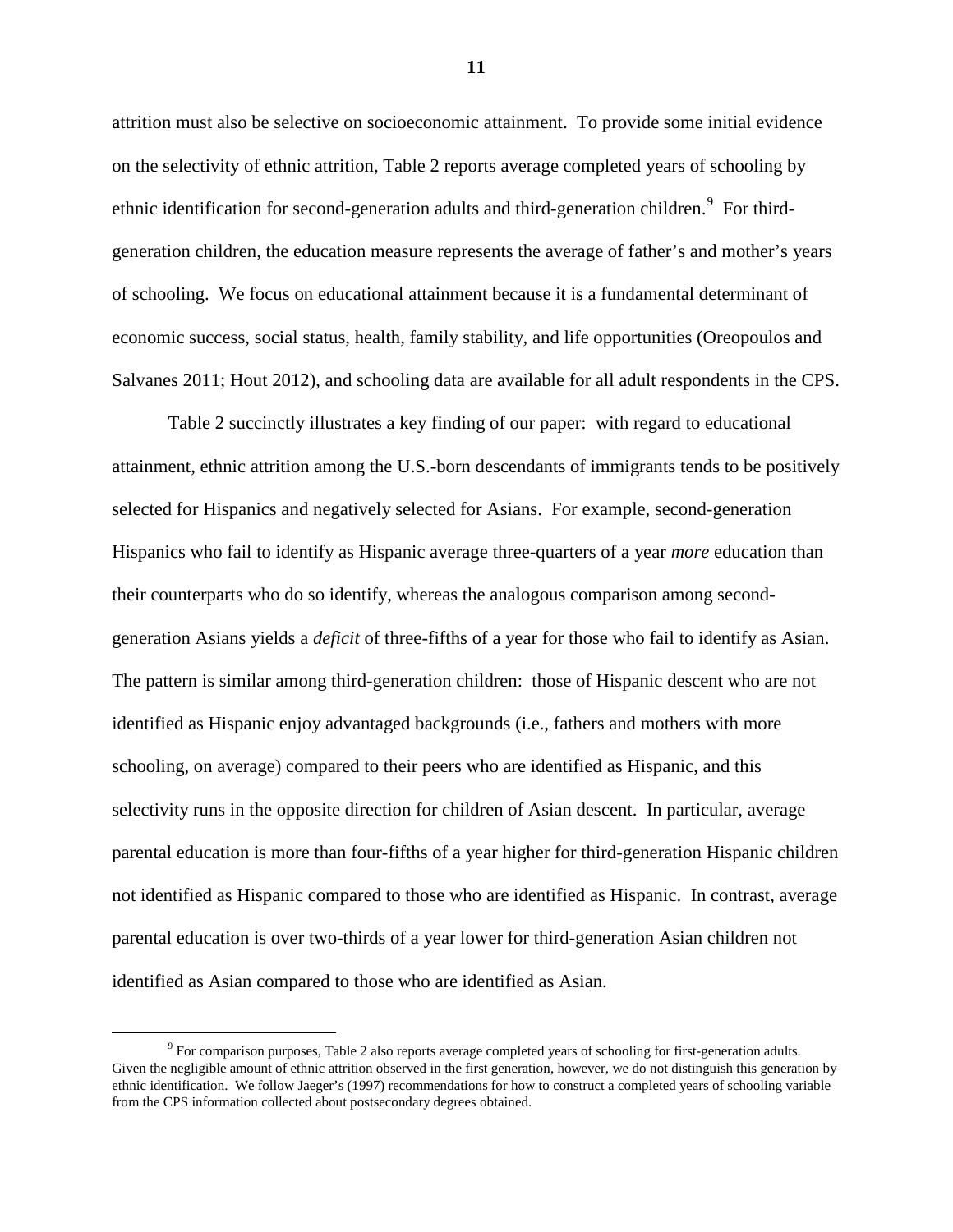Our previous research for Mexicans (Duncan and Trejo 2007, 2011) suggests that selective ethnic attrition causes most analyses to understate the socioeconomic attainment of the U.S.-born descendants of Mexican immigrants, because this population usually must be identified by their subjective responses to questions about ethnic origins. Table 2 indicates that a similar conclusion holds for Hispanics more broadly, at least in terms of education. On the other hand, Table 2 reveals the reverse bias for Asians, which suggests that ethnic attrition inflates observed schooling levels for the U.S.-born descendants of Asian immigrants. The analyses that follow explore in greater detail the patterns of ethnic identification and education selectivity highlighted in Tables 1 and 2 and assess a possible theoretical explanation for why the direction of selectivity differs for Hispanics and Asians.

### **Ethnic Identification**

 In this section, we investigate the determinants of subjective ethnic identification among second- and third-generation Hispanics and Asians. Table 3 reveals that there exists substantial variation in the structure of ethnic origins and that Hispanic and Asian identification rises with the strength of the relevant ethnic attachments. For our samples of second-generation adults, the upper part of Table 3 indicates that only about three-fifths of Hispanics and half of Asians are from families in which both parents were born in a relevant source country. The remaining second-generation adults have weaker ethnic attachments in the sense that one of their parents is either U.S.-born or originated in a country other than one of the five main Hispanic (or Asian) source countries considered here. Ethnic identification rates are very high for second-generation adults when both of their parents were born in a relevant source country (97 percent for Hispanics and 95 percent for Asians). Identification rates decline significantly, however, for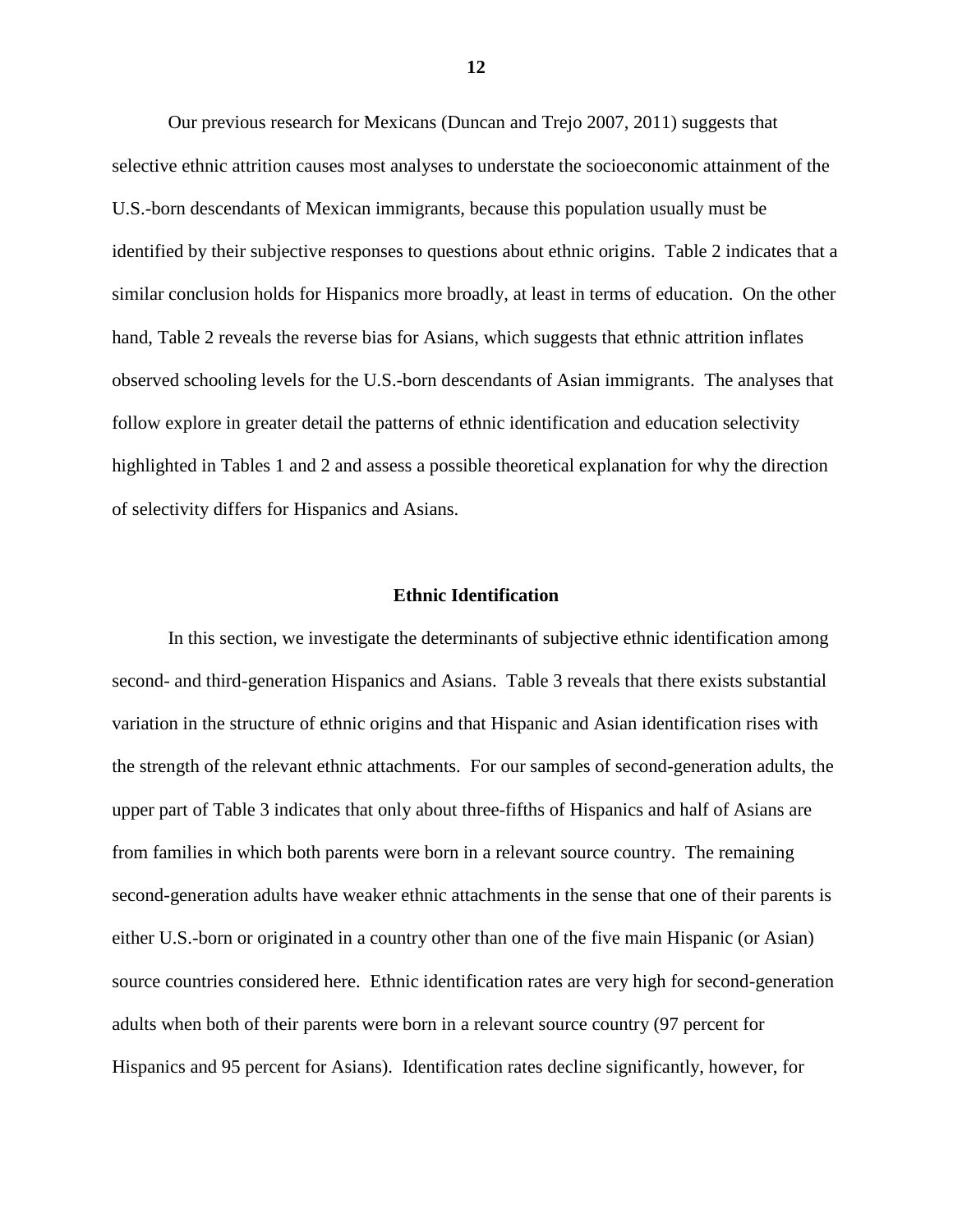those second-generation adults with only one parent born in a relevant source country (i.e., reductions of 10 percentage points for Hispanics and 30 percentage points for Asians). Interestingly, among second-generation Hispanics with only one parent born in a relevant source country, ethnic identification rates are similar regardless of whether that parent is the father or the mother. Among Asians, however, ethnic identification rate are five percentage points higher for those second-generation adults whose father rather than mother was born in a relevant country.

 For our samples of third-generation children, the lower part of Table 3 reports similar information pertaining to generational complexity and its relationship to subjective ethnic identification. First, we show the percentage distribution of third-generation children by how many of their grandparents were born in a relevant source country, and below that we indicate how ethnic identification rates vary with this indicator of the strength of ethnic origins. Note that the vast majority of third-generation children (75 percent of Hispanics and 90 percent of Asians) have only one or two grandparents who were born in a relevant source country, rather than three or four. This complexity of grandparents' origins has two sources: interethnic marriage, and marriage between different generations of the same ethnicity.<sup>[10](#page-14-0)</sup> The only way that a thirdgeneration Hispanic child can have three or four of his grandparents born in Hispanic source countries, for example, is if both parents are second-generation Hispanics (i.e., the mother and father are both the U.S.-born children of Hispanic immigrants). By contrast, if a secondgeneration Hispanic marries either a non-Hispanic or a later-generation Hispanic (i.e., an Hispanic from the third generation or beyond), then the children resulting from such a marriage can have at most two grandparents born in Hispanic source countries.

<span id="page-14-0"></span><sup>&</sup>lt;sup>10</sup> Lichter, Carmalt, and Qian (2011) discuss the prevalence and implications of cross-generational marriage among Hispanics. Min and Kim (2009) do the same for Asians.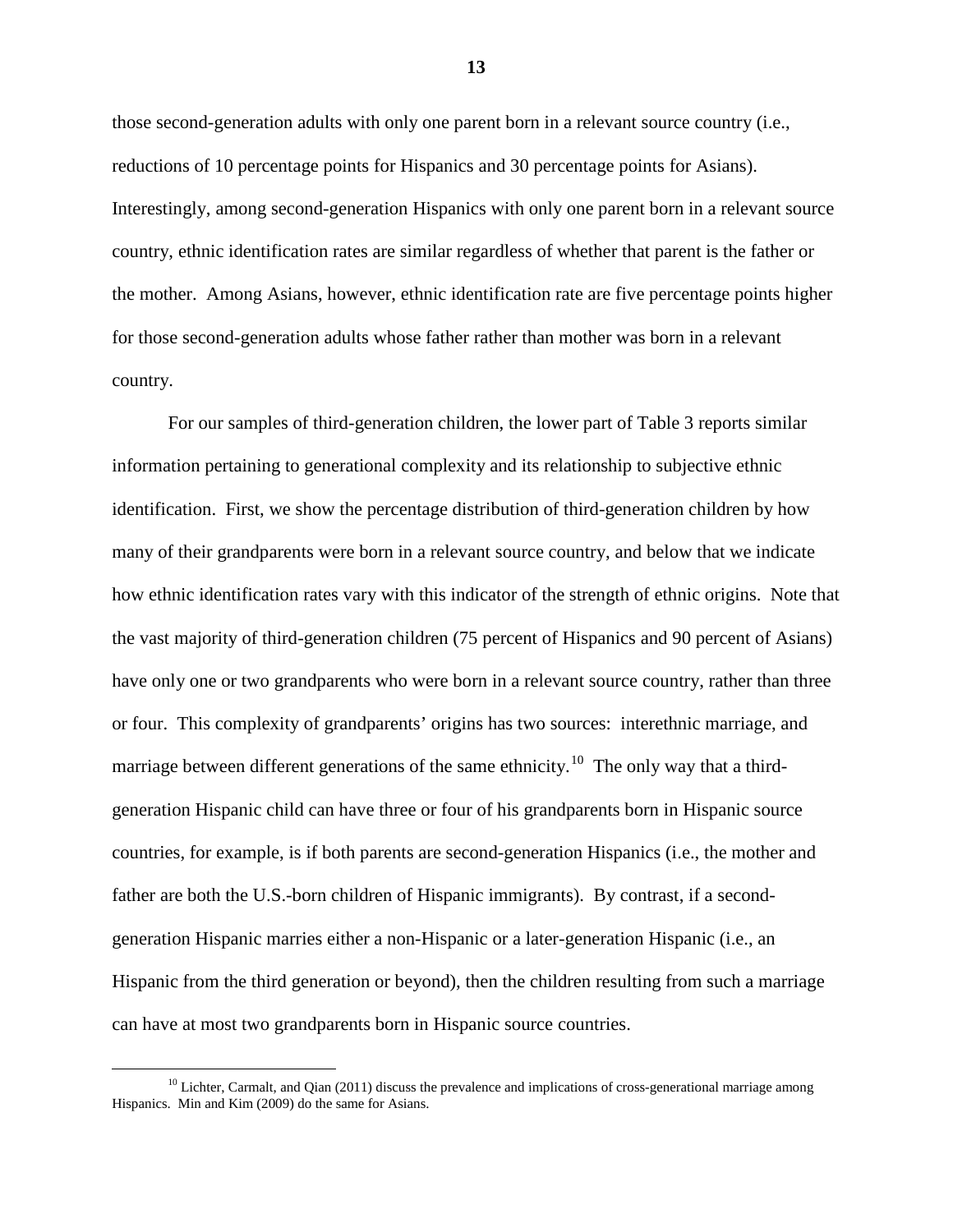Table 3 shows that this generational complexity is closely related to third-generation children's subjective ethnic identification. Children with three or four grandparents born in a relevant source country are very likely to report the corresponding ethnic identification (at rates of 97 percent for Hispanics and 90 percent for Asians), but identification rates are much lower for the bulk of third-generation children who have only one or two immigrant grandparents and therefore weaker ethnic ties. Indeed, for both Hispanics and Asians, the largest segment of the third generation has just one grandparent born in a relevant source country (40 percent of Hispanics and 59 percent of Asians), and ethnic identification rates for this segment fall to 69 percent for Hispanics and 42 percent for Asians.

In the preceding discussion, heterogeneity among third-generation children is measured by how many of their grandparents were born in a relevant source country. The bottom part of Table 3 provides a somewhat different perspective on generational complexity by distinguishing third-generation children according to whether their ethnicity derives from both the paternal and maternal sides of their family rather than just from one side. For example, we define a thirdgeneration Hispanic child to have Hispanic ethnicity on his father's side of the family if at least one of the following two things is true: (1) the child has a paternal grandparent who was born in an Hispanic source country, or (2) the child's father self-identifies as Hispanic in response to the Hispanic origin question. In an analogous fashion, the countries of birth of the maternal grandparents and the mother's subjective ethnic identification determine whether a thirdgeneration Hispanic child has Hispanic ethnicity on his mother's side of the family. By construction, all of the children in our third-generation samples have at least one grandparent born in a relevant source country, so they all have Hispanic (or Asian) ethnicity on at least one side of their family. The issue is whether the CPS data give any indication that a child also has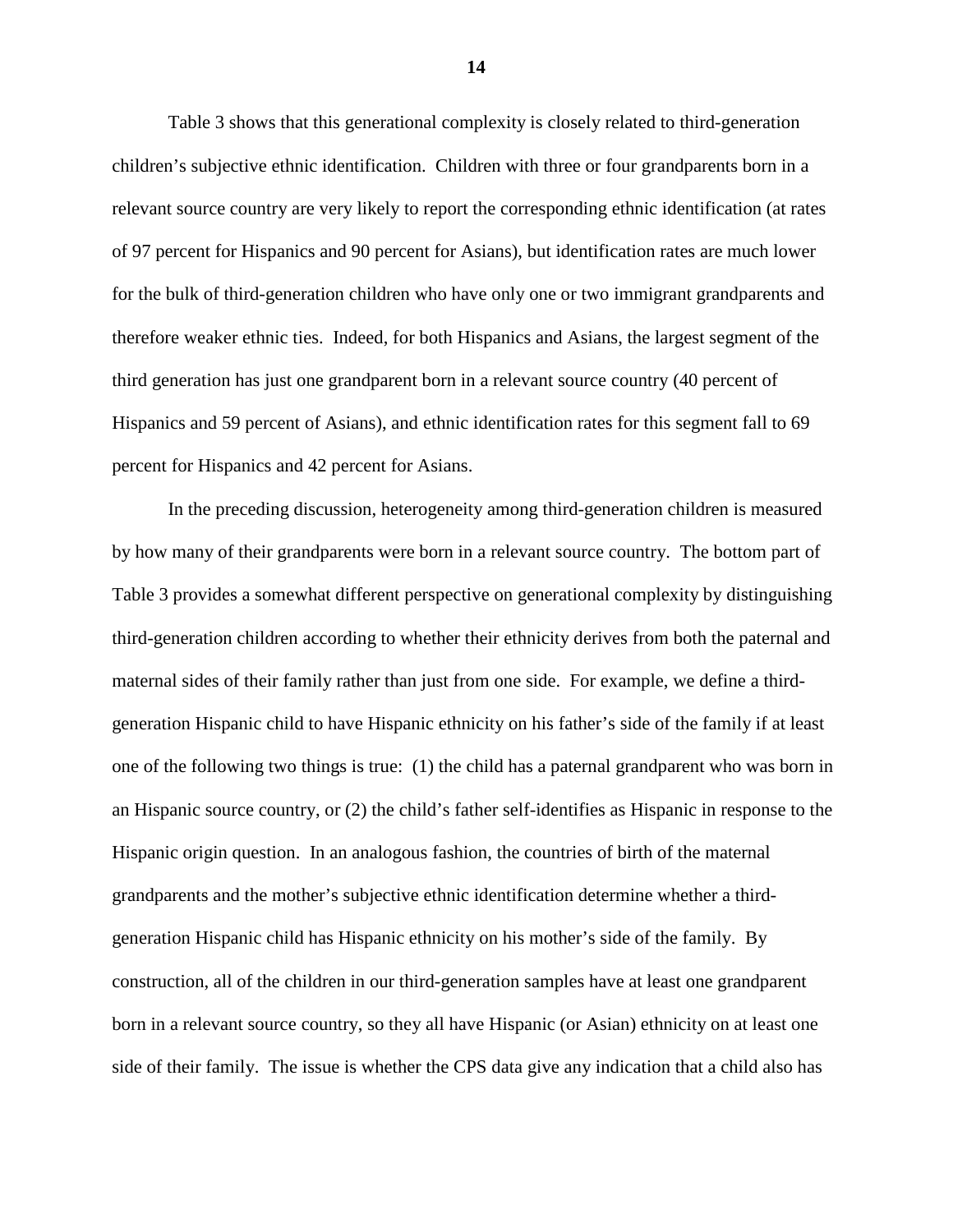this ethnicity on the *other* side of his family. In this way, we distinguish third-generation children by whether they are the products of ethnic in-marriage (i.e., children with the relevant ethnicity on both sides of their family) or ethnic intermarriage (i.e., children with the relevant ethnicity on only one side of their family).

Table 3 shows that mixed ethnic origins are widespread among third-generation Hispanic and Asian children. For nearly half of Hispanic children, this ethnicity originates on only one side of their family, and the corresponding share approaches three-quarters for Asian children. Table 3 also indicates that ethnic intermarriage is a fundamental source of ethnic attrition in the third generation. Among third-generation children with the relevant ethnicity on both sides of their family, ethnic identification rates are 98 percent for Hispanics and 93 percent for Asians. Identification rates are markedly lower, however, for children whose ethnicity originates from just one side of their family: 65 percent for Hispanics and 45 percent for Asians. Clearly, the sizeable amount of ethnic attrition observed in our third-generation samples is concentrated among children who are the products of interethnic marriages. Among such children, for Hispanics there is now some indication of greater ethnic identification when the source of this ethnicity is paternal rather than maternal, whereas Asians display the reverse pattern.

Next, we investigate whether the relationship between ethnic origins and ethnic identification changes upon controlling for other variables, and we also show how this relationship varies across national origin groups. Tables 4 (for Hispanics) and 5 (for Asians) report estimates from least squares regressions for our samples of second-generation adults and third-generation children in which the dependent variable is a dummy indicating whether the respondent subjectively identifies as a member of the relevant ethnic group.<sup>[11](#page-16-0)</sup> Specification (1)

<span id="page-16-0"></span> $11$  Although the dependent variable in these regressions is dichotomous, we choose to report least squares estimates (i.e., linear probability models) because the coefficients are easier to interpret. Probit estimates, however, imply similar marginal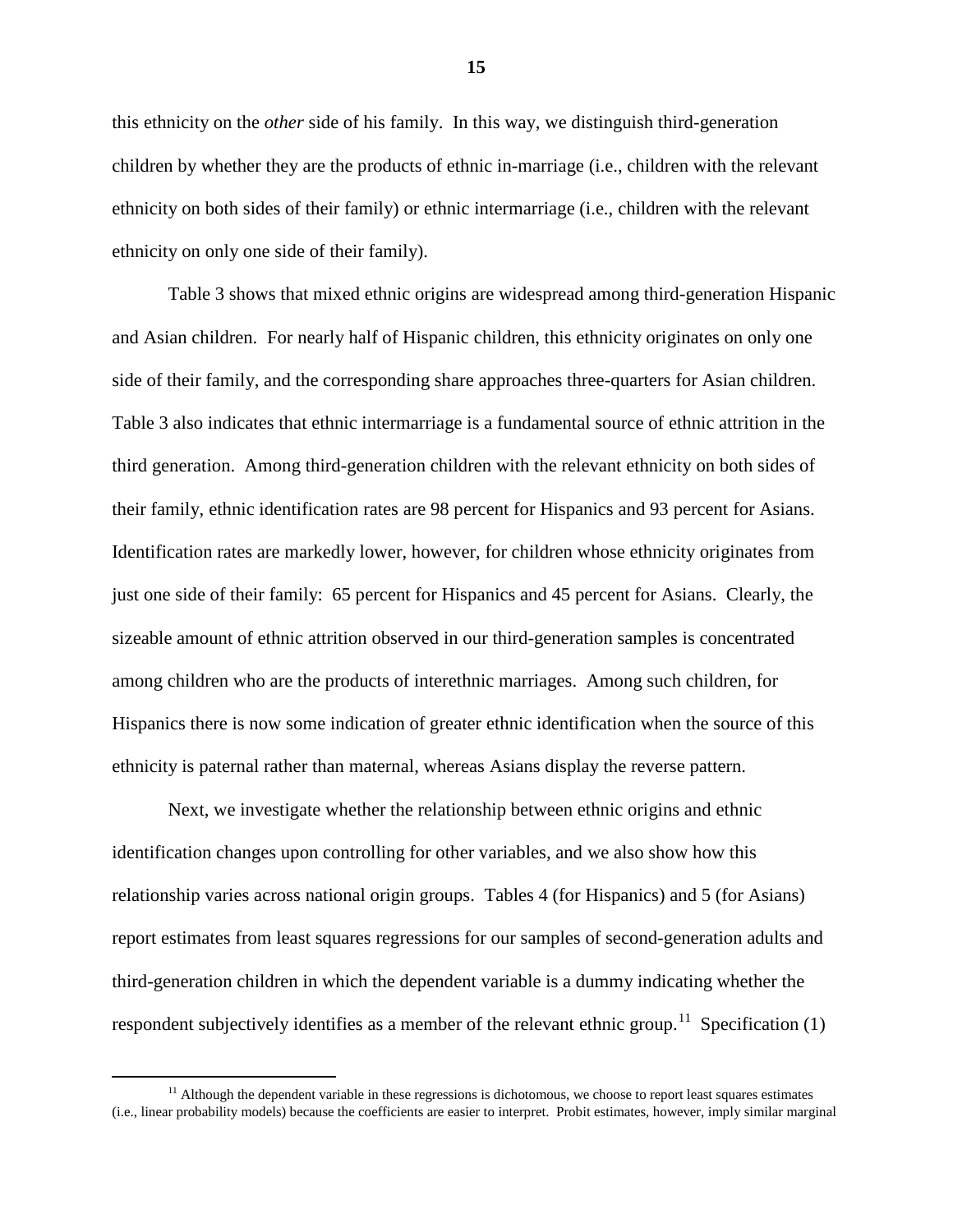includes as independent variables only an intercept and a set of dummy variables distinguishing whether the respondent's ethnicity derives from both sides of their family (the reference group), only their father's side, or only their mother's side.<sup>[12](#page-17-0)</sup> These estimates simply reproduce, for comparison purposes, the unadjusted differences in ethnic identification rates implicit in Table 3. For example, the specification (1) estimates for third-generation Hispanics in Table 4 indicate that the ethnic identification rate is 97.7 percent (the estimated intercept) for children with Hispanic ethnicity on both sides of their family, whereas the rate is 30.5 percentage points lower (or 67.2 percent) for those with Hispanic ethnicity on only their father's side and is 35.1 percentage points lower (or 62.6 percent) for those with Hispanic ethnicity on only their mother's side.

 The specification (2) regressions add a number of control variables, including indicators for gender, geographic location, survey month, and survey year.<sup>13</sup> For second-generation adults, the control variables also include indicators for the respondent's age and whether he was the household member who completed the survey. For third-generation children, the additional control variables include the ages of the child and of his father and mother, and indicators for whom in the household completed the survey (a parent with the relevant ethnicity, a parent without the relevant ethnicity, or another household member).

By comparing the estimates in specifications (1) and (2), we see that adding the control

effects. In order to account for the heteroskedasticity that arises with linear probability models (or for other reasons), we report robust standard errors (White 1980) in parentheses for all regressions.

<span id="page-17-0"></span> $12$  To be precise, this is how the dummy variables are defined for third-generation children, and it is the same categorization employed for third-generation children in the bottom part of Table 3. For second-generation adults, the dummy variables instead distinguish between respondents with both parents born in a relevant source country (the reference group), those with only their father born in a relevant source country, and those with only their mother born in a relevant source country. This is the same breakdown of second-generation adults used in the top part of Table 3. Limitations of CPS data necessitate the different classification schemes for second-generation adults and third-generation children. For second-generation adults, country of birth is the only thing we know about the parents, whereas we have much more parental information for our samples of third-generation children living with both parents, including race and Hispanic origin.

<span id="page-17-1"></span> $13$  The controls for geographic location are dummy variables identifying the nine Census divisions.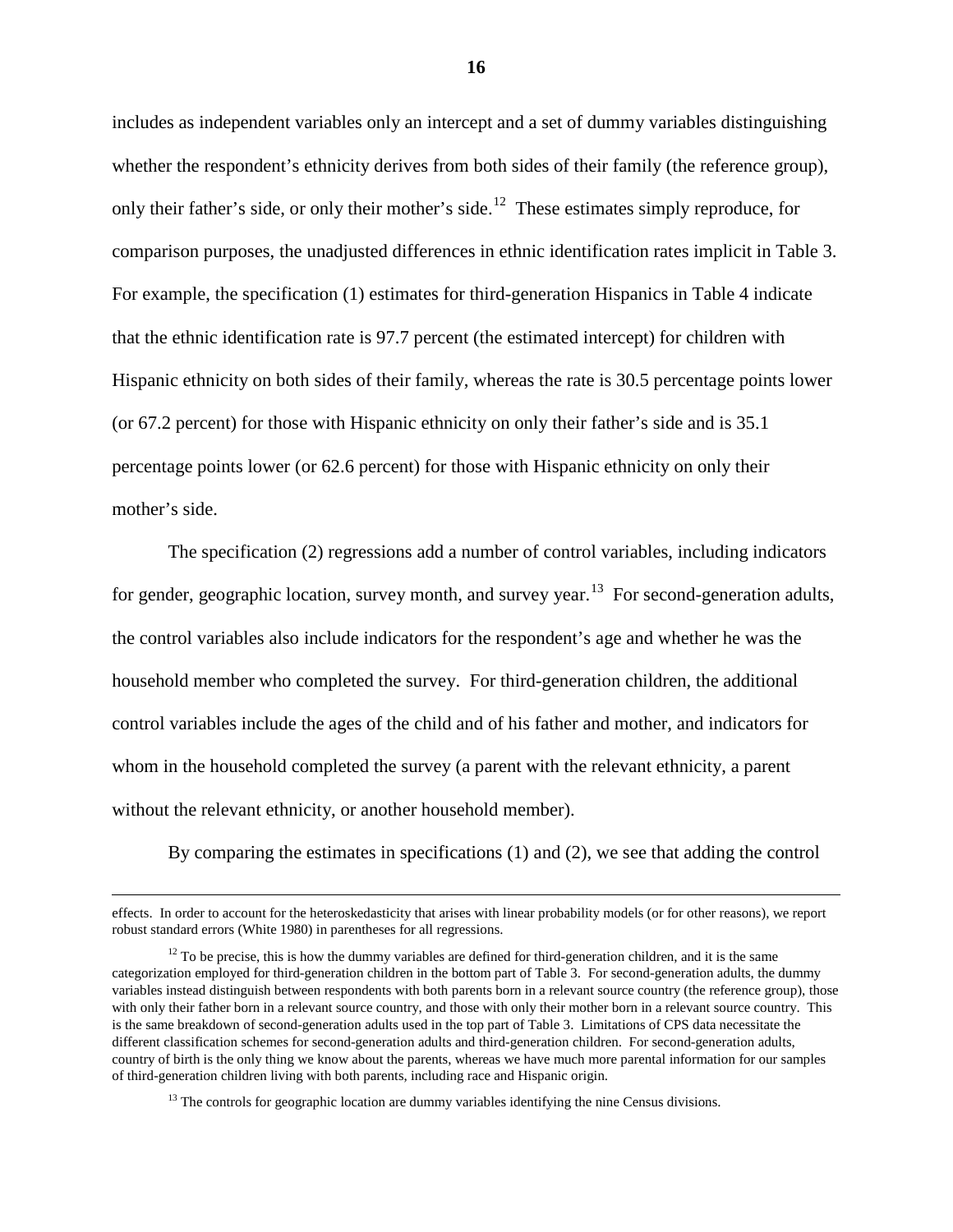variables does not change the conclusion that the source of ethnic origins (i.e., both sides of family versus father's side only versus mother's side only) is a primary determinant of ethnic identification. The relevant coefficients change very little for second-generation adults and attenuate somewhat (by about 10 percent for Hispanics and 20 percent for Asians) for thirdgeneration children. Moreover, direct effects of the control variables on ethnic identification (not reported in the tables) are generally quite modest. Gender differences in ethnic identification are small and not statistically significant, but identification does tend to decline with the respondent's age and increase with calendar year, and there exists significant regional variation. For second-generation adults, identification rates are not affected by whether the survey questions were answered by the respondent himself rather than by another household member. For third-generation children, it does not matter whether the parent who completed the survey shares the child's ethnicity, but identification rates are somewhat higher when the survey was completed by some other (i.e., non-parent) household member.

Finally, specification (3) adds source country main effects and interactions that allow ethnic identification rates and the impacts of ethnic origins to vary by national origin. The reference countries are Mexico for Hispanics and China for Asians.<sup>14</sup> For second-generation Hispanics in Table 4, for example, the estimated main effect for Cuba indicates that, among those with both parents born in an Hispanic country, ethnic identification rates are two percentage points lower for Cubans than for Mexicans (the reference group). The corresponding interaction terms imply that, compared to second-generation Cubans with both parents born in Cuba, identification rates are 21.6 percentage points lower for those with only a Cuban-born

<span id="page-18-0"></span> $14$  Strictly speaking, the source country dummy variables included in the specification (3) regressions are not mutually exclusive, but they are close to being so. As noted earlier, respondents with mixed origins create a small amount of overlap across these dummies (e.g., a third-generation child with one grandparent born in Puerto Rico and another grandparent born in the Dominican Republic would be assigned a value of "1" for the dummy variables pertaining to both of these countries).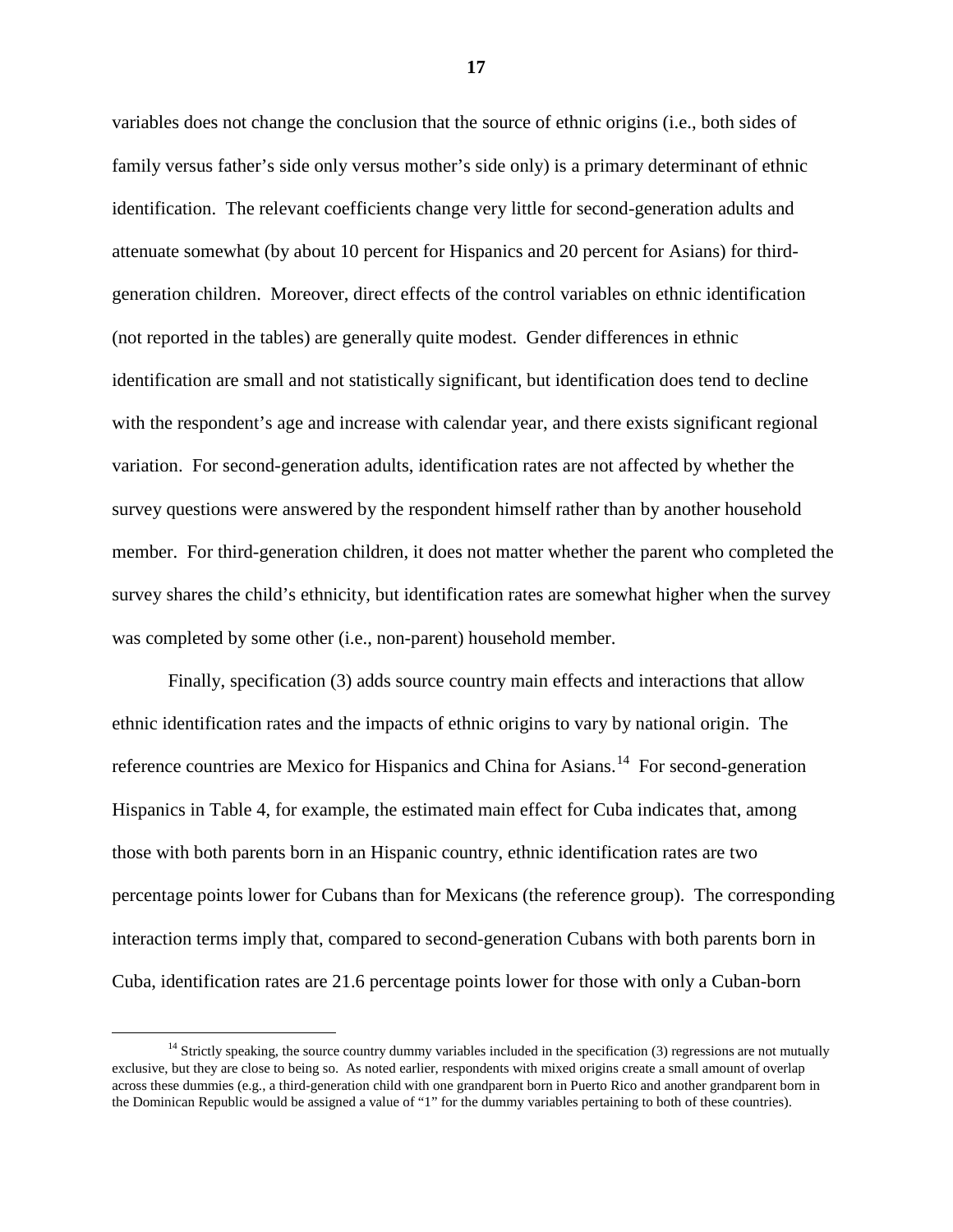father and 25.9 percentage points lower for those with only a Cuban-born mother.

 For the most part, source country main effects in the specification (3) regressions are small and not statistically significant, indicating that ethnic identification rates are similar across national origin groups for respondents with the relevant ethnicity on both sides of their family.<sup>[15](#page-19-0)</sup> Third-generation Asians in Table 5 are an exception to this pattern, with identification rates among those with the relevant ethnicity on both sides of their family that exceed the reference group (Chinese) by 9 percentage points for Koreans, 10 percentage points for Japanese, and 15 percentage points for Filipinos. There seems to be greater variation across national origin groups, however, in the impact of mixed origins on ethnic identification (i.e., the estimated coefficients on the interaction terms between source country dummies and the variables indicating whether the relevant ethnicity originates only on the father's side or only on the mother's side). Among Hispanics, being from mixed origins produces the smallest reduction in ethnic identification for Mexicans and the largest reduction in identification for Salvadorans. Among Asians, being from mixed origins has a relatively small impact on identification for Chinese and a relatively large impact for Indians.[16](#page-19-1)

### **Educational Selectivity of Ethnic Identification**

We now turn to a more detailed analysis of the educational selectivity of ethnic identification that was previewed earlier in Table 2. Tables 6 (for Hispanics) and 7 (for Asians)

<span id="page-19-0"></span> <sup>15</sup> This statement compares national origin groups *within* Hispanics and *within* Asians. As shown in Table 3, however, ethnic identification rates overall are a few percentage points higher for Hispanics than for Asians among second-generation adults and third-generation children with the relevant ethnicity on both sides of their family.

<span id="page-19-1"></span><sup>&</sup>lt;sup>16</sup> For second-generation adults, CPS data provide the country of birth for each respondent's father and mother, but it is not known whether a foreign-born parent was born abroad of an American parent, as might be the case for children of U.S. military personnel stationed abroad. Similarly, for third-generation children, we do not know whether a foreign-born grandparent was born abroad of an American parent. Therefore, for source countries like Japan and Korea that host significant numbers of U.S. military personnel and American workers on foreign assignments, ethnic attrition rates for the second and third generations could be overstated because country of birth may not accurately signal ethnicity for ancestors born abroad of an American parent.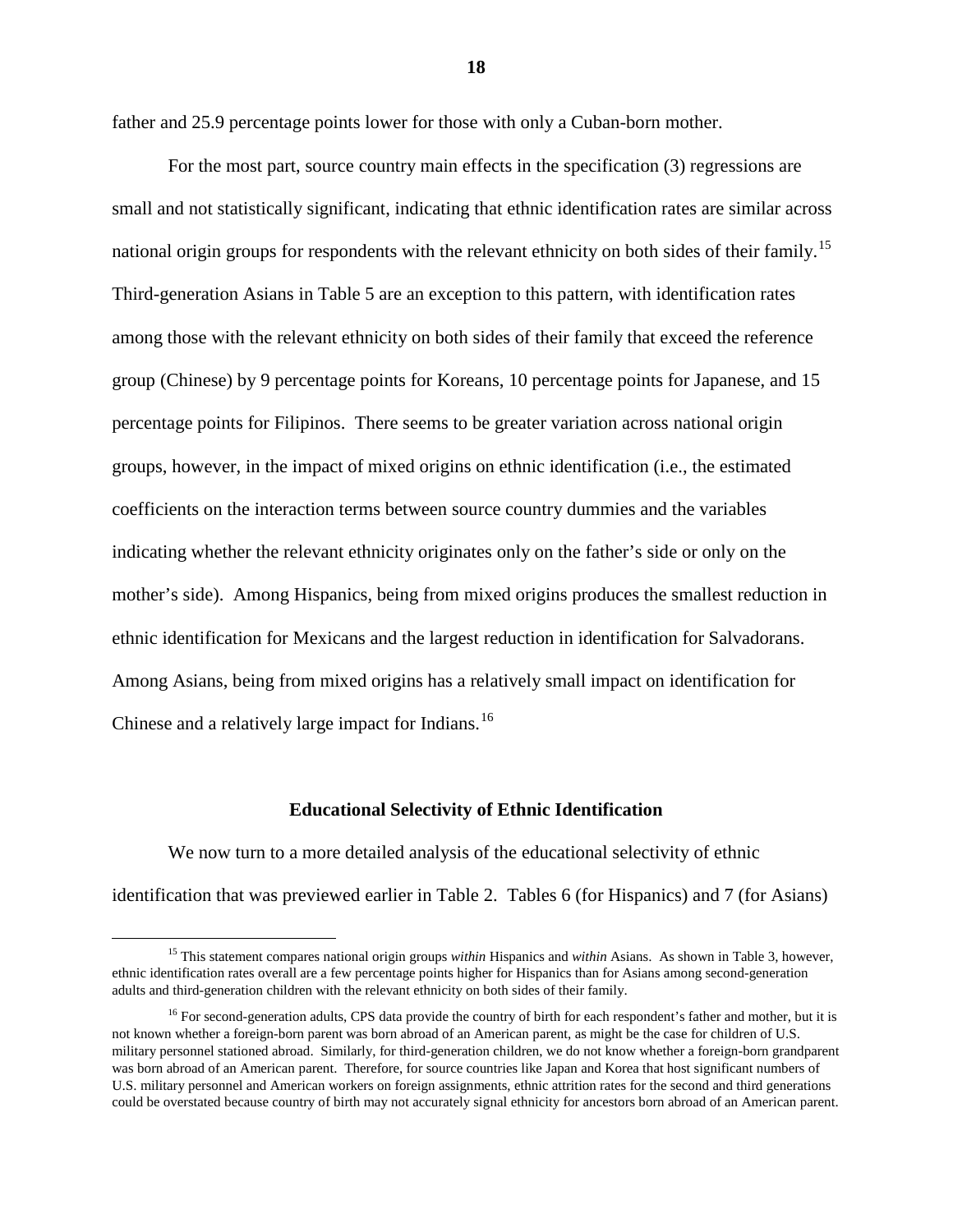report estimates from least squares regressions in which the dependent variable is completed years of education.<sup>17</sup> In specification (1), the only independent variables are an intercept and a dummy variable indicating those respondents who do *not* subjectively identify with the relevant ethnic group (Hispanic or Asian). Therefore, these results restate the unadjusted differences in average education associated with ethnic attrition that were presented earlier in Table 2. For example, the specification (1) estimates for second-generation Hispanics in Table 6 indicate that average schooling is 12.88 years (the estimated intercept) for those who subjectively identify as Hispanic, but average educational attainment is higher by .76 years for second-generation adults who do not identify as Hispanic. As discussed earlier, for both second-generation adults and third-generation children, these raw averages reveal that ethnic attrition attracts Hispanics with about three-quarters of a year *more* education than their peers who continue to identify as Hispanic, whereas analogous comparisons for Asians imply an educational *deficit* for ethnic attriters of roughly two-thirds of a year. The specification (2) regressions demonstrate that the pattern is similar when controls are added for age, gender, geographic location, survey month, and survey year.

 In broad terms, this educational selectivity of ethnic attrition has two possible sources. First, because ethnic attrition predominately occurs among those with mixed origins (i.e., second- and third-generation individuals who are the products of interethnic marriages), the educational selectivity of intermarriage is a potential source of schooling differences between respondents who do and do not provide the expected subjective identification. Second, within the subsample of those with mixed origins, ethnic identification might be selective on education. In order to shed light on the separate roles played by these two sources of selectivity, the

<span id="page-20-0"></span> $17$  For second-generation adults, the dependent variable is the respondent's educational attainment; for third-generation children, it is the average of father's and mother's education.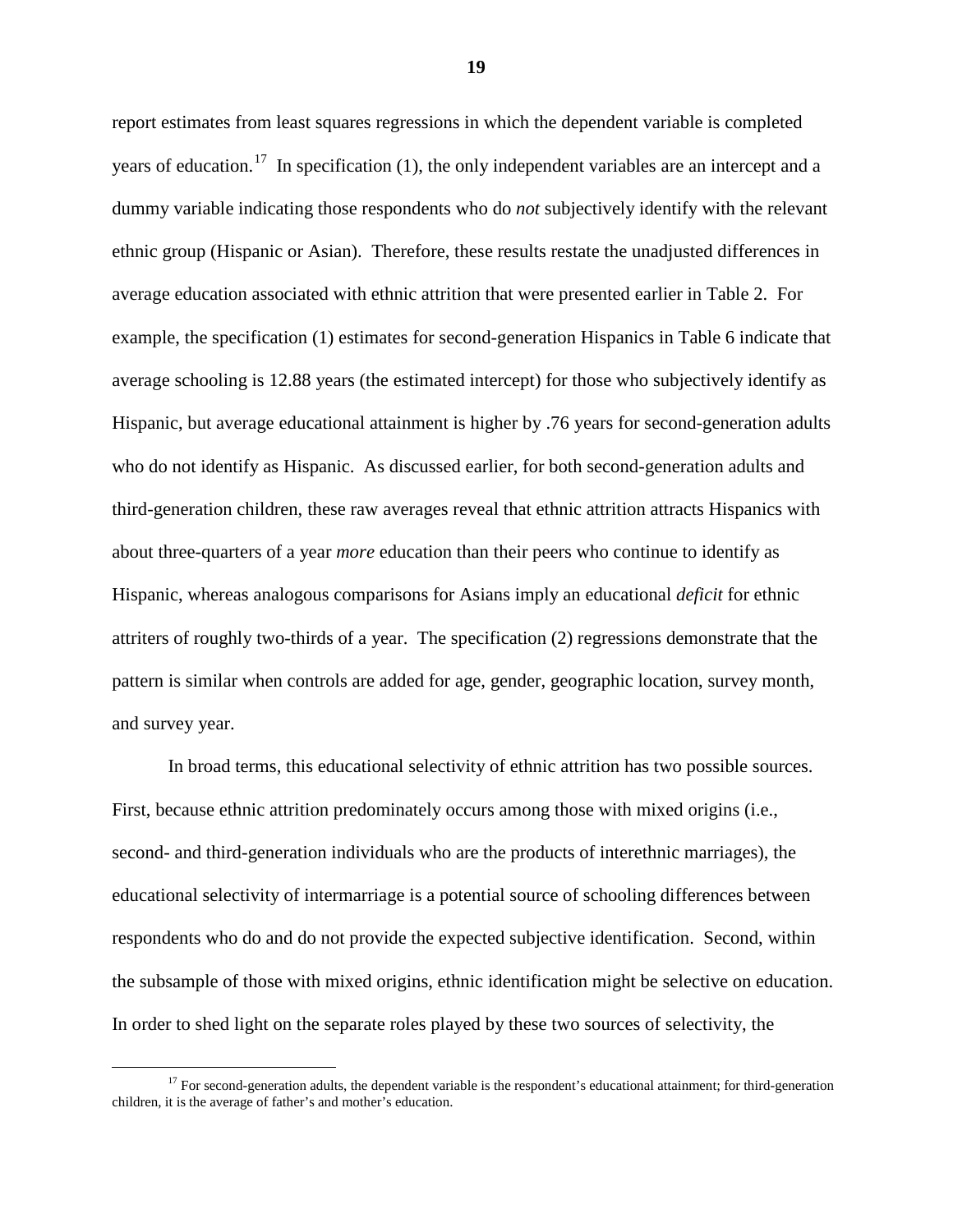specification (3) regressions add interaction terms that allow the effect of subjective ethnic identification to vary with the source of ethnic origins (i.e., both sides of family versus father's side only versus mother's side only). The first source of selectivity, intermarriage selectivity, represents education differences between respondents with the relevant ethnicity on only one side of their family and those with the relevant ethnicity on both sides of their family. The second source, selective ethnic identification among those with mixed origins, shows up in how education varies with subjective ethnic identification for respondents with the relevant ethnicity on just one side of their family.

 For second-generation Hispanics and Asians, the specification (3) estimates imply that both potential sources of the educational selectivity of ethnic attrition are important.<sup>18</sup> Intermarriage selectivity arises because respondents with the relevant ethnicity on only one side of their family have significantly different educational levels, on average, than those with the relevant ethnicity on both sides of their family (the reference group). For Hispanics, respondents with mixed origins tend to have higher educational attainment, whereas for Asians mixed origins are associated with lower educational attainment. Selective ethnic identification is also evident, however, because among those with mixed origins, the education patterns noted above are stronger for those who do *not* subjectively identify with the relevant ethnicity. For example, the schooling advantage (relative to the reference group) for second-generation Hispanics with a mother (but not a father) born in an Hispanic source country is .65 years for those who identify as Hispanic and 1.38 years for those who do *not* identify as Hispanic. Second-generation Asians

<span id="page-21-0"></span> $18$  The reference group in specification (3) consists of those with the relevant ethnicity on both sides of their family who also subjectively identify with the expected ethnic group. To simplify our discussion of these estimates, we will take this reference group as representing *all* of those with the relevant ethnicity on both sides of their family, in effect ignoring the estimated education differences for those with the relevant ethnicity on both sides of their family who do *not* subjectively identify with the expected ethnic group. We saw earlier in Table 3, however, that ethnic identification rates are very high (93 percent and above) for those with the relevant ethnicity on both sides of their family, so the group we ignore is quite small and their education differences inconsequential.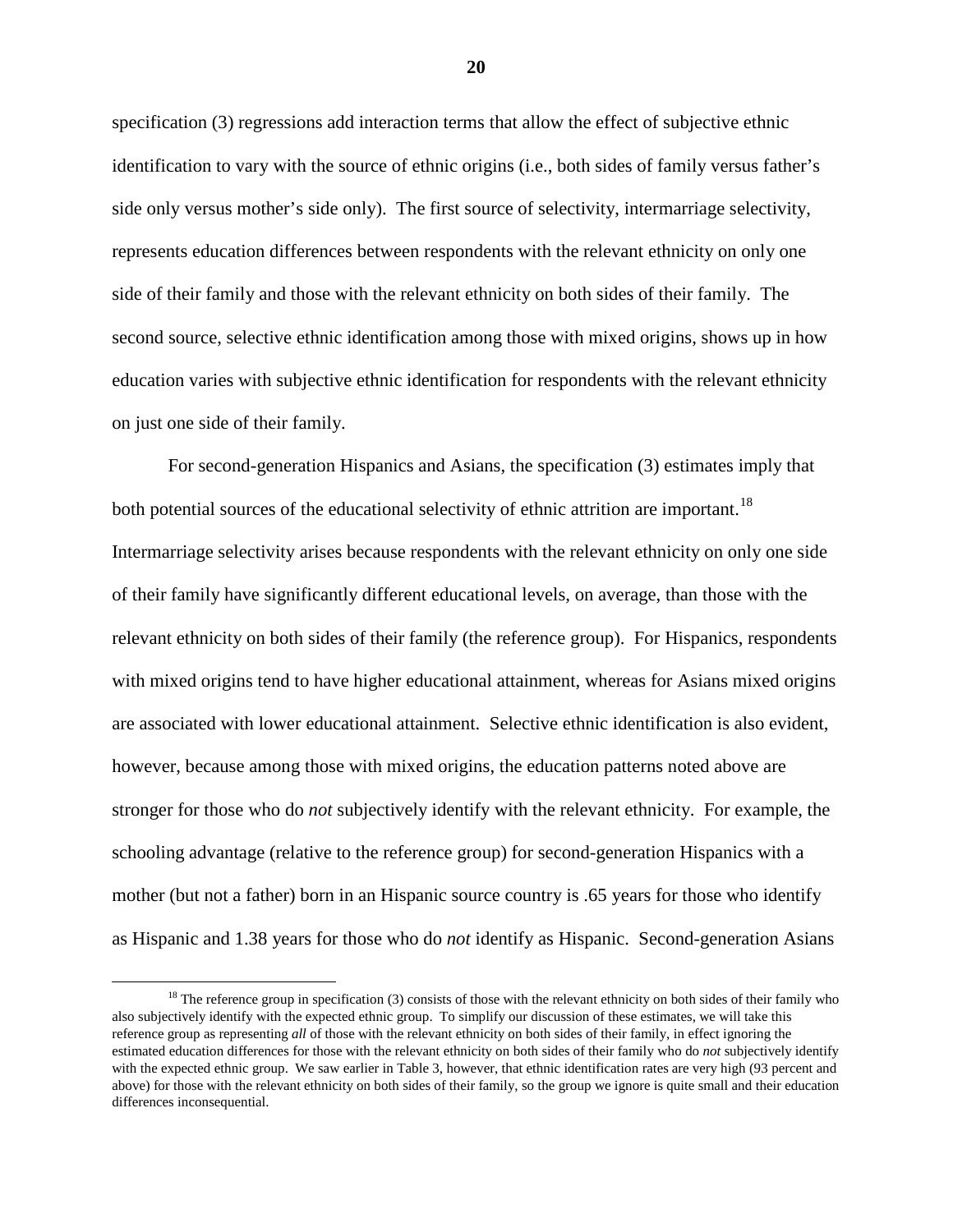display a similar but inverted pattern, with the relevant differentials now representing schooling *deficits* rather than advantages.

For third-generation children, in contrast, the primary source of the educational selectivity of ethnic attrition differs for Hispanics and Asians. For Hispanics, the selectivity of ethnic attrition arises principally from the first source of selectivity (intermarriage selectivity), and the second source (selective ethnic identification among those with mixed origins) is relatively unimportant. The relevant estimates in Table 6 indicate that average parental education is substantially higher for third-generation children with Hispanic ethnicity on just one side of their family than for the corresponding children with Hispanic ethnicity on both sides of their family; moreover, average parental education does not vary much with the child's ethnic identification among those third-generation children with Hispanic ethnicity on just one side of their family. For third-generation Asian children, however, it is selective ethnic identification rather than intermarriage selectivity that drives the educational selectivity of ethnic attrition. The relevant results in Table 7 imply that, within the subsamples of third-generation children with Asian ethnicity on only one side of their family, average parental education is markedly lower for children who fail to identify as Asian.

In terms of educational attainment, why is ethnic attrition positively selected for Hispanics and negatively selected for Asians? Some theories of interethnic marriage (e.g., Furtado 2006, 2012; Kalmijn 2012) predict that members of low-attainment groups (such as Hispanics) who intermarry should be positively selected in terms of attainment, whereas the corresponding selectivity should be less positive and perhaps even negative for intermarried members of high-attainment groups (such as Asians). Our findings on the educational selectivity of ethnic attrition are broadly consistent with this prediction, given that average schooling levels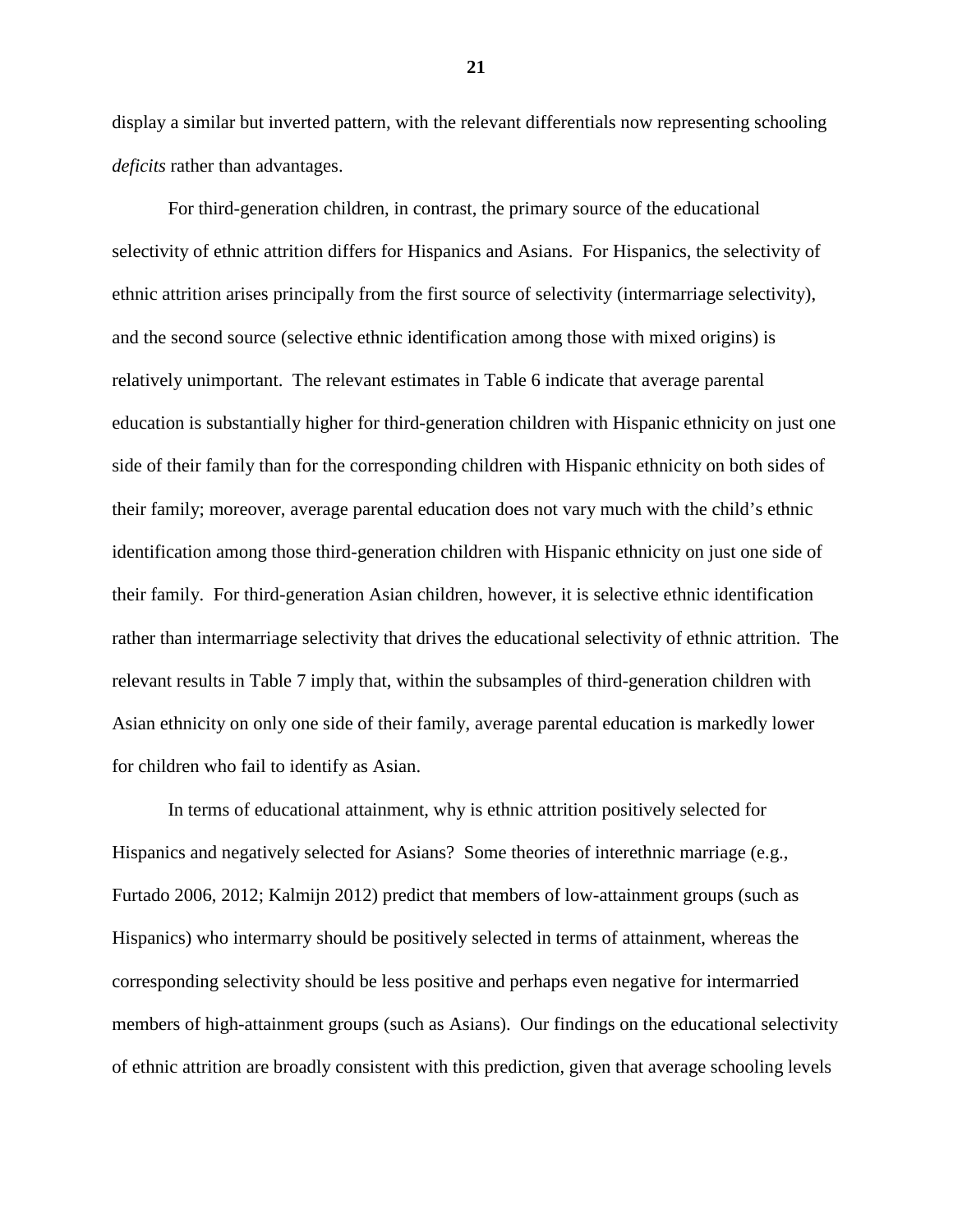are much lower for Hispanics than for Asians (see Table 2) and that intermarriage induces ethnic attrition (see Table 3).

In particular, Furtado (2006, 2012) emphasizes how the supplies of potential spouses vary with ethnic-specific schooling distributions in marriage markets where individuals hope to match on both education and ethnicity.[19](#page-23-0) A college-educated Mexican American, for example, may choose to intermarry because of the relative scarcity of other Mexican ethnics with a college degree. The same logic applies to other Hispanic national origin groups with relatively low education levels, such as Puerto Ricans. Most Asian-American groups tend to be overrepresented on college campuses, however, so for these groups it may instead be the lesseducated individuals who face a more difficult time finding co-ethnics to marry within their education group. Consequently, this model predicts that members of low-education groups who intermarry should be positively selected in terms of education, whereas the selectivity should be weaker and possibly negative for intermarried members of high-education groups.<sup>[20](#page-23-1)</sup> Because intermarriage is a fundamental source of ethnic attrition, the differences across groups in intermarriage selectivity predicted by Furtado's model can generate corresponding differences in the selectivity of ethnic attrition. $21$ 

 $19$  Kalmijn (2012) makes a similar argument when he discusses the "structural perspective" on intermarriage.

<span id="page-23-1"></span><span id="page-23-0"></span> $^{20}$  For a number of reasons, increased education might make individuals more receptive toward interethnic marriage and/or put them in settings where they meet a more diverse pool of potential spouses (Furtado 2012; Kalmijn 2012). Such forces create a tendency for the educational selectivity of intermarriage to be positive for all groups, independent of the structural supply forces that generate different types of selection for low-education and high-education groups. On net, therefore, the educational selectivity of intermarriage could turn out to be positive or negative for high-education groups like the Chinese, but this selectivity is predicted to be positive and stronger for low-education groups like Mexicans.

<span id="page-23-2"></span> $21$  Furtado's model focuses on the educational selectivity of interethnic marriage; in other words, how does an individual's education level influence their chances of entering into an interethnic marriage. Interethnic marriage might also directly affect the educational attainment of any resulting children. Indeed, van Ours and Veenman (2010) provide evidence from the Netherlands that marriages between Moluccan immigrant men and Dutch women generate a positive impact on their children's education (relative to endogamous Moluccan marriages or marriages between Dutch men and Moluccan women), perhaps because native Dutch mothers have better language skills and greater knowledge of the relevant educational system than do Moluccan immigrant mothers. Because the education measures we have available for our samples of third-generation children are the schooling levels of their parents rather the schooling levels of the children themselves, these measures are not affected by any direct effects of interethnic marriage on the children.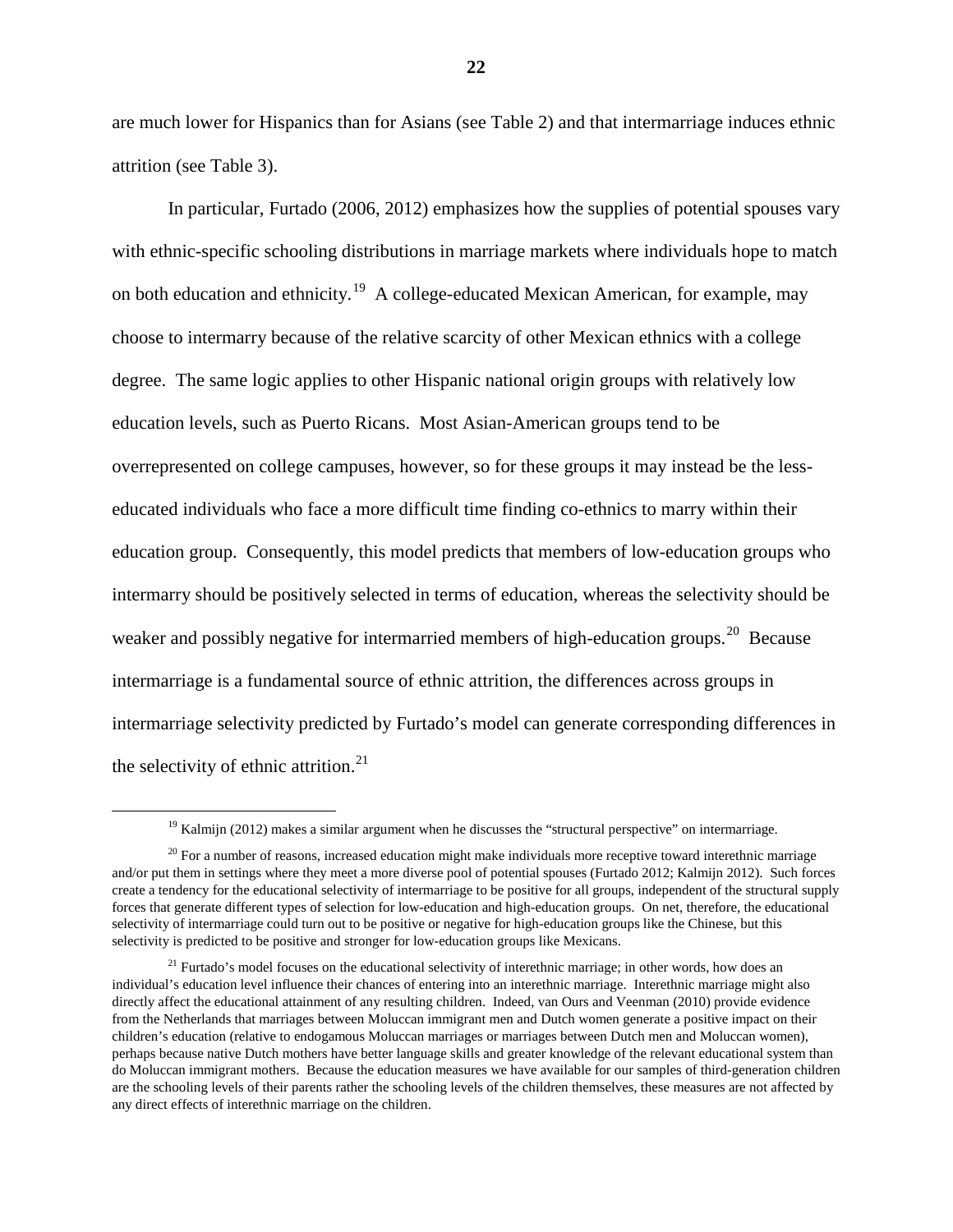To further assess this potential explanation for our findings, we begin by disaggregating to the level of the ten specific source countries (five Hispanic countries and five Asian countries) in our samples. For each of these national origin groups, Table 8 presents average education levels and measures of educational selectivity separately for second-generation adults and thirdgeneration children. Our measures of the educational selectivity of ethnic attrition represent estimated differences in education, by source country, between those who do *not* identify with the relevant ethnicity and those who do so identify, after conditioning on the "other control variables" included in specification (2) of Tables 6 and  $7<sup>22</sup>$  The measures of educational selectivity of interethnic marriage represent analogous differences in education between those with the relevant ethnicity on only one side of their family (i.e., father's side *or* mother's side) and those with the relevant ethnicity on both sides of their family.<sup>[23](#page-24-1)</sup>

 Furtado's model predicts that the educational selectivity of interethnic marriage (and, by extension, ethnic attrition) should be largest (i.e., most positive) for the groups with the lowest average schooling levels and smallest (i.e., least positive or most negative) for the groups with the highest average schooling levels. A casual inspection of Table 8 appears to support this prediction, as our measures of educational selectivity tend to be most positive for the leasteducated groups (Mexicans and Puerto Ricans) and most negative for the highest-educated groups (Indians and Chinese). The simple bivariate regressions reported in Table 9 confirm a negative relationship across national origin groups between the measures of educational

<span id="page-24-0"></span> $^{22}$  In other words, we estimated regressions similar to specification (2) in Tables 6 and 7, but with the addition of main effects for each source country and interaction terms between the source country dummies and the indicator for respondents who do *not* subjectively identify with the relevant ethnic group (Hispanic or Asian). The estimated coefficients on these interaction terms constitute our country-specific measures of the educational selectivity of ethnic attrition.

<span id="page-24-1"></span> $23$  In other words, we estimated regressions similar to those described in the preceding footnote, but the indicator for *not* identifying with the relevant ethnic group was replaced with an indicator for respondents who have the relevant ethnicity on only one side of their family (i.e., father's side *or* mother's side) rather than on both sides of their family. The estimated coefficients on the interaction terms between this indicator and the source country dummies constitute our country-specific measures of the educational selectivity of interethnic marriage.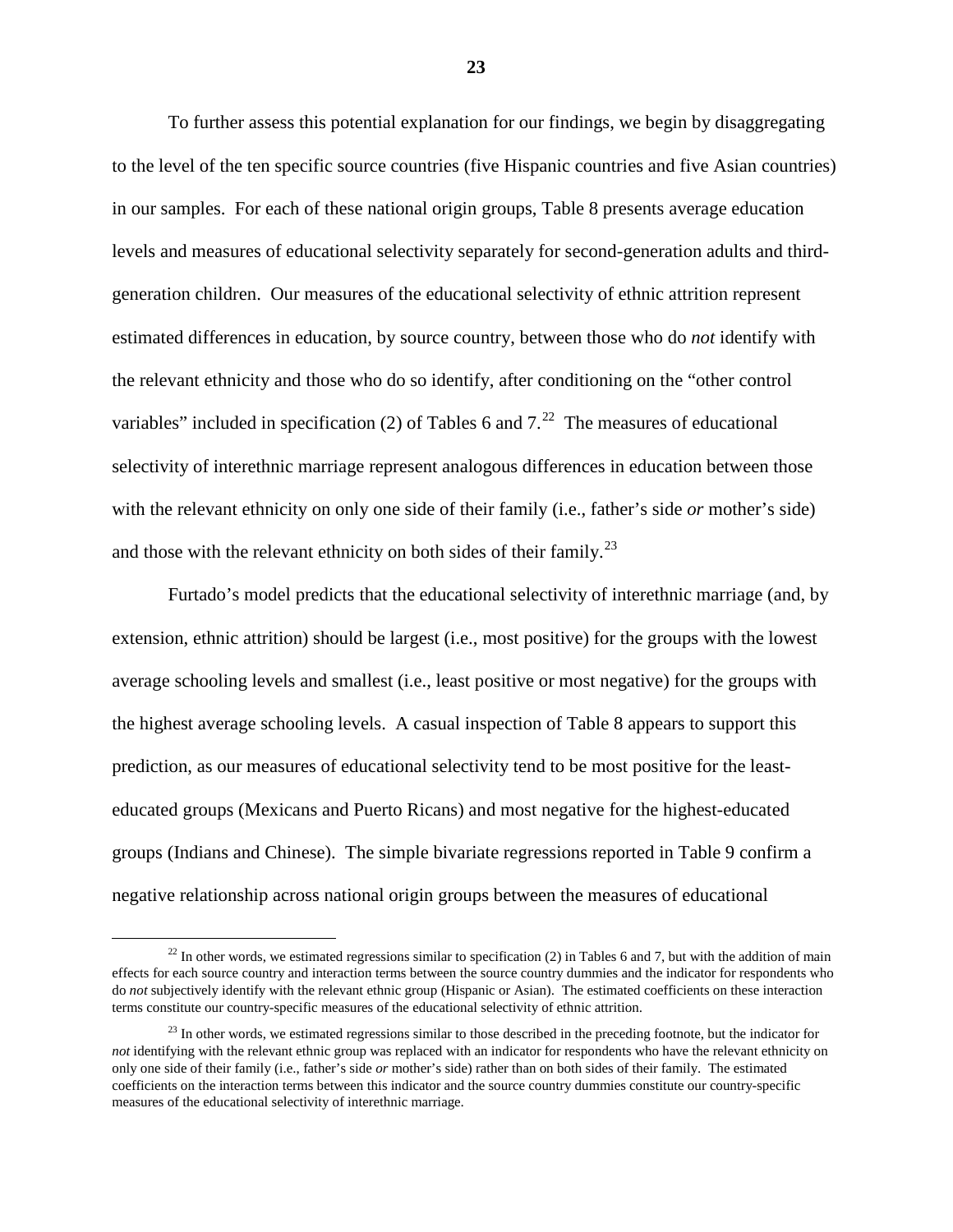selectivity and average schooling levels. In each regression, a measure of educational selectivity is regressed on average completed years of education, and the ten observations consist of the ten source countries. Separate regressions are run for second-generation adults and for thirdgeneration children. Regressions shown in the odd-numbered columns are unweighted, whereas regressions in the even-numbered columns are weighted by the inverse of the standard errors of the dependent variables. $^{24}$  $^{24}$  $^{24}$ 

 All of the regressions exhibit a statistically significant negative relationship between educational selectivity and a group's average schooling level, and in every case this relationship accounts for a substantial portion of the variation across groups in educational selectivity, as indicated by R-squared statistics ranging from .28 to .90. Our finding of such a relationship for the educational selectivity of interethnic marriage echoes previous results reported by Furtado and Theodoropoulos (2011), Furtado (2012) and Kalmijn (2012). Because Furtado's theoretical prediction pertains most directly to the selectivity of interethnic marriage, however, it is somewhat surprising that the relationship seems to be even stronger for the selectivity of ethnic attrition (i.e., higher R-squared statistics, as well as slope coefficients that are larger in absolute value and more precisely estimated). Figure 1 presents graphs of the data points and estimated regression lines from the unweighted specifications in Table 9, and these graphs visually confirm the tighter fit and steeper slope of the relationship for ethnic attrition than for intermarriage. Recall that the selectivity of ethnic attrition derives from both intermarriage selectivity and selective ethnic identification. Evidently, a negative relationship between identification selectivity and a group's average schooling level reinforces the corresponding relationship for intermarriage selectivity to produce an even stronger negative relationship between the

<span id="page-25-0"></span> $24$  Table 8 shows all of the data used in these regressions.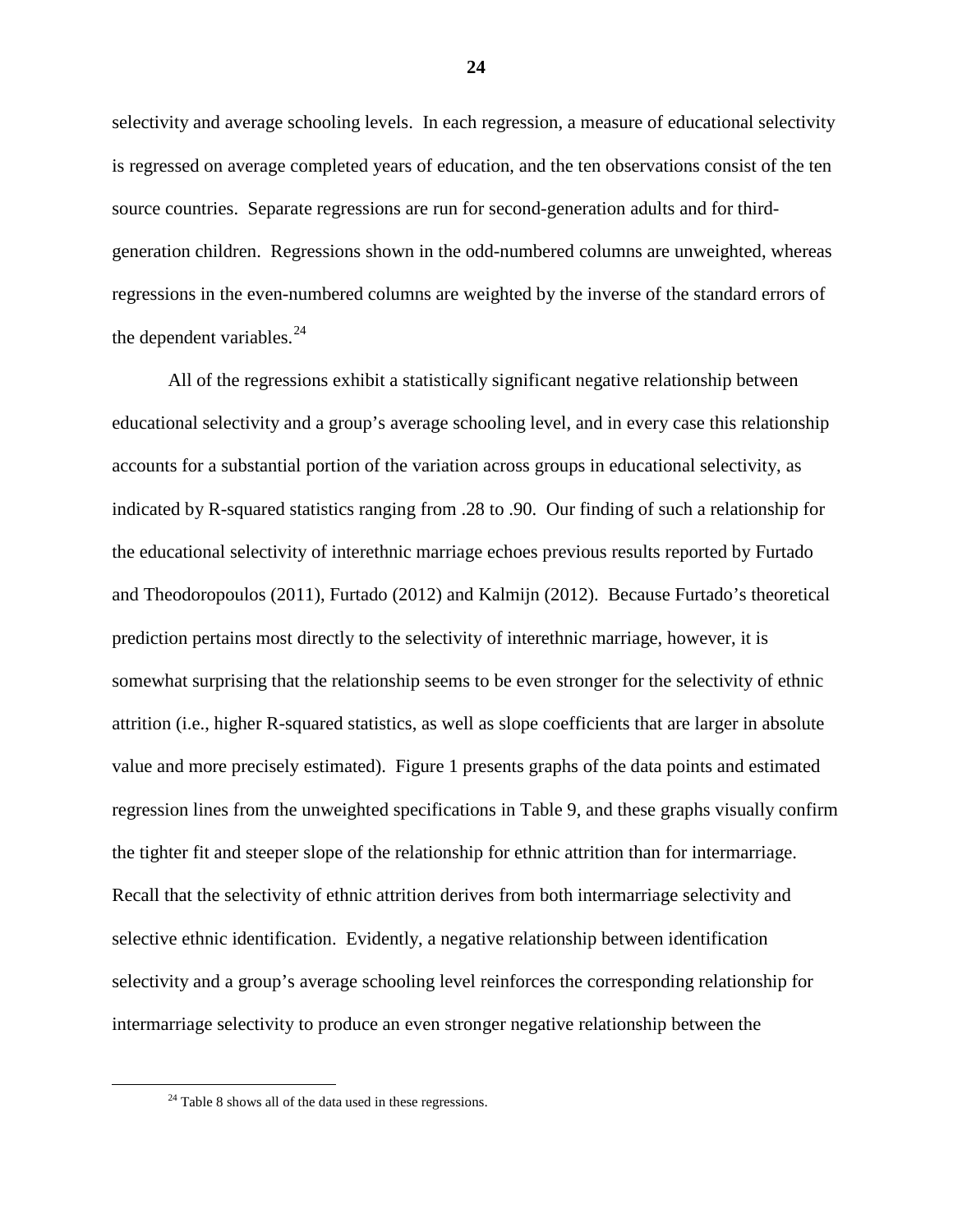educational selectivity of ethnic attrition and average schooling. These simple correlations across ten national origin groups are meant only to be suggestive, but they do support a potential mechanism for our finding that the educational selectivity of ethnic attrition tends to be positive for Hispanics and negative for Asians.

### **Conclusion**

Because of data limitations, research on the U.S.-born descendants of Hispanic and Asian immigrants often must identify the populations of interest using subjective measures of racial/ethnic identification (Sakamoto, Wu, and Tzeng 2000; Snipp and Hirschman 2004; Zeng and Xie 2004; Saenz 2005; Duncan, Hotz, and Trejo 2006). In particular, this approach is typically the only feasible option for studies that seek to examine long-term integration by distinguishing immigrant descendants in the third and higher generations (Rong and Grant 1992; Borjas 1994; Trejo 1997, 2003; Goyette and Xie 1999; Farley and Alba 2002; Grogger and Trejo 2002; Yang 2004; Smith 2006; Blau and Kahn 2007). A potential problem with this approach is that assimilation and intermarriage can cause ethnic attachments to fade across generations (Alba 1990; Waters; 1990; Perlmann and Waters 2007), and therefore subjective measures of racial/ethnic identification might miss a significant portion of the later-generation descendants of immigrants. Furthermore, if such ethnic attrition is selective on socioeconomic attainment, then it can distort assessments of integration and generational progress.

Using 2003-2013 CPS data, we explore this issue for a wide range of national origin groups from important Hispanic (Mexico, Puerto Rico, Cuba, El Salvador, and the Dominican Republic) and Asian (China, India, Japan, Korea, and the Philippines) source countries. We measure ethnic attrition by analyzing the subjective racial/ethnic identification of individuals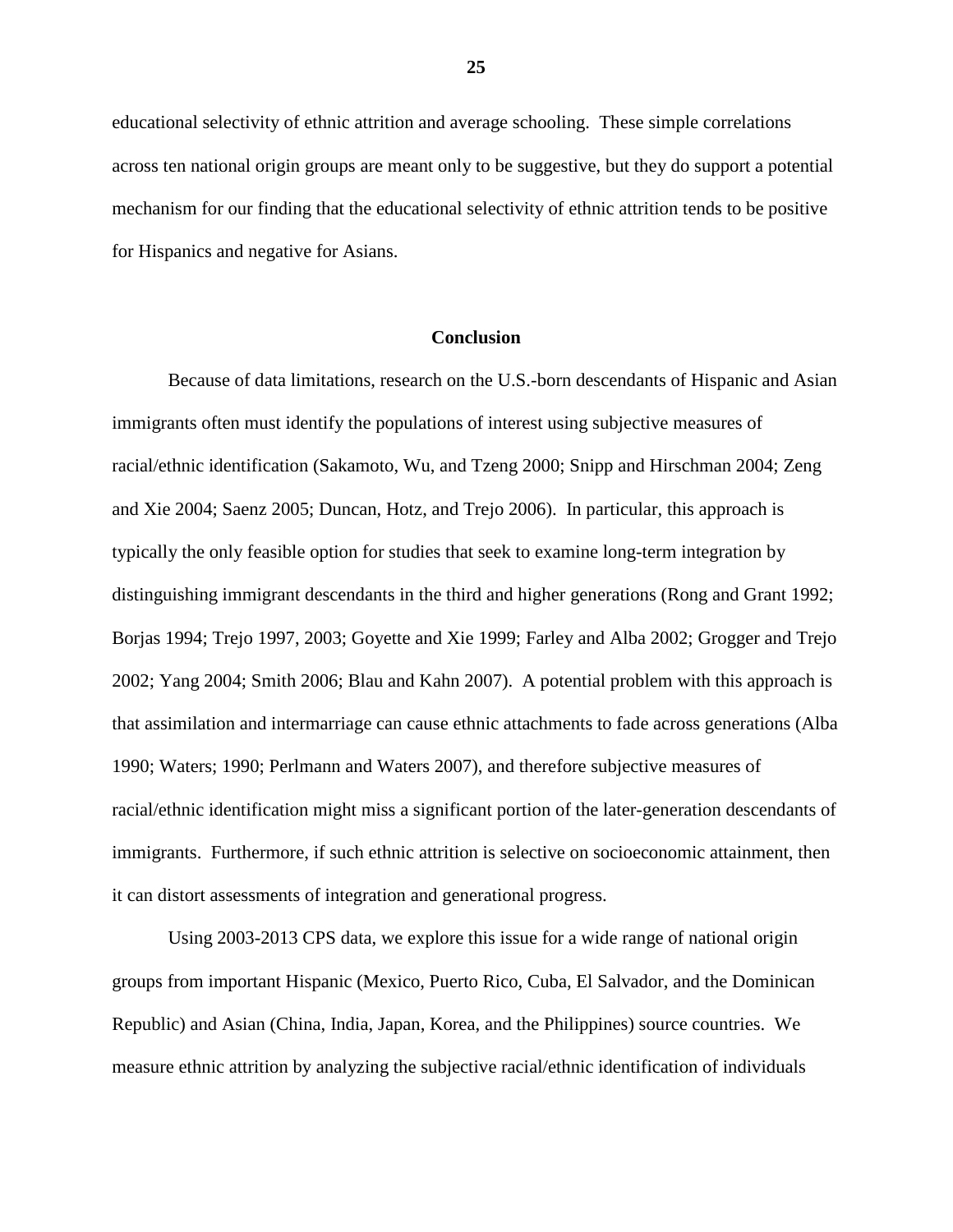whose immigrant generation and national origins can be determined from the information available in the CPS regarding the countries of birth of themselves and their ancestors. For individuals linked to Hispanic source countries, we examine whether they subjectively identify as Hispanic in response to the Hispanic origin question, and for individuals linked to Asian source countries, we examine whether they subjectively identify as Asian in response to the race question. We conduct this analysis for three immigrant generations: first-generation adults (i.e., U.S. immigrants ages 25-59 who were born in a relevant source country), second-generation adults (i.e., U.S.-born individuals ages 25-59 who have at least one parent born in a relevant source country), and third-generation children (i.e., U.S.-born children ages 17 and below who live in intact families and have two U.S.-born parents but at least one grandparent born in a relevant source country).<sup>[25](#page-27-0)</sup> So, for example, the ethnic attrition rate for second-generation Cubans represents the percentage who do *not* subjectively identify as Hispanic within our sample of U.S.-born adults with a parent born in Cuba.

We find little ethnic attrition in the first generation, which indicates that immigrants from these Hispanic and Asian countries generally understand the CPS Hispanic origin and race questions and consistently provide the expected responses. By the second generation, however, non-negligible rates of ethnic attrition emerge (7 percent for Hispanics and 21 percent for Asians), with particularly high rates for Salvadorans (28 percent), Indians (24 percent), and Japanese (32 percent). Attrition rates are much higher for third-generation children (18 for Hispanics and 42 percent for Asians), with rates for specific national origin groups ranging from 12 percent for Mexicans, 19 percent for Dominicans, and 24 percent for Puerto Ricans to 35 percent or more for the remaining groups (including rates exceeding 50 percent for Salvadorans

<span id="page-27-0"></span> $25$  In CPS data, complete information regarding grandparents' countries of birth is available only for children living in the same household as both of their parents, which is why our third-generation samples are limited to children in married, intact families.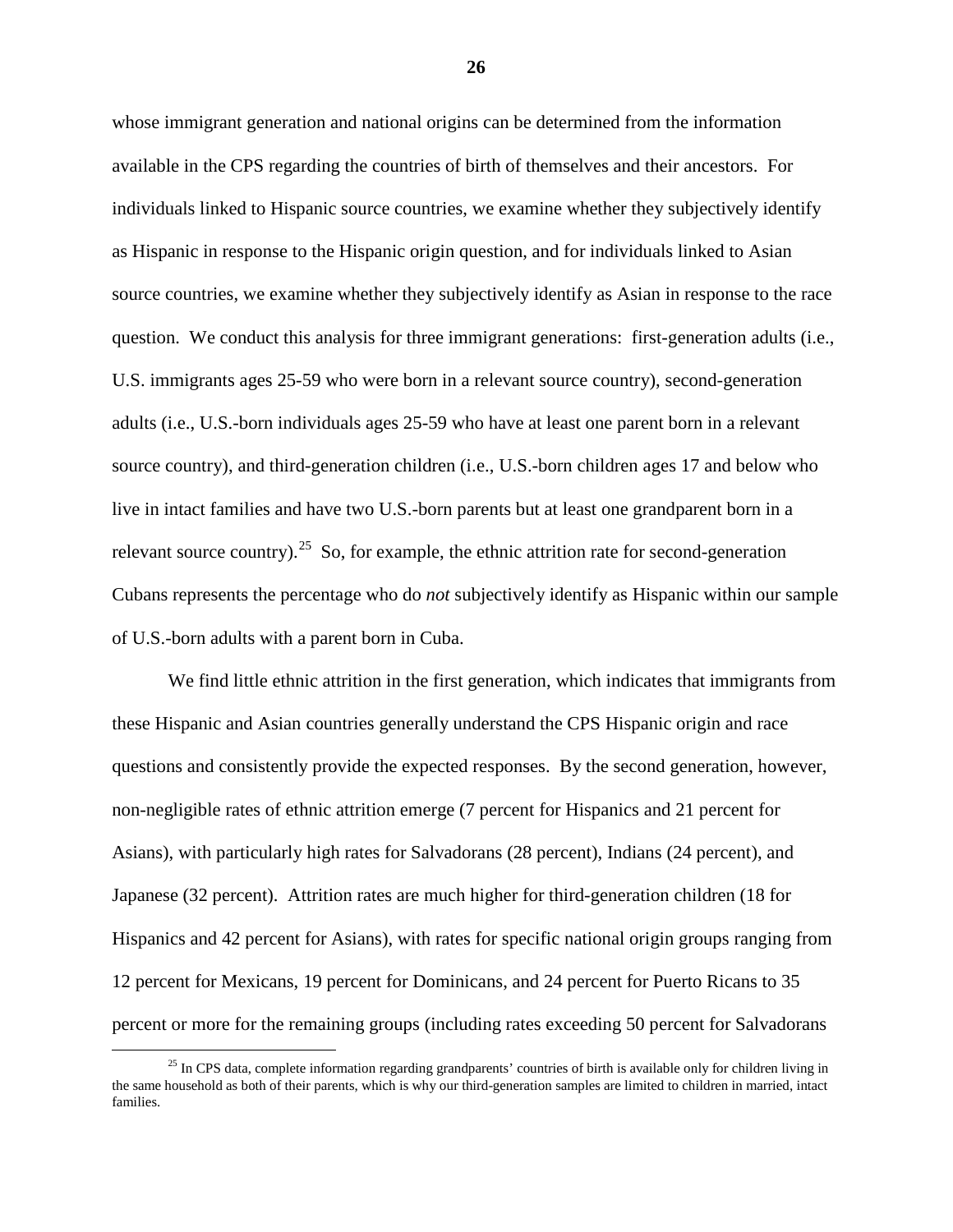and Japanese and well over 60 percent for Indians). Consequently, standard analyses that must rely on subjective racial/ethnic identification to detect the later-generation descendants of immigrants may miss large segments of the target populations. We also find that mixed ethnic origins are common among third-generation Hispanic and Asian children, and we demonstrate that ethnic attrition predominately occurs in children with mixed parental origins. Among thirdgeneration children with the relevant ethnicity on both the paternal and maternal sides of their family, ethnic attrition rates are low (2 percent for Hispanics and 7 percent for Asians), but these rates are dramatically higher among children whose ethnicity originates from only one side of their family (35 percent for Hispanics and 55 percent for Asians).

 In addition, we analyze the educational selectivity of ethnic attrition and uncover important differences between Hispanics and Asians.<sup>26</sup> For both second-generation adults and third-generation children, the educational selectivity of ethnic attrition is positive for Hispanics and negative for Asians (i.e., average parental education is higher for third-generation children of Hispanic descent who do *not* subjectively identify as Hispanic, whereas this pattern is reversed for children of Asian descent). Moreover, the source of the selectivity differs across groups, especially for the third generation. For third-generation Hispanics, the positive selectivity arises primarily because Hispanics who marry non-Hispanics tend to have higher education levels than Hispanics who marry endogamously. For Asians, in contrast, the principal source of the negative selectivity is that, within intermarried families, average parental education is lower for children who fail to identify as Asian. In other words, third-generation Asian children with better-educated parents appear to retain stronger ethnic ties.

The overall pattern that the educational selectivity of ethnic attrition tends to be positive

<span id="page-28-0"></span> $26$  The CPS does not provide informative measures of attainment for children, so we analyze the selectivity of ethnic attrition among third-generation children by examining the education levels of their parents.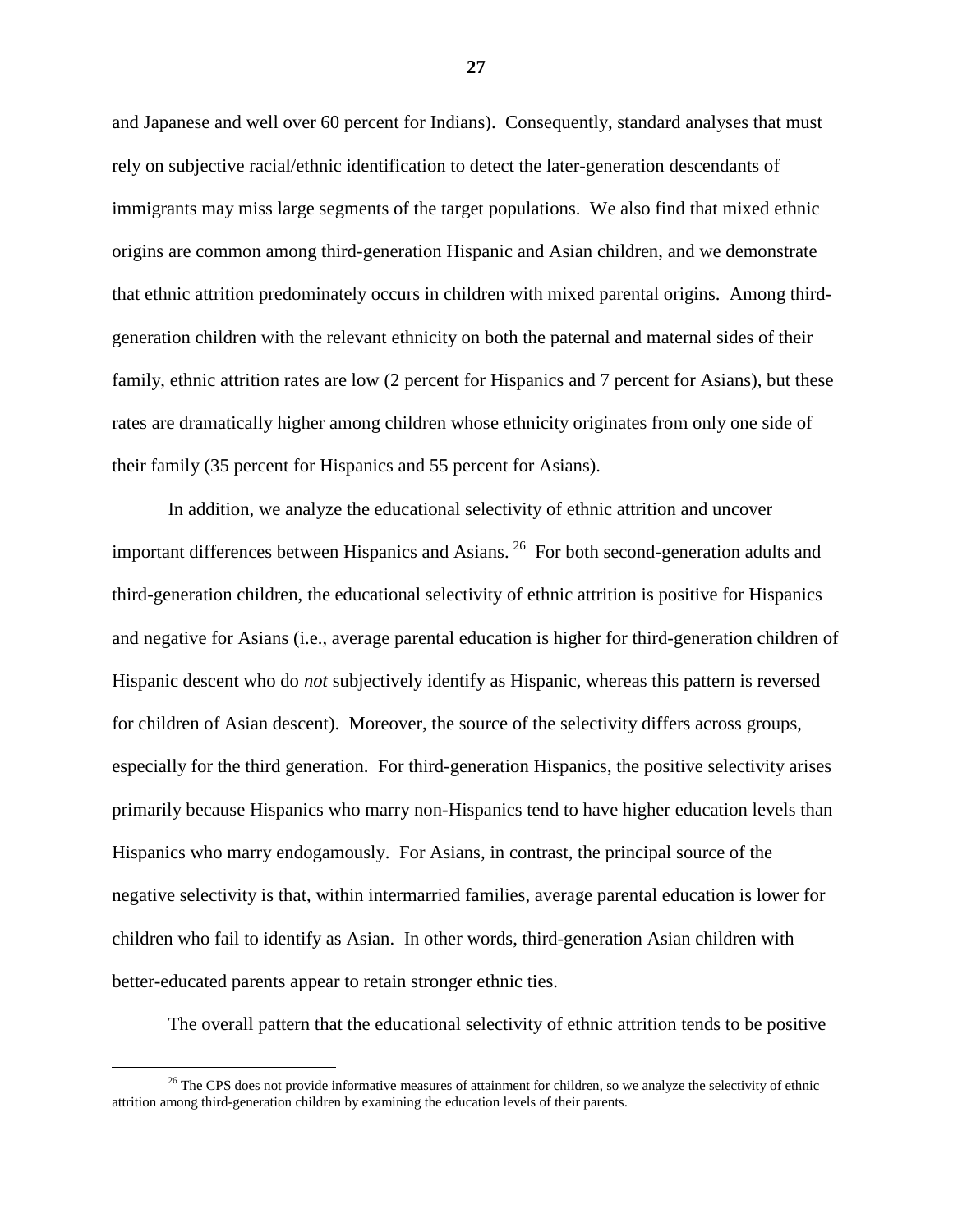for low-education Hispanic groups and negative for high-education Asian groups is consistent with Furtado's (2006, 2011) model of interethnic marriage. By analyzing variation in educational selectivity and average education levels across the ten specific source countries (five Hispanic countries and five Asian countries) in our samples, we provide further evidence in support of Furtado's model and show that the mechanism proposed by this model potentially accounts for a substantial portion of the variation across national origin groups in educational selectivity. Regardless of the theoretical explanation, our empirical findings indicate that ethnic attrition generates measurement biases that vary across national origin groups in direction as well as magnitude, and that correcting for these biases is likely to raise the socioeconomic standing of the U.S.-born descendants of Hispanic immigrants relative to their Asian counterparts. Our results, however, shed more light on the direction rather than the ultimate magnitude of these measurement biases, and so at this point we cannot say whether correcting for selective ethnic attrition would produce a small or large improvement in the relative attainment of latergeneration Hispanics.

 The data analyzed in the main body of the paper come from after the major changes to the CPS Hispanic origin and race questions that were adopted in 2003. In the appendix, we show that these survey changes have substantially lowered rates of ethnic attrition for second- and third-generation Hispanics and Asians. By asking directly about Hispanic ethnicity and by allowing multiple race responses, the CPS now elicits higher rates of subjective ethnic identification among the descendants of Hispanic and Asian immigrants. Ethnic attrition remains a significant problem, however, even in CPS data collected using the improved questionnaire. Because the Hispanic origin and race questions introduced in the 2003 CPS are similar to the analogous questions employed in the Census and ACS from 2000 forward, the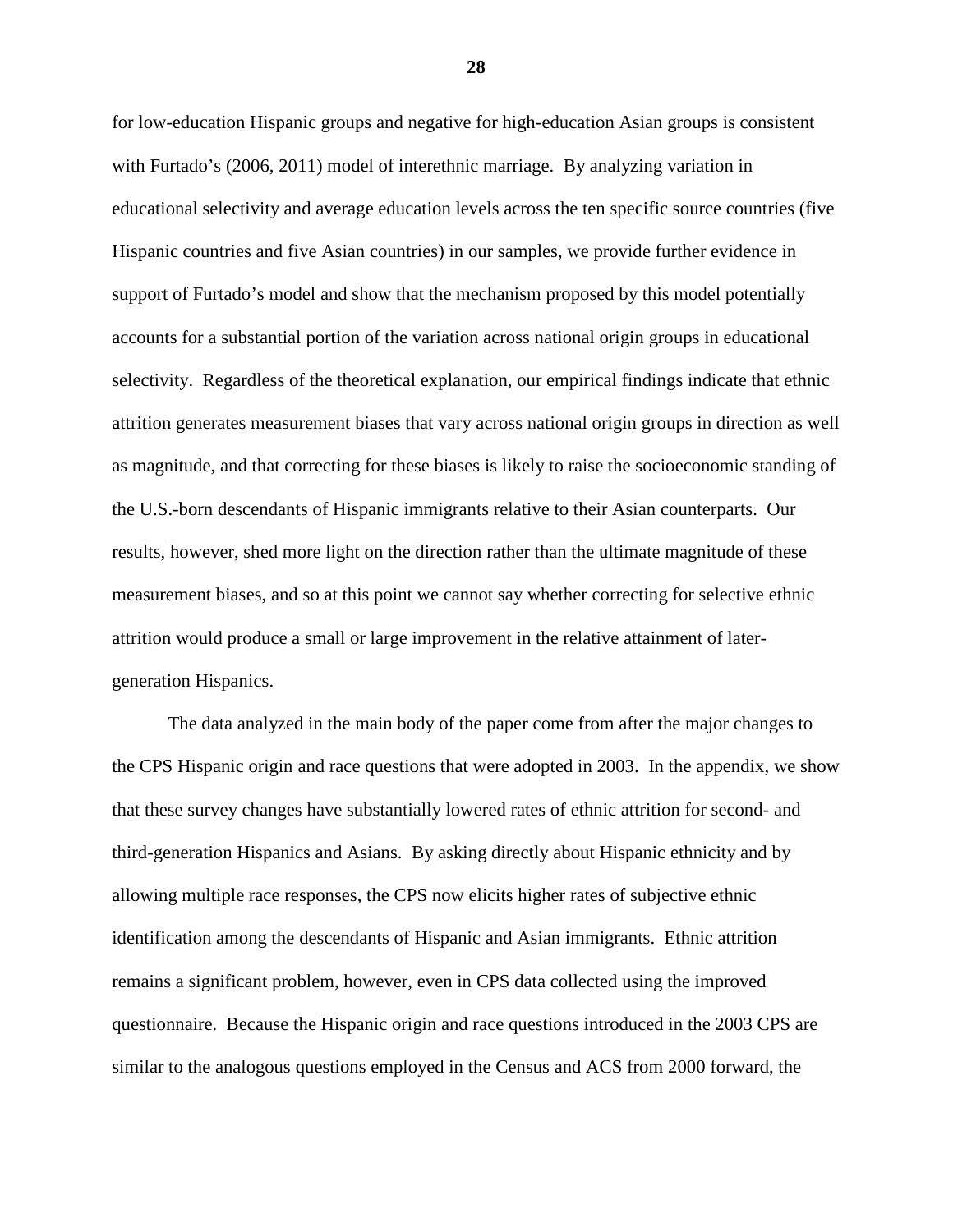issues pertaining to subjective identification and selective ethnic attrition that we have explored here with CPS data are also relevant for Census and ACS data. Unfortunately, the lack of information about parental countries of birth makes these issues difficult to study or address in the Census and ACS.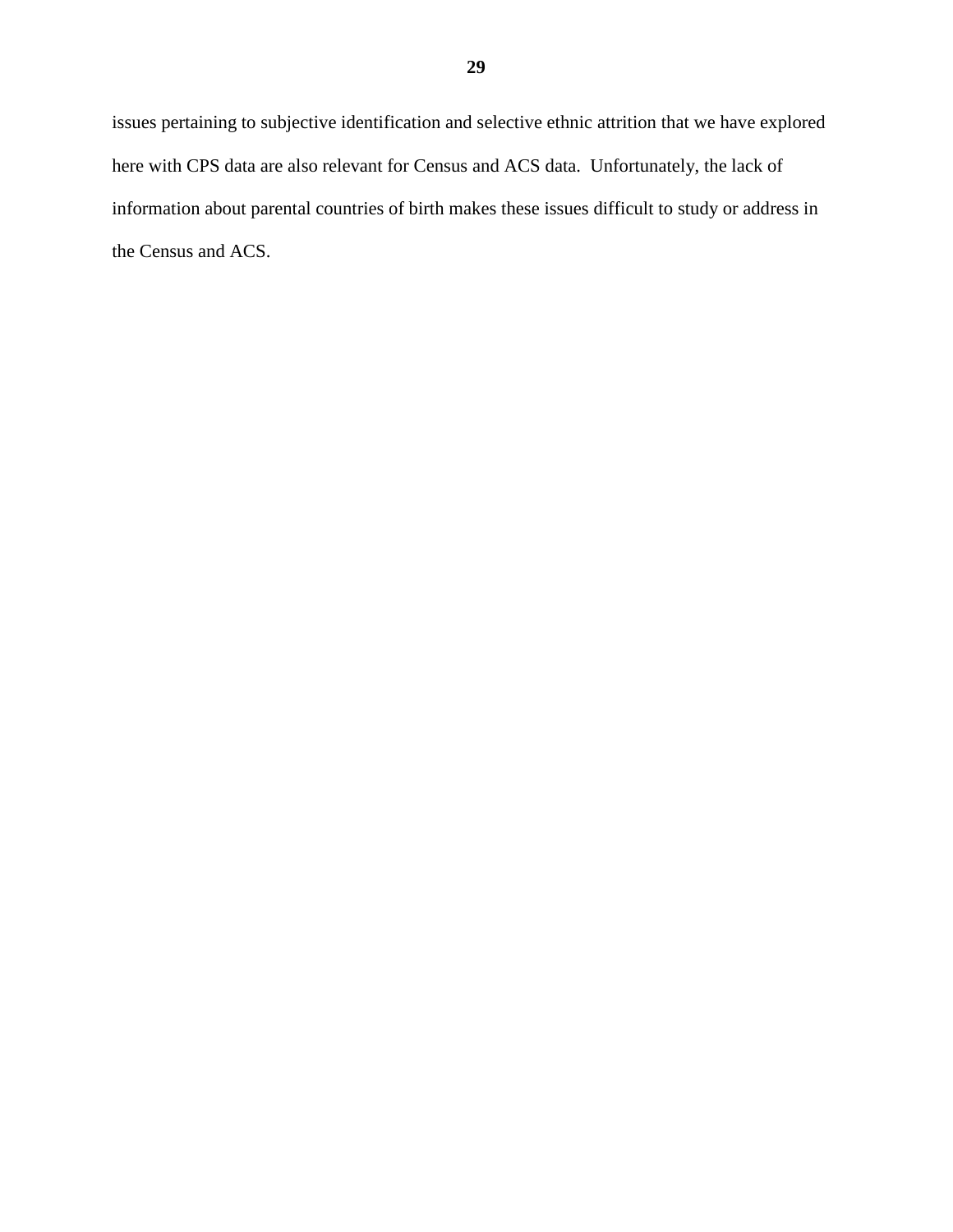#### **Appendix**

 In this appendix, we describe major changes to the CPS questions regarding Hispanic origin and race that were introduced in the January 2003 survey (Bowler *et al*. 2003), and we also compare data from before and after these changes in order to assess their potential impact on ethnic identification by the descendants of U.S. immigrants from key Hispanic and Asian source countries. These modifications of the survey questionnaire had large effects on subjective measures of ethnic identification.

 Prior to 2003, the CPS collected information on Hispanic origin in a rather indirect fashion. Respondents were asked to choose their "origin or descent" from a flash card listing about 20 options. Just over half of these options represented European ancestries (such as "German" or "Swedish"), another option was "Afro-American," and there was a residual category for "another group not listed." The remaining options were meant to capture Hispanics. Three separate options were available for those of Mexican descent ("Mexican-American," "Chicano," and "Mexican"), and the options for non-Mexican Hispanics included "Puerto Rican," "Cuban," "Central or South American (Hispanic Countries)," and "Other Hispanic." For our purposes, it is important to note that "Salvadoran" and "Dominican" were not listed explicitly as options. Presumably, Salvadorans were expected to choose the "Central or South American" option, and Dominicans were expected to choose "Other Hispanic." Starting in 2003, the CPS Hispanic origin question was changed to a format similar to that introduced in the 2000 U.S. Census and also adopted by the ACS. Respondents are now asked directly whether they are "Spanish, Hispanic, or Latino," and those who answer affirmatively are then given the opportunity to designate a specific national origin group (Mexican, Puerto Rican, Cuban, Central/South American, or Other Spanish).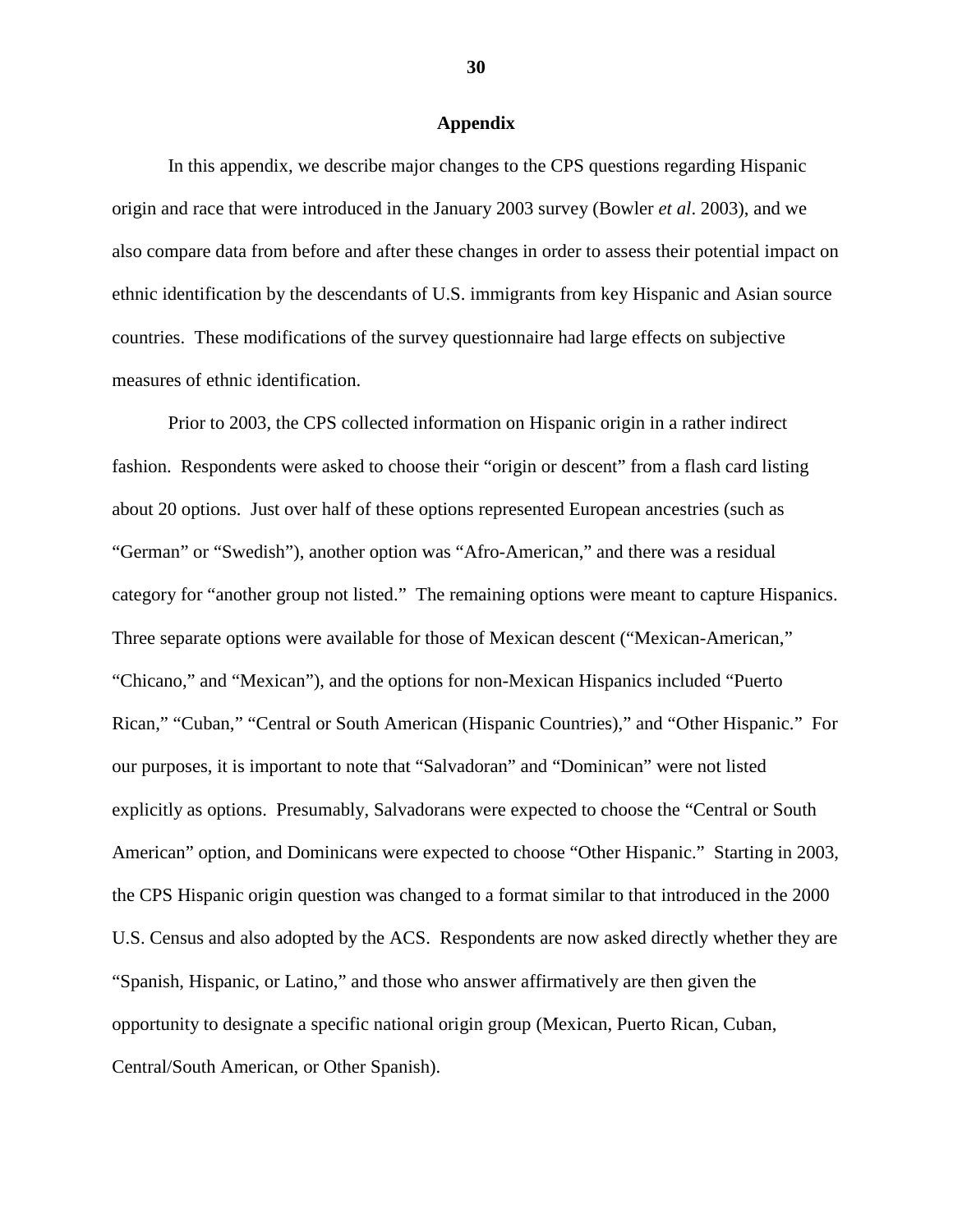Beginning in January 2003, the CPS race question also was revised to be similar to the 2000 Census race question. The most significant change is that respondents can now choose more than one race, whereas previously only a single race response was allowed.<sup>[27](#page-32-0)</sup> In addition, the ordering of the Hispanic origin and race items on the questionnaire was switched. Prior to the 2003 CPS (or the 2000 Census), the race question preceded the Hispanic origin question. Now, the Hispanic origin question precedes the race question.<sup>[28](#page-32-1)</sup>

We anticipate that these changes to the CPS questionnaire will increase ethnic identification (and thereby reduce ethnic attrition) for our samples of Hispanic and Asian national origin groups. The revised Hispanic origin question now directly asks about "Spanish, Hispanic, or Latino" ethnicity, which could improve identification for all Hispanic national origin groups, because the pre-2003 version of this question was not clear about its intent to identify Hispanics. We might expect to see the largest jumps in Hispanic identification for groups such as Salvadorans and Dominicans that were not listed explicitly as options in the previous version of the Hispanic origin question. The revised race question allows for multiple responses, which could increase Asian identification among multiracial Asians who previously may have given a non-Asian response when they were forced select a single race. Because Asians have relatively high rates of multiracial identification (Jones and Symens Smith 2001), their answers to the race question might be particularly sensitive to permitting multiple responses.[29](#page-32-2)

<span id="page-32-0"></span> $^{27}$  In contrast, the Hispanic origin question continues to permit only a single response. For example, respondents are not allowed to indicate that they are both "Mexican" and "Puerto Rican".

<span id="page-32-1"></span> $28$  To a large extent, the 2003 changes to both the race and Hispanic origin questions in the CPS echo the revisions that had been made to the corresponding questions in the 2000 Census. See Grieco and Cassidy (2001) for a discussion of the race and Hispanic origin questions in the 2000 Census.

<span id="page-32-2"></span> $29$  Using the CPS data from 2003-2013, we can calculate the percentage of individuals who answer the race question with multiple responses that include both Asian and non-Asian responses. This measure of the multiracial Asian population provides an indication of the extent to which Asians in our samples might have been affected by the pre-2003 requirement to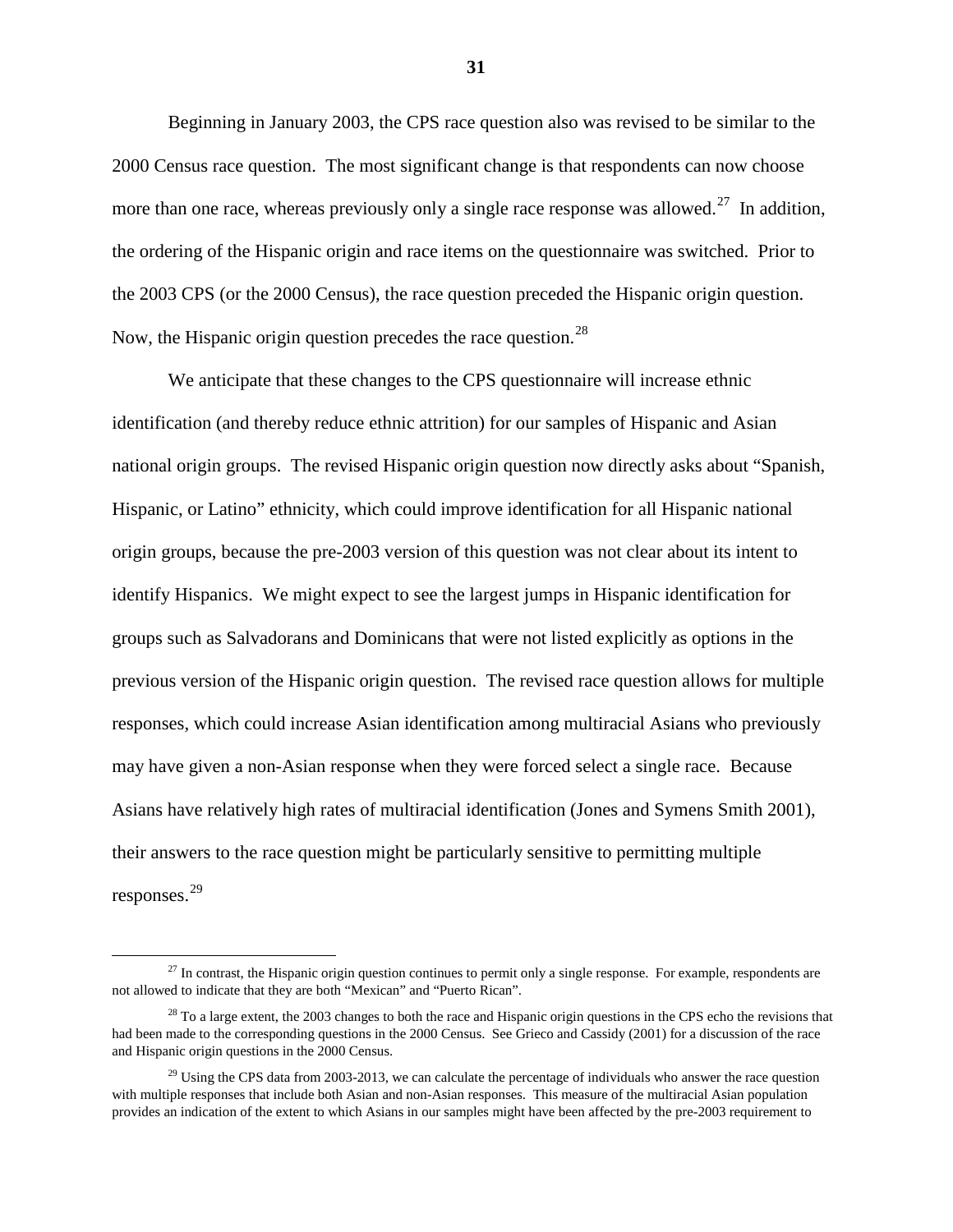For three groups with large enough samples to produce reasonably precise estimates by CPS survey year, Figure A.1 illustrates the noticeable impact of the 2003 questionnaire changes on ethnic attrition. For each group, Figure A.1 plots ethnic attrition rates calculated separately by survey year, with these annual rates displayed as dots.<sup>30</sup> The dashed vertical line distinguishes rates from before and after the CPS questionnaire changes that were introduced at the start of 2003, and the solid horizontal lines represent average ethnic attrition rates for the relevant "pre" (1994-2002) and "post" (2003-2013) regimes.

 The top panel of Figure A.1 shows ethnic attrition rates for first-generation Dominican adults. Under the pre-2003 version of the CPS Hispanic origin question, annual rates of ethnic attrition for Dominican immigrants range from 12 to 30 percent, with an average of about 18 percent. After the 2003 changes to the Hispanic origin question, however, the corresponding annual rates never exceed 4 percent, and the average ethnic attrition rate drops to 2 percent. Evidently, the questionnaire changes have raised Hispanic identification and lowered ethnic attrition among first-generation Dominicans, and by a substantial amount. Under the revised Hispanic origin question, ethnic attrition becomes negligible for U.S. immigrants from the Dominican Republic, notwithstanding factors (e.g., phenotype and home country conceptions of race/ethnicity quite different from those in the United States) that might complicate ethnic identification for Dominicans (Bailey 2001; Itzigsohn, Giorguli, and Vazquez 2005).<sup>31</sup> Among

select a single race. For second-generation adults from Asian source countries, the proportion identifying as multiracial Asians is 13 percent for the overall sample, with country-specific rates ranging from 5 percent for Indians and 7 percent for Chinese to just over 20 percent for Japanese and Koreans. For third-generation children, the corresponding rates are substantially higher, with an overall rate of 34 percent and country-specific rates ranging from 26 percent for Indians to 40 percent for Koreans.

<span id="page-33-0"></span><sup>30</sup> The ethnic attrition rate represents the percentage of individuals who do *not* subjectively identify as Hispanic or Asian (whichever would be expected for their national origin group). As such, the ethnic *attrition* rates displayed in Figure A.1 are complements of the corresponding ethnic *identification* rates reported earlier in Tables 1 and 3 and reported below in Tables A.1, A.2, and A.3 (i.e., the ethnic attrition rate equals 100 minus the ethnic identification rate).

<span id="page-33-1"></span><sup>&</sup>lt;sup>31</sup> Our findings for Dominican immigrants corroborate the corresponding results in del Pinal and Schmidley (2005), who matched respondents from the 2000 CPS (for the months of February through May) with the information that these same individuals provided in the 2000 Census (conducted in April). With their matched sample, del Pinal and Schmidley can compare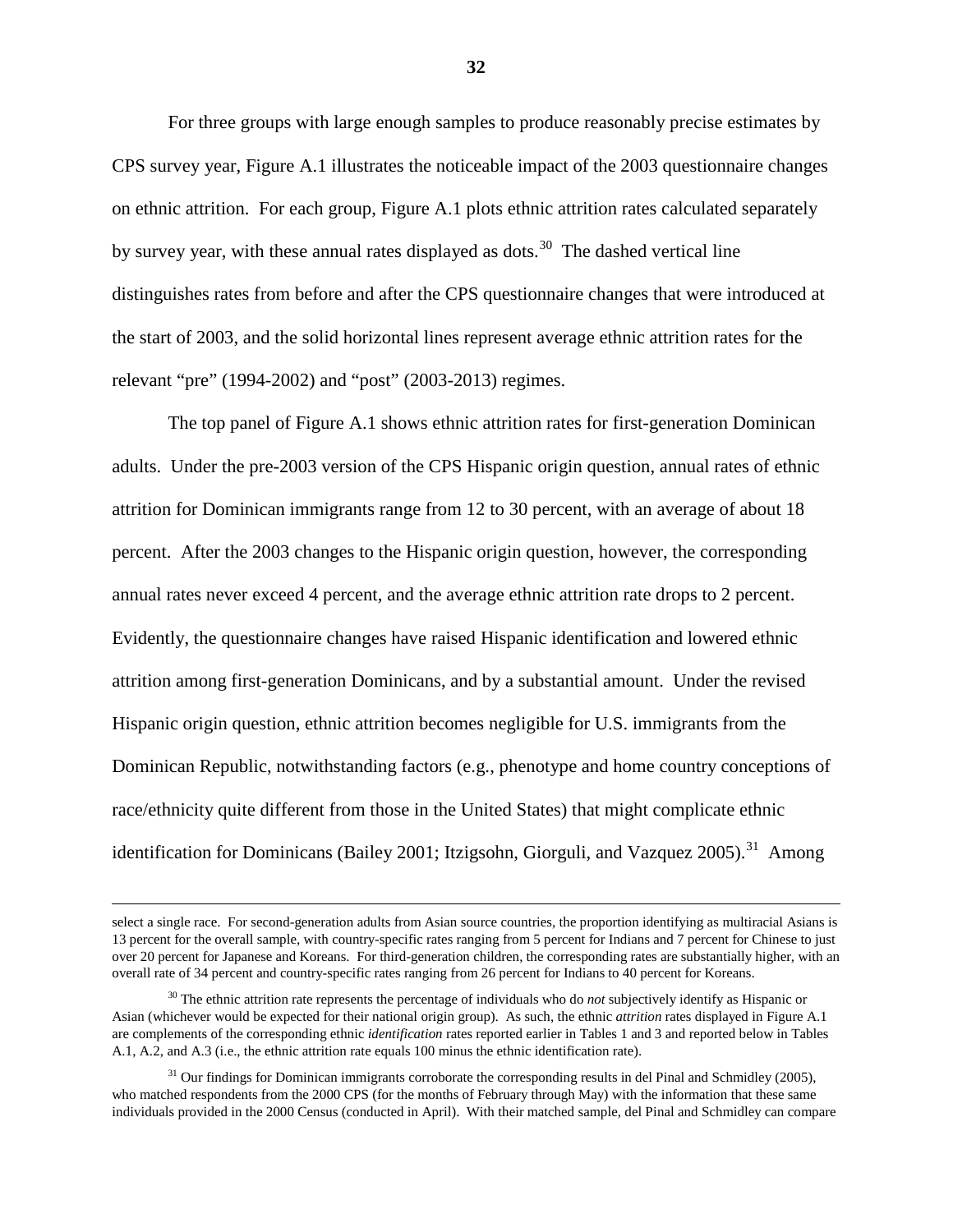first-generation adults, Dominicans are the only national origin group to exhibit such a dramatic shift in ethnic identification before and after the 2003 changes in the CPS questionnaire. Only two other first-generation groups show statistically significant movement in the average rate of ethnic attrition before and after the questionnaire changes, and for these groups the declines in ethnic attrition are more modest (for Salvadorans, the rate of ethnic attrition falls from 5 percent before 2003 to 1 percent afterward, and the corresponding reduction for Indians is from 11 to 6 percent).

 The middle panel of Figure A.1 displays a similar graph for second-generation Puerto Rican adults who have only one of their parents (rather than both) born in Puerto Rico. Because the rate of ethnic attrition is only about 5 percent (see Table A.2 below) among secondgeneration adults with both parents born in Puerto Rico, we choose to focus here on those with mixed parental origins for whom ethnic attrition is more prevalent. Once again, we see a discernible reduction in ethnic attrition after the CPS questionnaire changes are introduced in 2003. From 1994-2002, the annual rates of ethnic attrition for second-generation adults with just one parent born in Puerto Rico vary between 28-39 percent, whereas from 2003-2013 the comparable range is 11-26 percent. The average rate of ethnic attrition is cut in half, falling from 34 percent before 2003 to 17 percent from 2003 forward.

 The bottom panel of Figure A.1 tells a similar story for third-generation Mexican children with Hispanic ethnicity on just one side of their family.<sup>32</sup> The average rate of ethnic attrition plunges from 61 percent during 1994-2002 down to 28 percent in the 2003-2013 data, with

how these individuals answered the Hispanic origin and race questions in both the 2000 CPS (which employed the earlier version of these questions) and the 2000 Census (which introduced the significant changes to these questions described above). Among those born in the Dominican Republic, the rate of Hispanic identification was much higher when responding to the 2000 Census (94 percent) than to the 2000 CPS (79 percent).

<span id="page-34-0"></span> $32$  Third-generation Mexican children with Hispanic ethnicity on both sides of their family have an ethnic attrition rate of only 2 percent (see Table A.3 below), and this rate is very similar before and after the 2003 changes in the CPS questionnaire.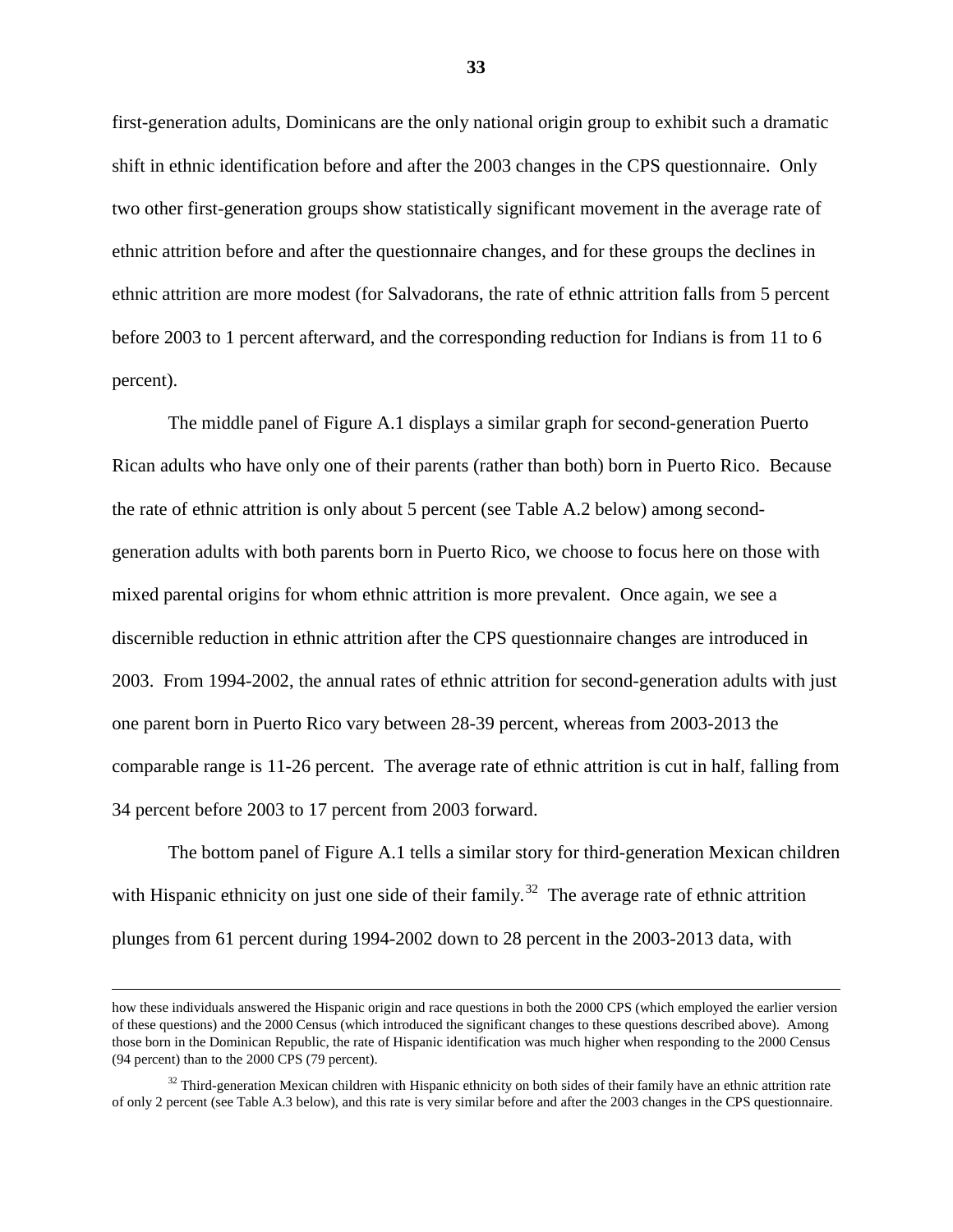annual rates that do not stray too far from the relevant average in each time period. Indeed, the *lowest* annual rate of ethnic attrition observed in the pre-2003 period (55 percent in 1998) far exceeds the *highest* annual rate observed afterward (35 percent in 2011). The middle and bottom panels of Figure A.1 indicate that, even for groups such as Puerto Ricans and Mexicans that were listed explicitly as options in the pre-2003 CPS Hispanic origin question, the more direct version of this question adopted in 2003 dramatically reduced ethnic attrition among second- and thirdgeneration individuals with mixed parental origins.

 The other groups of second- and third-generation individuals with mixed parental origins also experienced increases in ethnic identification (i.e., declines in ethnic attrition) following the 2003 questionnaire changes, but smaller sample sizes make the annual estimates rather noisy for most of these groups. To provide an informative picture of the overall patterns, Tables A.1 (for first-generation adults), A.2 (for second-generation adults), and A.3 (for third-generation children) report rates of ethnic identification before (1994-2002) and after (2003-2013) the CPS revision, separately by source country and for relevant subgroups (e.g., third-generation children with the relevant ethnicity on only one side of their family). These tables make clear that the 2003 changes to the CPS Hispanic origin and race questions had pervasive impacts on Hispanic and Asian identification. For U.S.-born individuals with mixed parental origins from almost every one of our source country samples, the 2003 questionnaire changes increased ethnic identification.<sup>33</sup> Among second-generation adults with only one parent born in a relevant source country, these increases are particularly large for Salvadorans and Indians, the two groups with the lowest pre-2003 rates of ethnic identification. Among third-generation children of mixed origins, ethnic identification rises by a substantial amount for every source country, with the

<span id="page-35-0"></span><sup>&</sup>lt;sup>33</sup> The lone exception is second-generation Japanese whose father but not mother was born in Japan.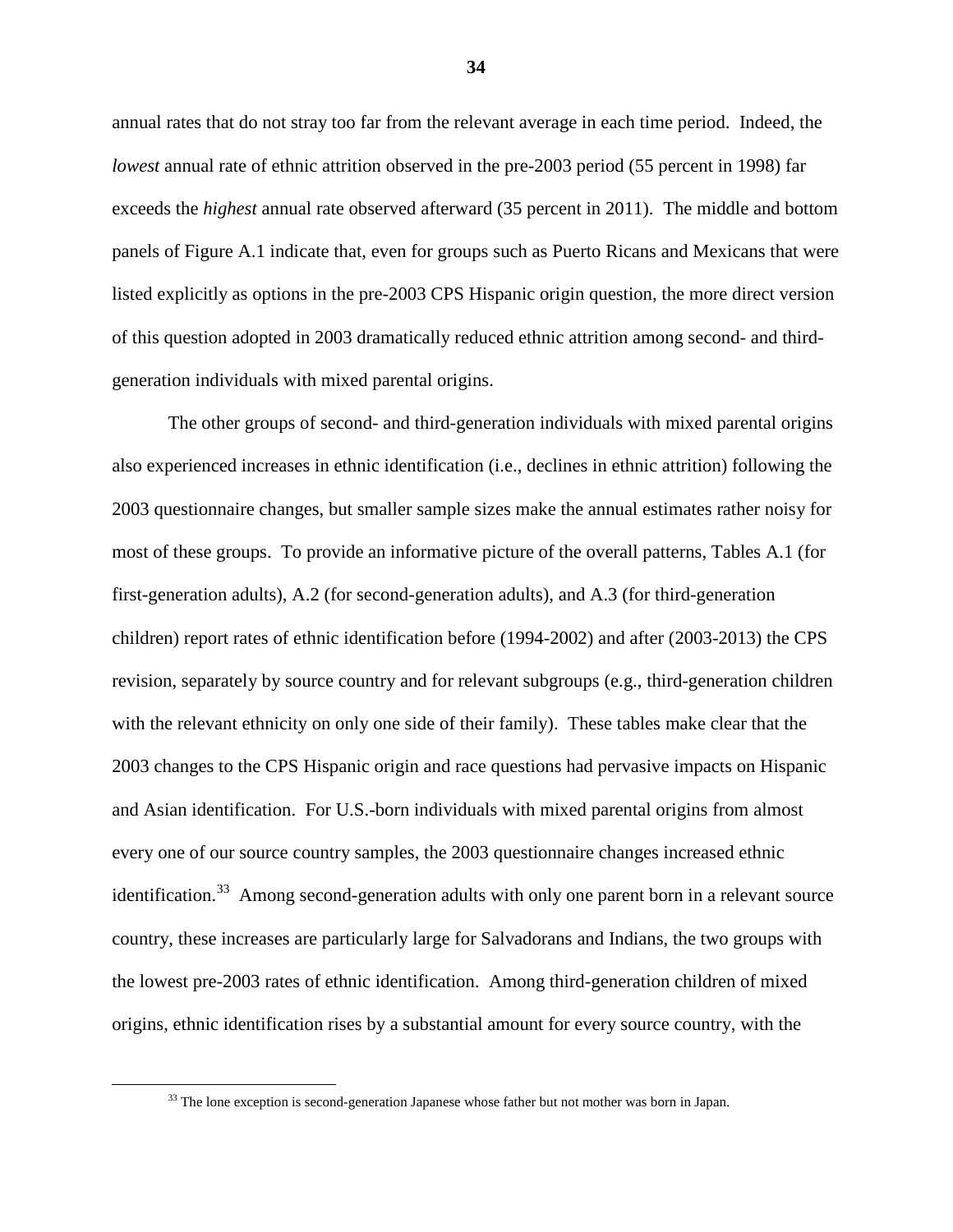biggest increases occurring for Hispanic national origin groups.

 The preceding discussion has focused on individuals with mixed parental origins, because ethnic attrition predominately occurs in this population. For most national origin groups, ethnic identification rates are close to perfect (i.e., 100 percent) for second-generation adults with both parents born in the relevant country (see Table A.2) and for third-generation children with the relevant ethnicity on both sides of their family (see Table A.3), and so for these groups there is not much scope for the CPS questionnaire changes to increase identification. For those groups, however, with sizeable attrition even among individuals whose ethnicity originates from both parents, the 2003 questionnaire changes did raise identification and reduce ethnic attrition. For example, among second-generation adults with both parents born in the relevant country, ethnic identification rates rose for Salvadorans (from 49 to 95 percent), Dominicans (from 79 to 96 percent), and Indians (from 80 to 89 percent).<sup>34</sup> Similarly, among third-generation children with Hispanic ethnicity on both sides of their family, identification rates increased for Puerto Ricans (from 89 to 96 percent), Salvadorans (from 58 to 100 percent), and Dominicans (from 83 to 99 percent).  $35$ 

 As mentioned previously, the most straightforward explanation for why the revised CPS race question increases Asian identification is that, by recording multiple responses, the revised question picks up some multiracial Asians who previously gave a non-Asian response when they were forced to select a single race. If this were the only way that the revised race question affected Asian identification, then the size of the multiracial Asian population provides a rough upper bound on how much the revised question can raise ethnic identification among Asians. Using CPS data for 2003-2013, we can measure the prevalence of multiracial responses for each

<span id="page-36-0"></span> $34$  See Table A.2.

<span id="page-36-1"></span> $35$  See Table A.3.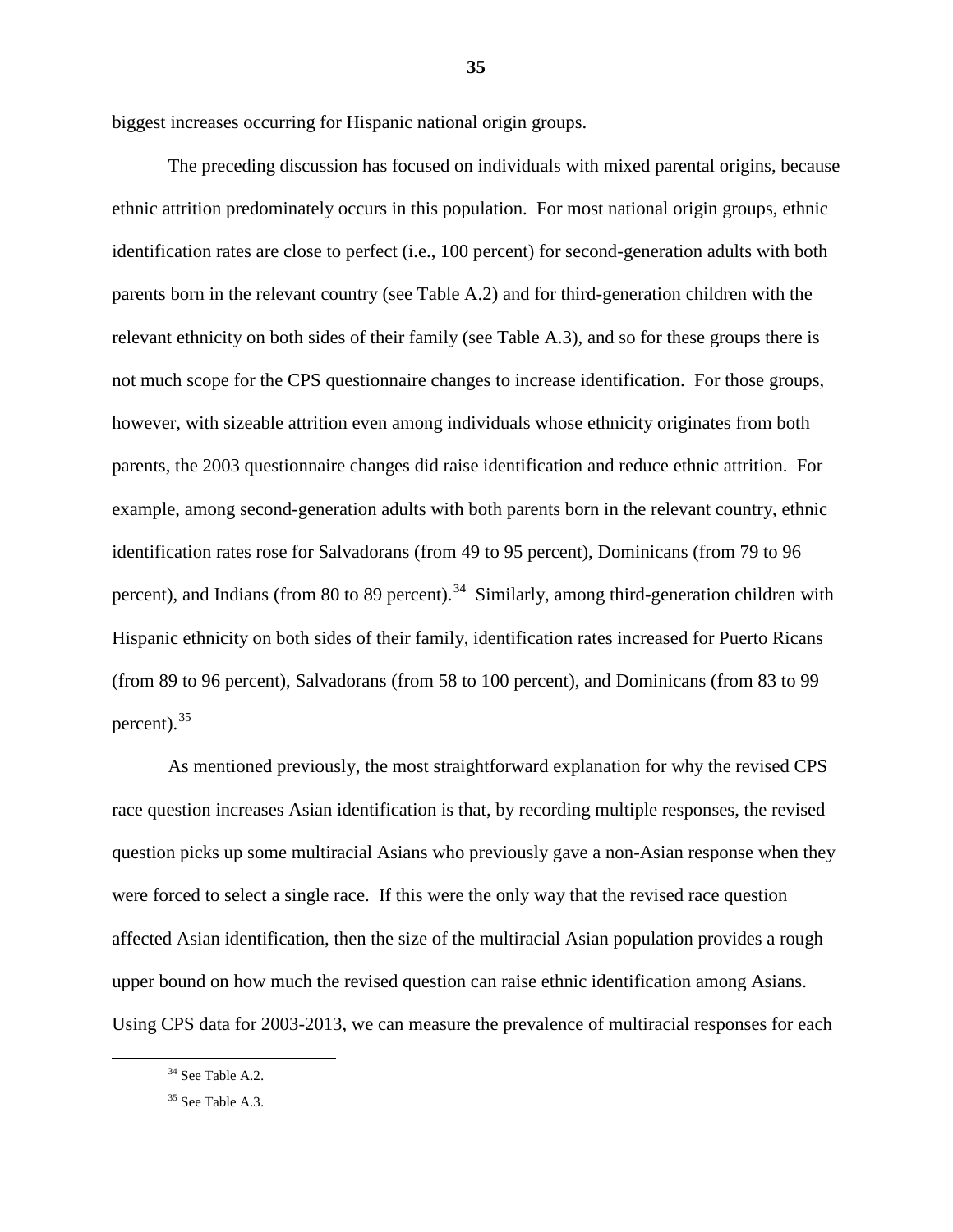of our Asian groups (see footnote 29), and these measurements generally are consistent with the observed changes in ethnic identification. For example, 22 percent of second-generation Korean adults give both Asian and non-Asian responses to the race question in the 2003-2013 CPS data, and this prevalence of multiracial Asian identification is high enough to potentially account for the 8 percentage point increase in the overall ethnic identification rate for second-generation Koreans (from 74 percent in 1994-2002 to 82 percent in 2003-2013) following the CPS questionnaire changes. The only Asian national origin group to go against form is Indians. The rate of multiracial identification for second-generation Indian adults (5 percent) is too low to explain the corresponding increase (of 28 percentage points) in overall ethnic identification observed following the questionnaire changes. This finding suggests that aspects of the CPS questionnaire changes besides allowing multiple race responses may have had an impact on the propensity for Indians to identify as Asian.

 In this appendix, we have shown that the 2003 changes to the CPS Hispanic origin and race questions have produced substantially higher rates of ethnic identification for second- and third-generation Hispanics and Asians.<sup>[36](#page-37-0)</sup> By asking directly about Hispanic ethnicity and by allowing multiple race responses, the CPS now elicits higher rates of subjective ethnic identification among the descendants of Hispanic and Asian immigrants. Ethnic attrition remains a significant problem, however, even in the 2003-2013 CPS data derived from the improved questionnaire. In these more recent data, overall rates of ethnic identification remain well below 100 percent for second-generation members of some Hispanics groups (84 percent for Cubans and 72 percent for Salvadorans) and all Asian groups (below 84 percent for Chinese,

<span id="page-37-0"></span><sup>&</sup>lt;sup>36</sup> In calculations not reported here, we also investigated whether these changes to the CPS questionnaire altered the educational selectivity of ethnic attrition. In general, the patterns of selectivity are similar before and after the questionnaire changes.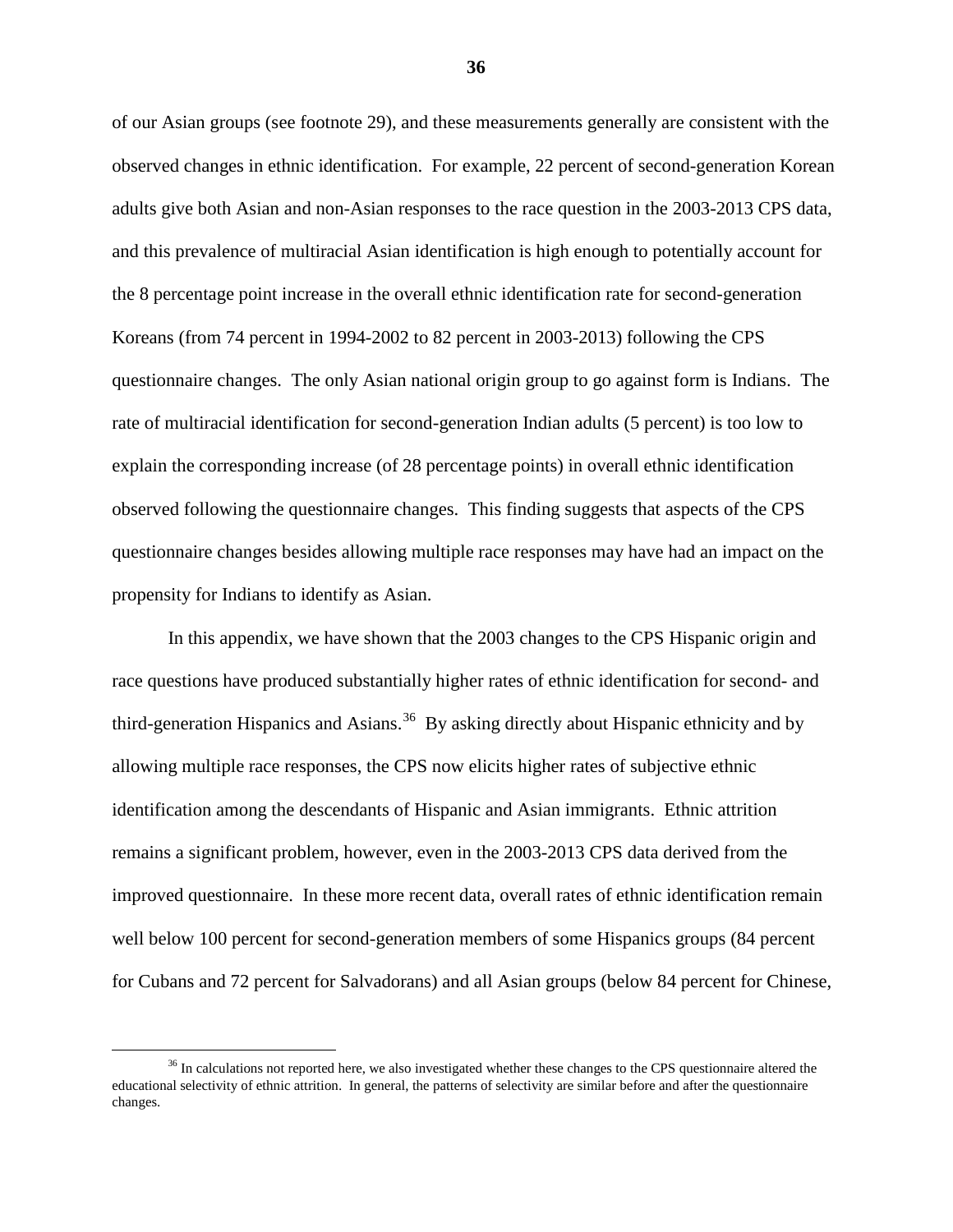Koreans, and Filipinos, 76 percent for Indians, and 68 percent for Japanese).<sup>37</sup> For thirdgeneration children, the corresponding rates vary from 88 percent for Mexicans to 36 percent for Indians, with Cubans, Salvadorans, and the remaining Asian groups all in the 48-66 percent range.[38](#page-38-1)

<span id="page-38-0"></span><sup>&</sup>lt;sup>37</sup> See Table A.2.

<span id="page-38-1"></span><sup>38</sup> See Table A.3.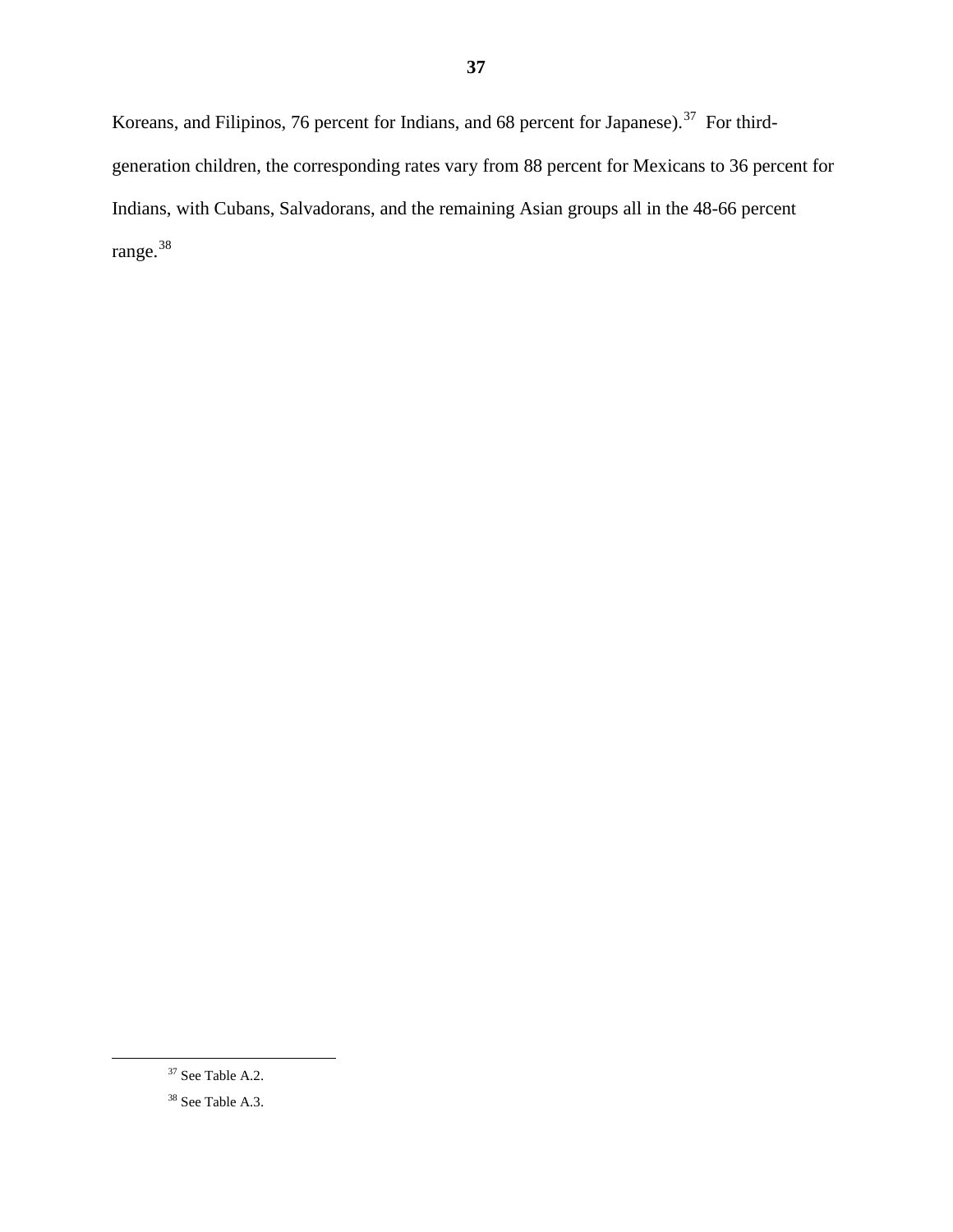### **References**

- Alba, Richard D. *Ethnic Identity: The Transformation of White America*. New Haven, CT: Yale University Press, 1990.
- Alba, Richard D., and Islam, Tariqul. "The Case of the Disappearing Mexican Americans: An Ethnic-Identity Mystery." *Population Research and Policy Review*, April 2009, 28(2): pp. 109-21.
- Bailey, Benjamin. "Dominican-American Ethnic/Racial Identities and United States Social Categories." *International Migration Review*, Fall 2001, 35(3), pp. 677-708.
- Barnes, Jessica S., and Bennett, Claudette. *The Asian Population: 2000*. Census 2000 Brief C2KBR/01-16. Washington, DC: U.S. Census Bureau, February 2002.
- Blau, Francine D., and Kahn, Lawrence M. "Gender and Assimilation among Mexican Americans," in George J. Borjas, ed., *Mexican Immigration to the United States*. Chicago: University of Chicago Press, 2007, pp. 57-106.
- Borjas, George J. "Long-Run Convergence of Ethnic Skill Differentials: The Children and Grandchildren of the Great Migration." *Industrial and Labor Relations Review*, July 1994, 47(4), pp. 553-73.
- Bowler, Mary; Ilg, Randy E.; Miller, Stephen; Robison, Ed; and Polivka, Anne. "Revisions to the Current Population Survey Effective in January 2003. *Employment and Earnings*, February 2003, 50(2), pp. 4-23.
- Card, David. "Is the New Immigration Really So Bad?" *Economic Journal*, November 2005, 115(507), pp. 300-323.
- del Pinal, Jorge, and Schmidley, Dianne. "Matched Race and Hispanic Origin Responses from Census 2000 and Current Population Survey February to May 2000." Working Paper 79. Washington, DC: U.S. Bureau of the Census, Population Division, December 2005.
- Duncan, Brian; Hotz, V. Joseph; and Trejo, Stephen J. "Hispanics in the U.S. Labor Market," in Marta Tienda and Faith Mitchell, eds., *Hispanics and the Future of America*. Washington, DC: National Academies Press, 2006, pp. 228-90.
- Duncan, Brian, and Trejo, Stephen J. "Ethnic Identification, Intermarriage, and Unmeasured Progress by Mexican Americans," in George J. Borjas, ed., *Mexican Immigration to the United States*. Chicago: University of Chicago Press, 2007, pp. 227-69.
- Duncan, Brian, and Trejo, Stephen J. "Ancestry versus Ethnicity: The Complexity and Selectivity of Mexican Identification in the United States." *Research in Labor Economics*, 2009, 29 (*Ethnicity and Labor Market Outcomes*, edited by Amelie F. Constant, Konstantinos Tatsiramos, and Klaus F. Zimmerman), pp. 31-66.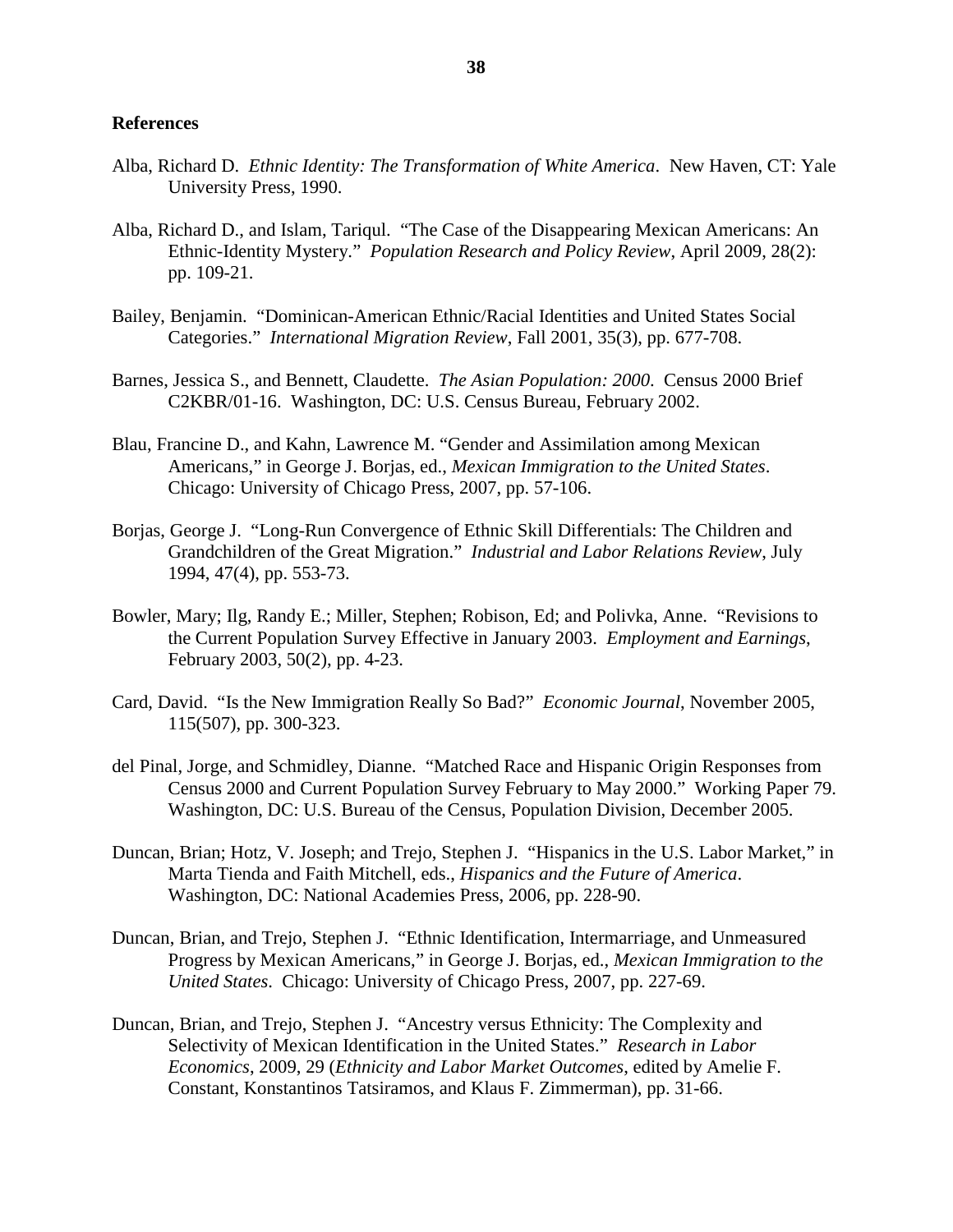- Duncan, Brian, and Trejo, Stephen J. "Intermarriage and the Intergenerational Transmission of Ethnic Identity and Human Capital for Mexican Americans." *Journal of Labor Economics*, April 2011, 29(2), pp. 195-227.
- Farley, Reynolds, and Alba, Richard. "The New Second Generation in the United States." *International Migration Review*, Fall 2002, 36(3), pp. 669-701.
- Feliciano, Cynthia. "The Benefits of Biculturalism: Exposure to Immigrant Culture and Dropping Out of School among Asian and Latino Youths." *Social Science Quarterly*, December 2001, 82(4), pp. 865-79.
- Furtado, Delia. "Human Capital and Interethnic Marriage Decisions." Discussion Paper no. 1989. Bonn, Germany: IZA, February 2006.
- Furtado, Delia. "Human Capital and Interethnic Marriage Decisions." *Economic Inquiry*, January 2012, 50(1), pp. 82-93.
- Furtado, Delia, and Theodoropoulos, Nikolas. "Interethnic Marriage: A Choice Between Ethnic and Educational Similarities." *Journal of Population Economics*, October 2011, 24(4), pp. 1257-79.
- Goyette, Kimberly, and Xie, Yu. "Educational Expectations of Asian American Youth: Determinants and Ethnic Differences." *Sociology of Education*, January 1999, 72(1), pp. 22-36.
- Grieco, Elizabeth M., and Cassidy, Rachel C. *Overview of Race and Hispanic Origin*. Census 2000 Brief C2KBR/01-1. Washington, DC: U.S. Census Bureau, March 2001.
- Grogger, Jeffrey, and Trejo, Stephen J. *Falling Behind or Moving Up? The Intergenerational Progress of Mexican Americans*. San Francisco: Public Policy Institute of California, 2002.
- Guzman, Betsy. *The Hispanic Population*. Census 2000 Brief C2KBR/01-3. Washington, DC: U.S. Census Bureau, May 2001.
- Hirschman, Charles. "The Educational Enrollment of Immigrant Youth: A Test of the Segmented-Assimilation Hypothesis." *Demography*, August 2001, 38(3), pp. 317-36.
- Hout, Michael. "Social and Economic Returns to College Education in the United States." *Annual Review of Sociology*, 2012, 38, pp. 379-400.
- Itzigsohn, Jose; Giorguli, Silvia; and Vazquez, Obed. "Immigrant Incorporation and Racial Identity: Racial Self-Identification among Dominican Immigrants." *Ethnic and Racial Studies*, January 2005, 28(1), pp. 50-78.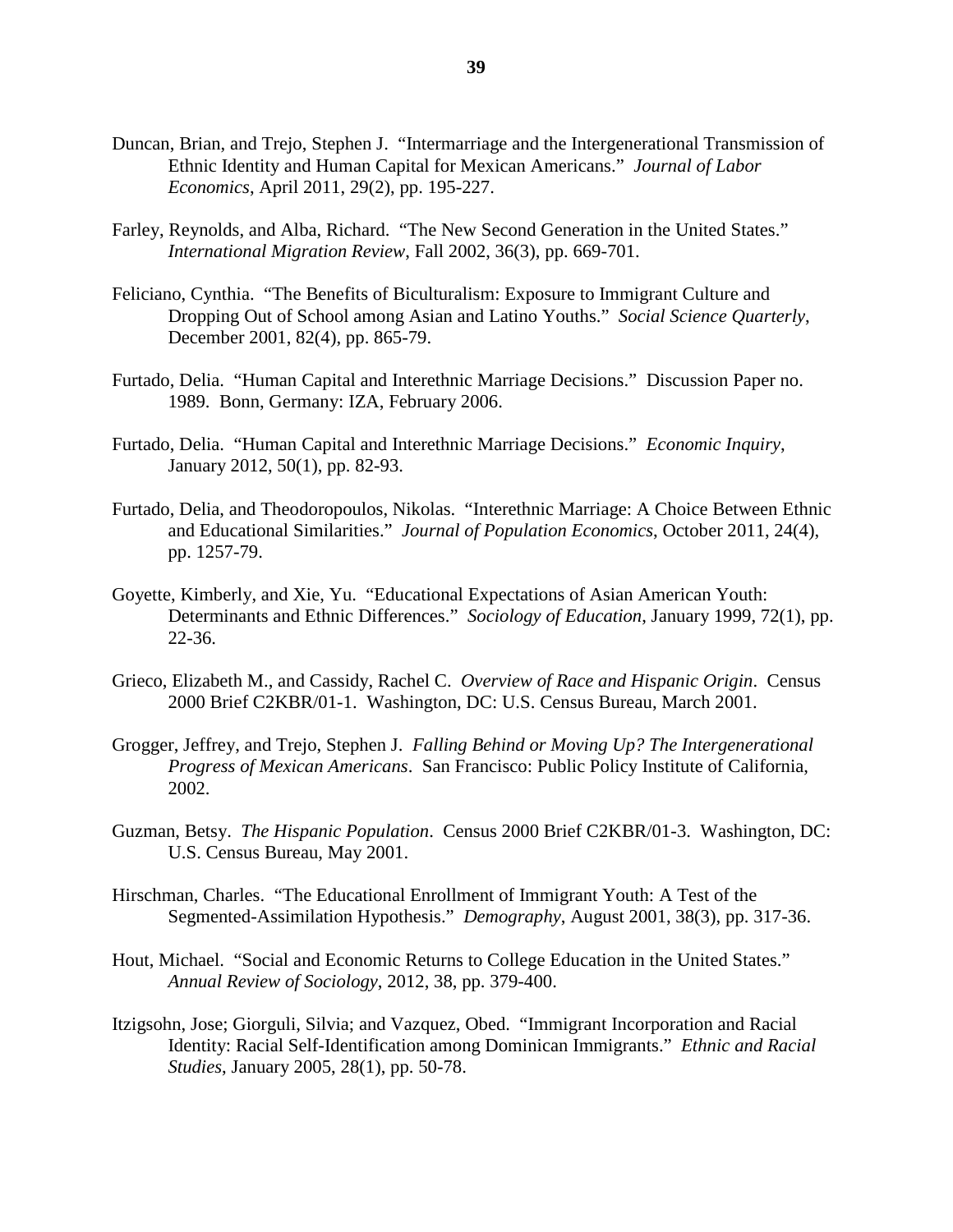- Jaeger, David A. "Reconciling the Old and New Census Bureau Education Questions: Recommendations for Researchers." *Journal of Business and Economics Statistics*, July 1997, 15(3), pp. 300-09.
- Jones, Nicholas A., and Symens Smith, Amy. *The Two or More Races Population*. Census 2000 Brief C2KBR/01-6. Washington, DC: U.S. Census Bureau, November 2001.
- Kalmijn, Matthijs. "The Educational Gradient in Intermarriage: A Comparative Analysis of Immigrant Groups in the United States." *Social Forces*, December 2012, 91(2), pp. 453- 76.
- Lee, Jennifer, and Bean, Frank D. *The Diversity Paradox: Immigration and the Color Line in 21st Century America*. New York: Russell Sage Foundation, 2010.
- Lichter, Daniel T., and Qian, Zhenchao. "Marriage and Family in a Multiracial Society," in Reynolds Farley and John Haaga, eds., *The American People: Census 2000*. New York: Russell Sage Foundation, 2005, pp. 169-200.
- Lichter, Daniel T.; Carmalt, Julie H.; and Qian, Zhenchao. "Immigration and Intermarriage among Hispanics: Crossing Racial and Generational Boundaries." *Sociological Forum*, June 2011, 26(2), pp. 241-64.
- Lieberson, Stanley, and Waters, Mary C. *From Many Strands: Ethnic and Racial Groups in Contemporary America*. New York: Russell Sage Foundation, 1988.
- Min, Pyong Gap, and Kim, Chigon. "Patterns of Intermarriages and Cross-Generational In-Marriages among Native-Born Asian Americans." *International Migration Review*, Fall 2009, 43(3), pp. 447-70.
- Neidert, Lisa J., and Farley, Reynolds. "Assimilation in the United States: An Analysis of Ethnic and Generation Differences in Status and Achievement." *American Sociological Review*, December 1985, 50(6), pp. 840-50.
- Oreopoulos, Philip, and Salvanes, Kjell G. "Priceless: The Nonpecuniary Benefits of Schooling." *Journal of Economic Perspectives*, Winter 2011, 25(1), pp. 159-84.
- Perlmann, Joel. *Italians Then, Mexicans Now: Immigrant Origins and Second-Generation Progress, 1890-2000*. New York: Russell Sage Foundation, 2005.
- Perlmann, Joel, and Waters, Mary C. "Intermarriage Then and Now: Race, Generation, and the Changing Meaning of Marriage," in Nancy Foner and George M. Fredrickson, eds., Not Just Black and White: Historical and Contemporary Perspectives on Immigration, Race, and Ethnicity in the United States. New York: Russell Sage Foundation, 2004, pp. 262- 77.

Perlmann, Joel, and Waters, Mary C. "Intermarriage and Multiple Identities," in Mary C. Waters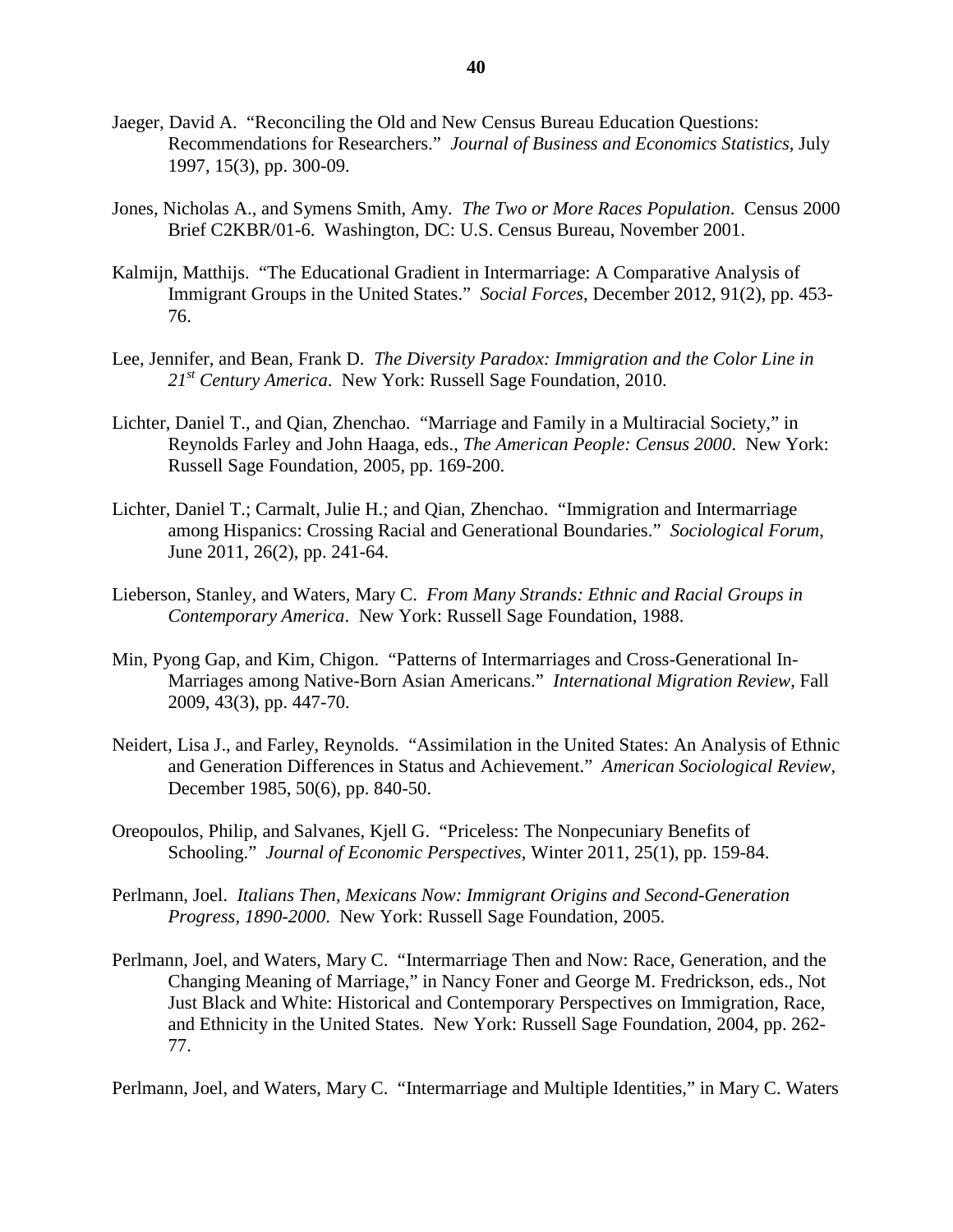and Reed Udea, eds., *The New Americans: A Guide to Immigration Since 1965*. Cambridge, MA: Harvard University Press, 2007, pp. 110-123.

- Portes, Alejandro, and Rumbaut, Ruben G. *Legacies: The Story of the Immigrant Second Generation*. Berkeley, CA: University of California Press, 2001.
- Rong, Xue Lan, and Grant, Linda. "Ethnicity, Generation, and School Attainment of Asians, Hispanics, and Non-Hispanic Whites." *Sociological Quarterly*, Winter 1992, 33(4), pp. 625-36.
- Rumbaut, Ruben G. "The Making of a People," in Marta Tienda and Faith Mitchell, eds., *Hispanics and the Future of America*. Washington, DC: Washington, DC: National Academies Press, 2006, pp. 16-65.
- Saenz, Rogelio. "Latinos and the Changing Face of America," in Reynolds Farley and John Haaga, eds., *The American People: Census 2000*. New York: Russell Sage Foundation, 2005, pp. 352-79.
- Sakamoto, Arthur; Wu, Huei-Hsia; and Tzeng, Jessie M. "The Declining Significance of Race among American Men during the Latter Half of the Twentieth Century." *Demography*, February 2000, 37(1), pp. 41-51.
- Smith, James P. "Immigrants and the Labor Market." *Journal of Labor Economics*, April 2006, 24(2): 203-233.
- Snipp, C. Matthew, and Hirschman, Charles. "Assimilation in American Society: Occupational Achievement and Earnings for Ethnic Minorities in the United States, 1970 to 1990." *Research in Social Stratification and Mobility*, 2004, 22, pp. 93-117.
- Trejo, Stephen J. "Why Do Mexican Americans Earn Low Wages?" *Journal of Political Economy*, December 1997, 105(6), pp. 1235-68.
- Trejo, Stephen J. "Intergenerational Progress of Mexican-Origin Workers in the U.S. Labor Market." *Journal of Human Resources*, Summer 2003, 38(3), pp. 467-89.
- U.S. Bureau of the Census. *Design and Methodology: Current Population Survey, Technical Paper 66*. Washington, DC: U.S. Department of Commerce, October 2006.
- van Ours, Jan C., and Veenman, Justus. "How Interethnic Marriages Affect the Educational Attainment of Children: Evidence from a Natural Experiment." *Labour Economics*, January 2010, 17(1), pp. 111-17.
- Waters, Mary C. *Ethnic Options: Choosing Identities in America*. Berkeley, CA: University of California Press, 1990.

White, Halbert. "A Heteroskedasticity-Consistent Covariance Matrix Estimator and a Direct test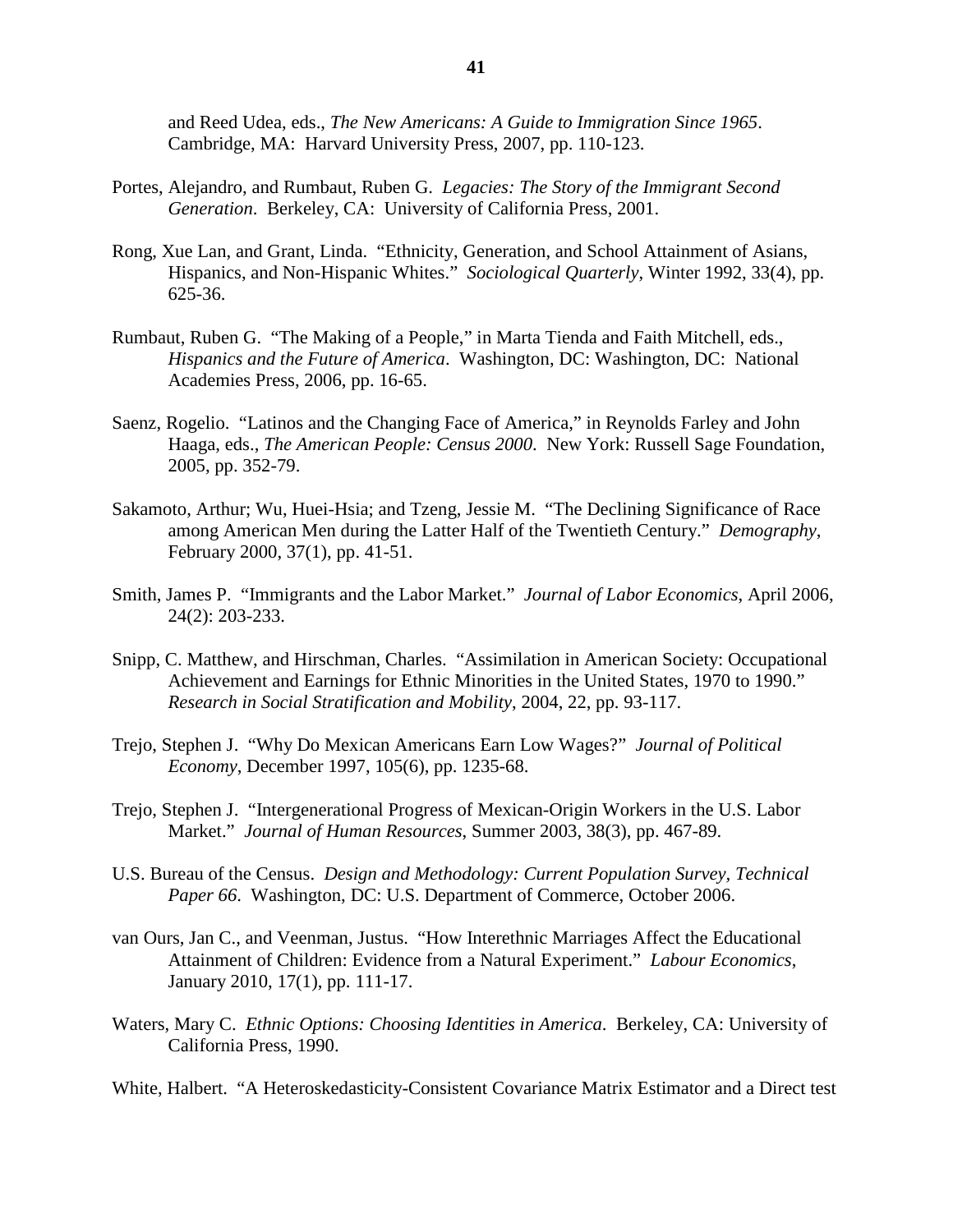for Heteroskedasticity." *Econometrica*, May 1980, 48(4), pp. 817-38.

- Yang, Philip Q. "Generational Differences in Educational Attainment among Asian Americans." *Journal of Asian American Studies*, February 2004, 7(1), pp. 51-71.
- Zeng, Zhen, and Xie, Yu. "Asian-Americans' Earnings Disadvantage Reexamined: The Role of Place of Education." *American Journal of Sociology*, March 2004, 109(5), pp. 1075- 1108.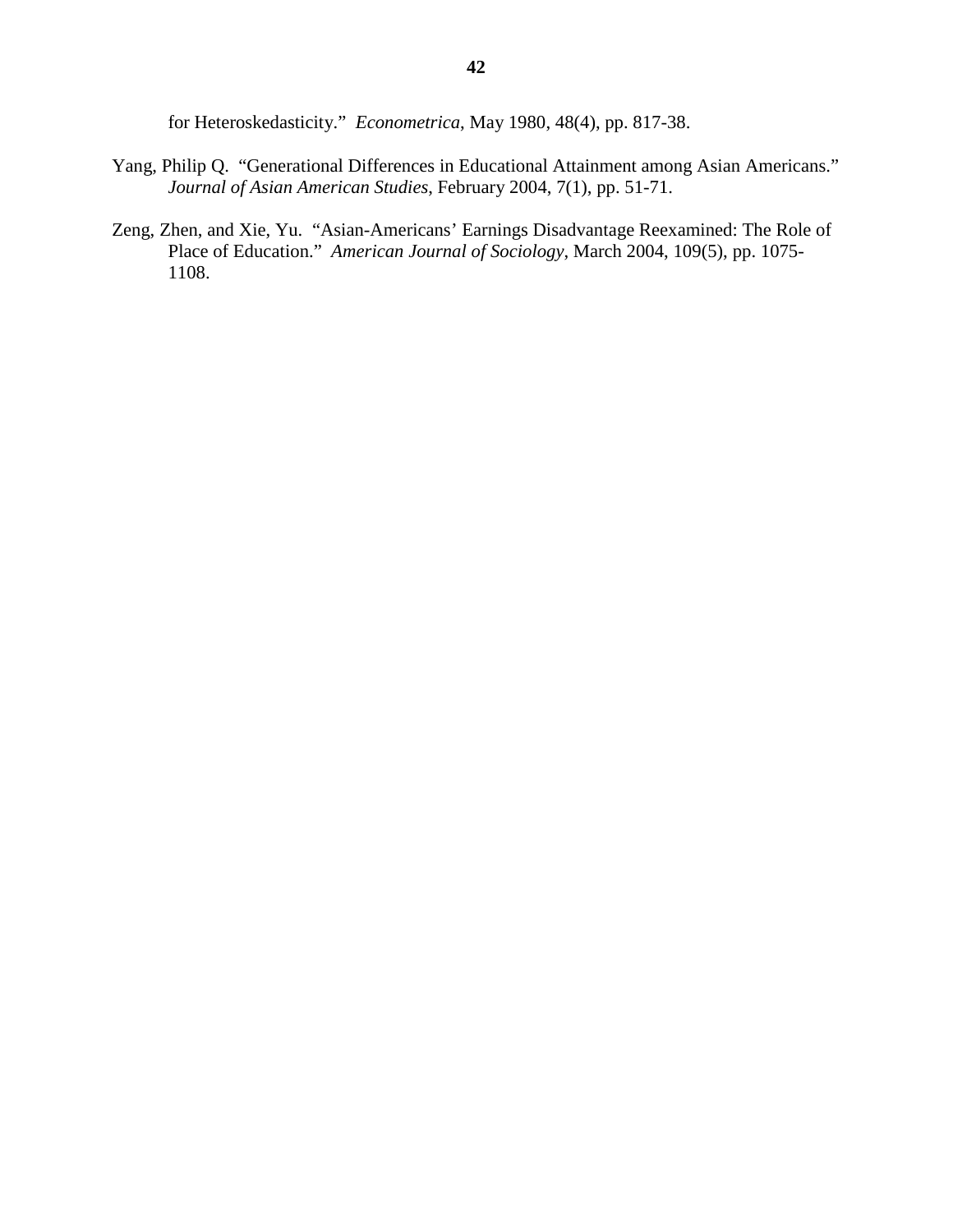



Second-Generation Adults

Source: 2003-2013 CPS data.

Notes: See Table 1 and the text for further information about the samples. The measures of educational selectivity of ethnic attrition represent estimated differences in education, by source country, between those who do not identify with the relevant ethnicity and those who do so identify, after conditioning on the "other control variables" included in specification (2) of Tables 6 and 7. The measures of educational selectivity of interethnic marriage represent analogous differences in education between those with the relevant ethnicity on only one side of their family (i.e., father's side or mother's side) and those with the relevant ethnicity on both sides of their family. The regression lines shown above correspond to the estimates reported in columns (1) and (3) of Table 9.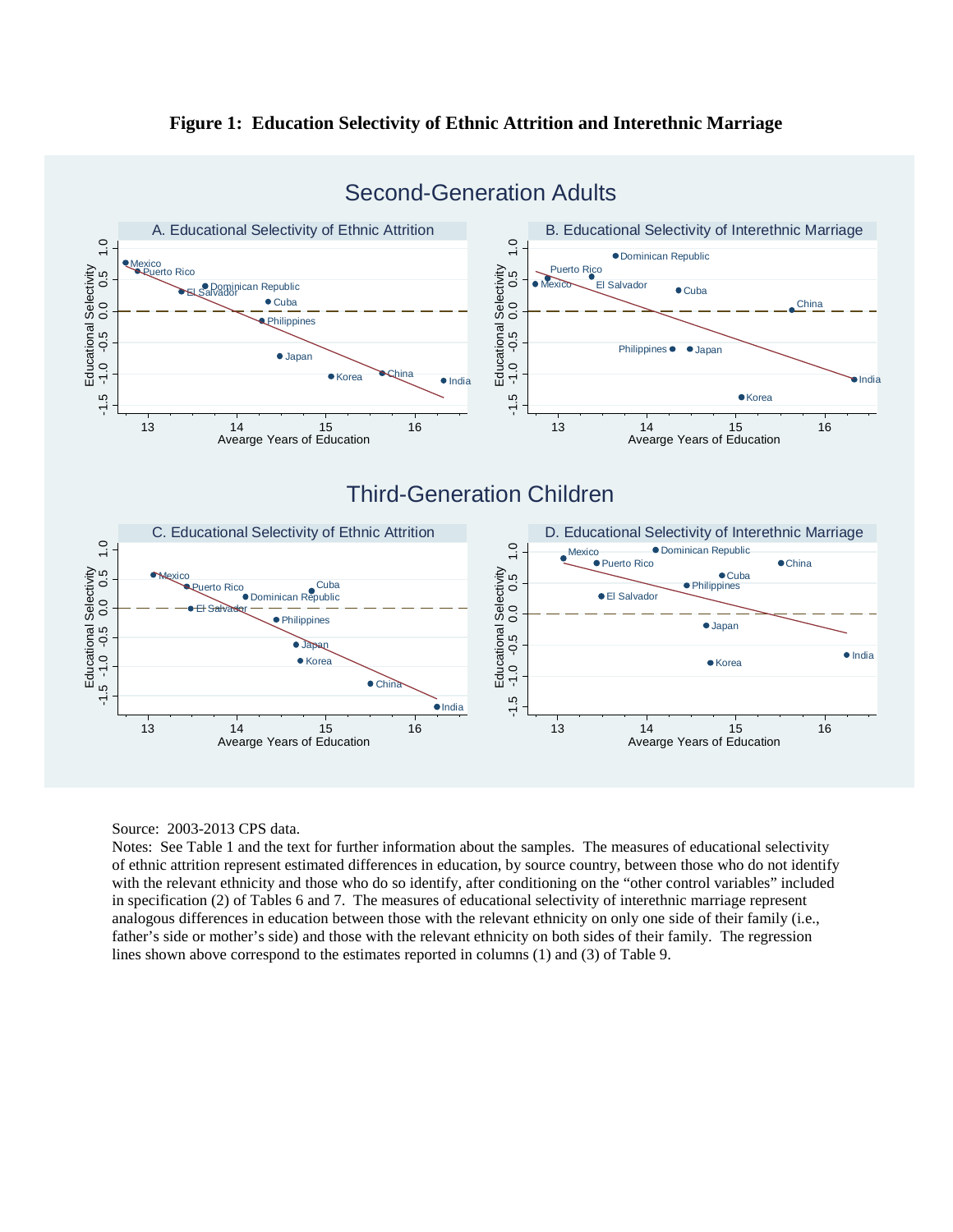|                                  | <b>Source Countries</b> |           |
|----------------------------------|-------------------------|-----------|
|                                  | Hispanic                | Asian     |
|                                  |                         |           |
| <b>First-Generation Adults</b>   | 98.6                    | 96.3      |
|                                  | (.05)                   | (.1)      |
|                                  | [62, 165]               | [24, 663] |
| Second-Generation Adults         | 93.1                    | 79.1      |
|                                  | (.2)                    | (.5)      |
|                                  | [18, 189]               | [5, 731]  |
| <b>Third-Generation Children</b> | 81.7                    | 57.5      |
|                                  | (.5)                    | (1.0)     |
|                                  | [7,297]                 | [2,396]   |

### **Table 1: Rates of Ethnic Identification (%)**

#### Source: 2003-2013 CPS data.

Notes: The reported figures are the percentage of individuals who identify as members of the relevant ethnic group (Hispanic or Asian). Standard errors are shown in parentheses, and sample sizes are shown in brackets. The Hispanic source countries are Mexico, Puerto Rico, Cuba, El Salvador, and the Dominican Republic, and the Asian source countries are China, India, Japan, Korea, and the Philippines. First-generation adults are individuals ages 25- 59 who were born in a relevant source country (excluding those born abroad of an American parent). Secondgeneration adults are U.S.-born individuals ages 25-59 who have at least one parent born in a relevant source country. Third-generation children are U.S.-born individuals ages 17 and below who live in intact families and have two U.S.-born parents but at least one grandparent born in a relevant source country.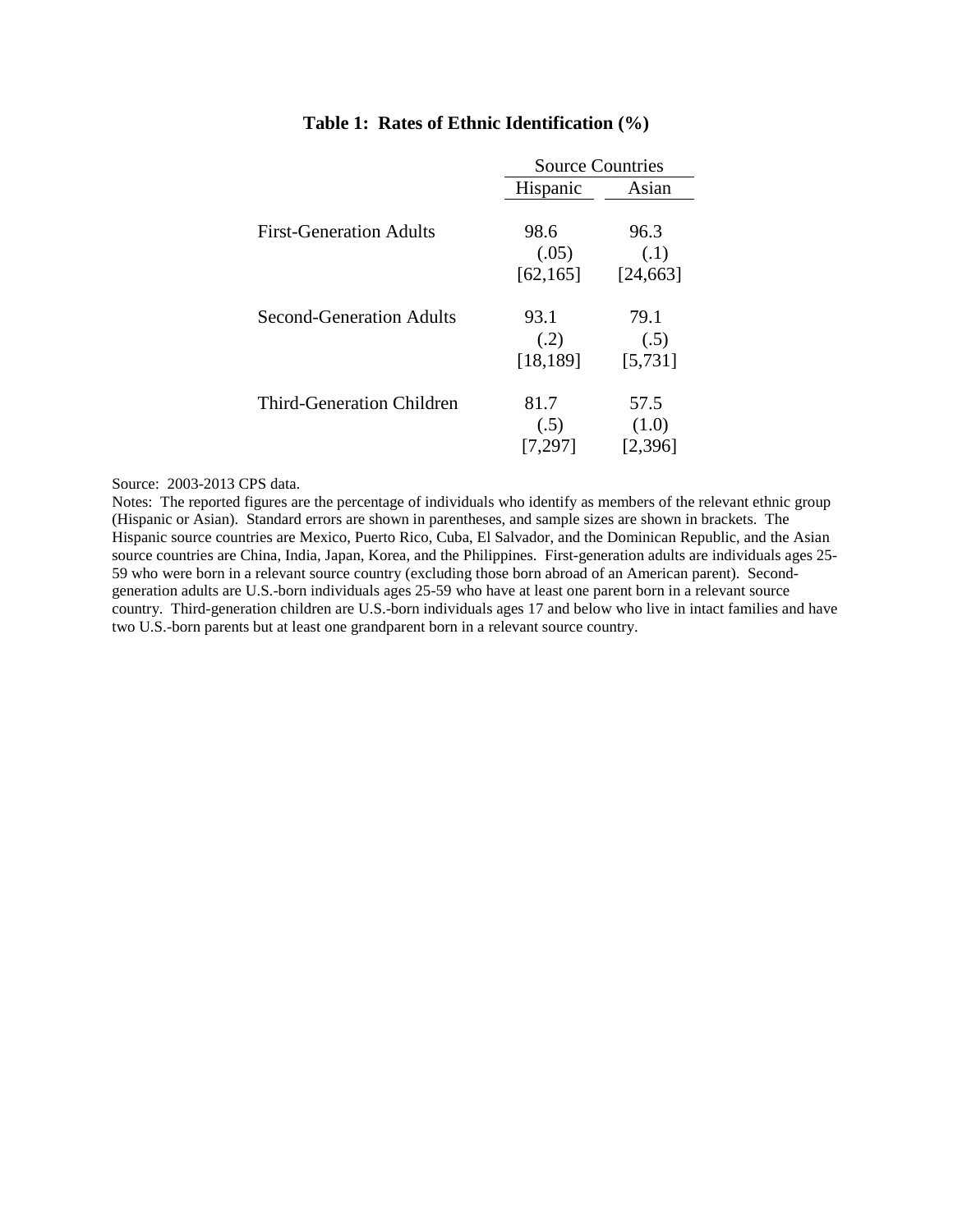|                                                    | <b>Source Countries</b> |       |  |
|----------------------------------------------------|-------------------------|-------|--|
|                                                    | Hispanic                | Asian |  |
| <b>First-Generation Adults</b>                     |                         |       |  |
| Average education                                  | 9.91                    | 14.96 |  |
|                                                    | (.02)                   | (.02) |  |
| <b>Second-Generation Adults</b>                    |                         |       |  |
| Average education:                                 |                         |       |  |
| Identified as ethnic group member                  | 12.88                   | 15.05 |  |
|                                                    | (.02)                   | (.03) |  |
| <i>Not</i> identified as ethnic group member       | 13.64                   | 14.43 |  |
|                                                    | (.07)                   | (.07) |  |
| All                                                | 12.93                   | 14.92 |  |
|                                                    | (.02)                   | (.03) |  |
| <b>Third-Generation Children</b>                   |                         |       |  |
| Average parental education:                        |                         |       |  |
| Child identified as ethnic group member            | 13.17                   | 15.15 |  |
|                                                    | (.03)                   | (.06) |  |
| Child <i>not</i> identified as ethnic group member | 14.00                   | 14.45 |  |
|                                                    | (.06)                   | (.07) |  |
| All                                                | 13.32                   | 14.85 |  |
|                                                    | (.02)                   | (.04) |  |

# **Table 2: Educational Selectivity of Ethnic Identification**

Source: 2003-2013 CPS data.

Notes: The reported figures are average completed years of education; for third-generation children, this measure represents the average of father's and mother's education. Standard errors are shown in parentheses. See Table 1 and the text for further information about the samples.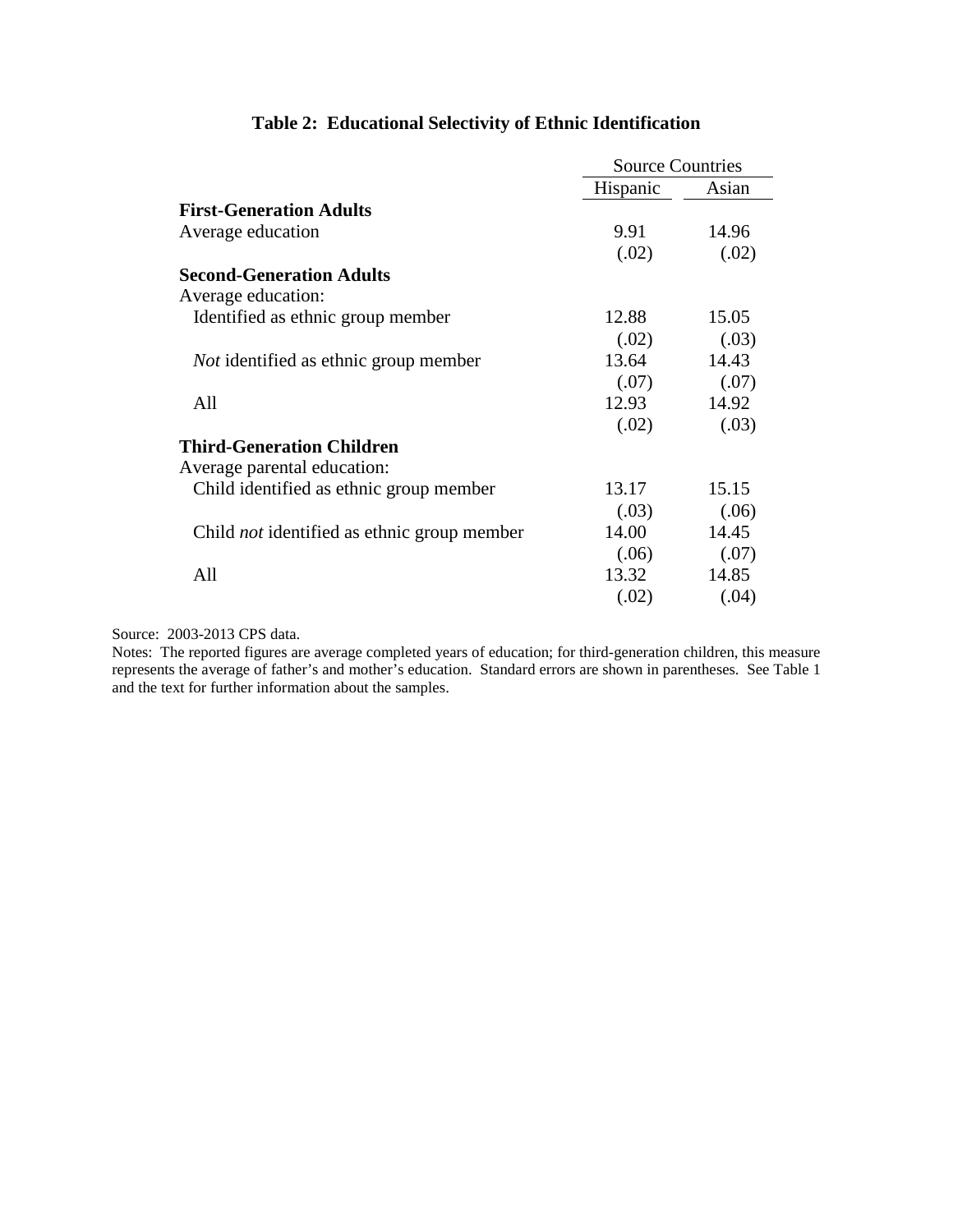| Hispanic<br>Asian                                                     |      |
|-----------------------------------------------------------------------|------|
| <b>Second-Generation Adults</b>                                       |      |
| Percent with:                                                         |      |
| 61.7<br>48.5<br>Both parents born in a relevant source country        |      |
| Father only born in a relevant source country<br>22.6<br>20.0         |      |
| 15.7<br>Mother only born in a relevant source country<br>31.6         |      |
| 100.0<br>Total<br>100.0                                               |      |
| Percent identified as ethnic group member:                            |      |
| Both parents born in a relevant source country<br>97.0<br>94.6        |      |
| (.2)                                                                  | (.4) |
| 87.4<br>67.6<br>Father only born in a relevant source country         |      |
| (.5)<br>(1.3)                                                         |      |
| 86.1<br>62.5<br>Mother only born in a relevant source country         |      |
| (1.1)<br>(.6)                                                         |      |
| <b>Third-Generation Children</b>                                      |      |
| Percent with:                                                         |      |
| 3 or 4 grandparents born in a relevant source country<br>24.8<br>9.7  |      |
| 35.5<br>2 grandparents born in a relevant source country<br>31.0      |      |
| 1 grandparent born in a relevant source country<br>39.6<br>59.4       |      |
| Total<br>100.0<br>100.0                                               |      |
| Percent identified as ethnic group member:                            |      |
| 3 or 4 grandparents born in a relevant source country<br>96.5<br>89.7 |      |
| (.4)<br>(2.0)                                                         |      |
| 2 grandparents born in a relevant source country<br>85.8<br>76.3      |      |
| (.7)<br>(1.6)                                                         |      |
| 1 grandparent born in a relevant source country<br>68.8<br>42.4       |      |
| (.9)<br>(1.3)                                                         |      |
| Percent with:                                                         |      |
| Relevant ethnicity on both sides of family<br>51.2<br>26.5            |      |
| Relevant ethnicity on father's side only<br>25.2<br>32.5              |      |
| 23.6<br>Relevant ethnicity on mother's side only<br>41.0              |      |
| Total<br>100.0<br>100.0                                               |      |
| Percent identified as ethnic group member:                            |      |
| Relevant ethnicity on both sides of family<br>97.7<br>92.8            |      |
| (1.0)<br>(.2)                                                         |      |
| Relevant ethnicity on father's side only<br>40.0<br>67.2              |      |
| (1.1)<br>(1.8)                                                        |      |
| Relevant ethnicity on mother's side only<br>62.6<br>48.5              |      |
| (1.2)<br>(1.6)                                                        |      |

# **Table 3: Ethnic Identification and the Source of Ethnic Ties**

Source: 2003-2013 CPS data.

Notes: Standard errors are shown in parentheses. See Table 1 and the text for further information about the samples.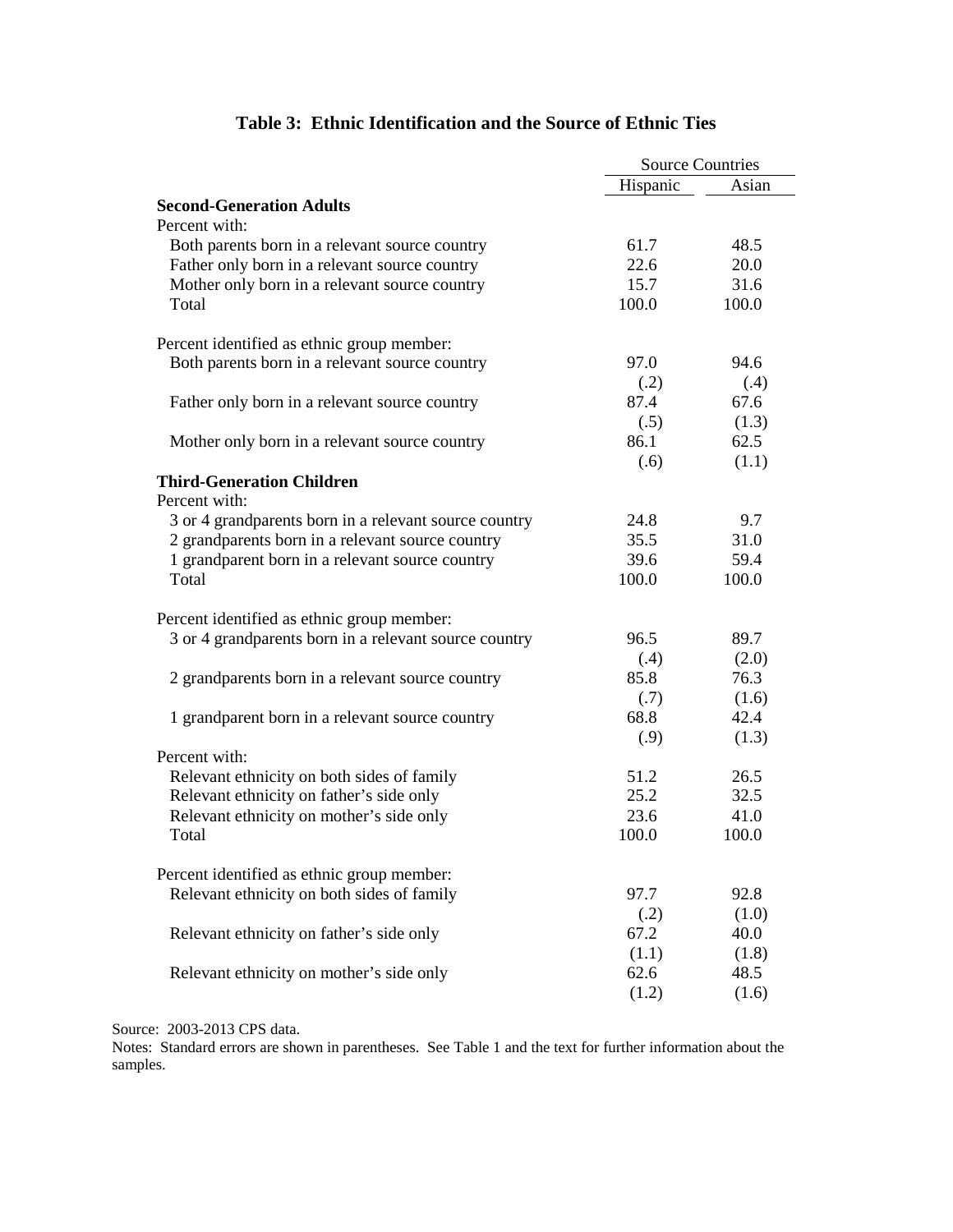|                                                  |         | Second-Generation Adults |                   |         | Third-Generation Children |                   |
|--------------------------------------------------|---------|--------------------------|-------------------|---------|---------------------------|-------------------|
| Regressor                                        | (1)     | (2)                      | (3)               | (1)     | (2)                       | (3)               |
| Intercept                                        | .970    | .965                     | .968              | .977    | 1.051                     | 1.058             |
|                                                  | (.002)  | (.011)                   | (.010)            | (.002)  | (.028)                    | (.028)            |
| Source of Hispanic ethnicity:                    |         |                          |                   |         |                           |                   |
| Both sides of family (reference group)           |         |                          |                   |         |                           |                   |
| Father's side only                               | $-.096$ | $-.096$                  |                   | $-.305$ | $-.272$                   |                   |
|                                                  | (.005)  | (.005)                   |                   | (.011)  | (.015)                    |                   |
| Mother's side only                               | $-.110$ | $-.110$                  |                   | $-.351$ | $-.316$                   |                   |
|                                                  | (.007)  | (.007)                   |                   | (.012)  | (.014)                    |                   |
| Hispanic source country:                         |         |                          |                   |         |                           |                   |
| Mexico (reference group)                         |         |                          |                   |         |                           |                   |
| Mexico $\times$ (Father's side only)             |         |                          | $-.033$           |         |                           | $-.195$           |
|                                                  |         |                          | (.005)            |         |                           | (.017)            |
| Mexico $\times$ (Mother's side only)             |         |                          | $-.054$           |         |                           | $-.237$           |
|                                                  |         |                          | (.007)            |         |                           | (.017)            |
| Puerto Rico                                      |         |                          | .006              |         |                           | .030              |
|                                                  |         |                          | (.008)            |         |                           | (.016)            |
| Puerto Rico $\times$ (Father's side only)        |         |                          | $-.136$           |         |                           | $-.257$           |
|                                                  |         |                          | (.013)            |         |                           | (.024)            |
| Puerto Rico $\times$ (Mother's side only)        |         |                          | $-.165$           |         |                           | $-.314$           |
| Cuba                                             |         |                          | (.018)<br>$-.020$ |         |                           | (.025)<br>$-.003$ |
|                                                  |         |                          | (.011)            |         |                           | (.022)            |
| Cuba $\times$ (Father's side only)               |         |                          | $-.216$           |         |                           | $-.376$           |
|                                                  |         |                          | (.030)            |         |                           | (.040)            |
| Cuba $\times$ (Mother's side only)               |         |                          | $-.259$           |         |                           | $-.347$           |
|                                                  |         |                          | (.031)            |         |                           | (.042)            |
| El Salvador                                      |         |                          | $-.028$           |         |                           | .008              |
|                                                  |         |                          | (.012)            |         |                           | (.008)            |
| El Salvador $\times$ (Father's side only)        |         |                          | $-.609$           |         |                           | $-.610$           |
|                                                  |         |                          | (.038)            |         |                           | (.048)            |
| El Salvador $\times$ (Mother's side only)        |         |                          | $-.275$           |         |                           | $-.703$           |
|                                                  |         |                          | (.046)            |         |                           | (.048)            |
| Dominican Republic                               |         |                          | $-.011$           |         |                           | .042              |
|                                                  |         |                          | (.011)            |         |                           | (.019)            |
| Dominican Republic $\times$ (Father's side only) |         |                          | $-.243$           |         |                           | $-.235$           |
|                                                  |         |                          | (.053)            |         |                           | (.069)            |
| Dominican Republic $\times$ (Mother's side only) |         |                          | $-.216$           |         |                           | $-.216$           |
|                                                  |         |                          | (.049)            |         |                           | (.072)            |
| Other control variables                          | No      | Yes                      | Yes               | No      | Yes                       | Yes               |
| ${\bf R}^2$                                      | .039    | .065                     | .133              | .181    | .200                      | .227              |

# **Table 4: Ethnic Identification Regressions for Hispanic Source Countries**

Source: 2003-2013 CPS data.

Notes: The reported figures are estimates from least squares regressions in which the dependent variable is a dummy indicating whether the individual identifies as Hispanic in response to the CPS Hispanic origin question. Heteroskedasticity-robust standard errors are shown in parentheses. The sample sizes are 18,189 for second-generation adults and 7,297 for third-generation children. See Table 1 and the text for further information about the samples. The "other control variables" in specifications (2) and (3) include indicators for gender, geographic location, survey month, and survey year. For second-generation adults, the "other control variables" also include indicators for the respondent's age and whether he was the household member who completed the survey. For third-generation children, these additional variables include the ages of the child and of his father and mother, and indicators for who in the household completed the survey.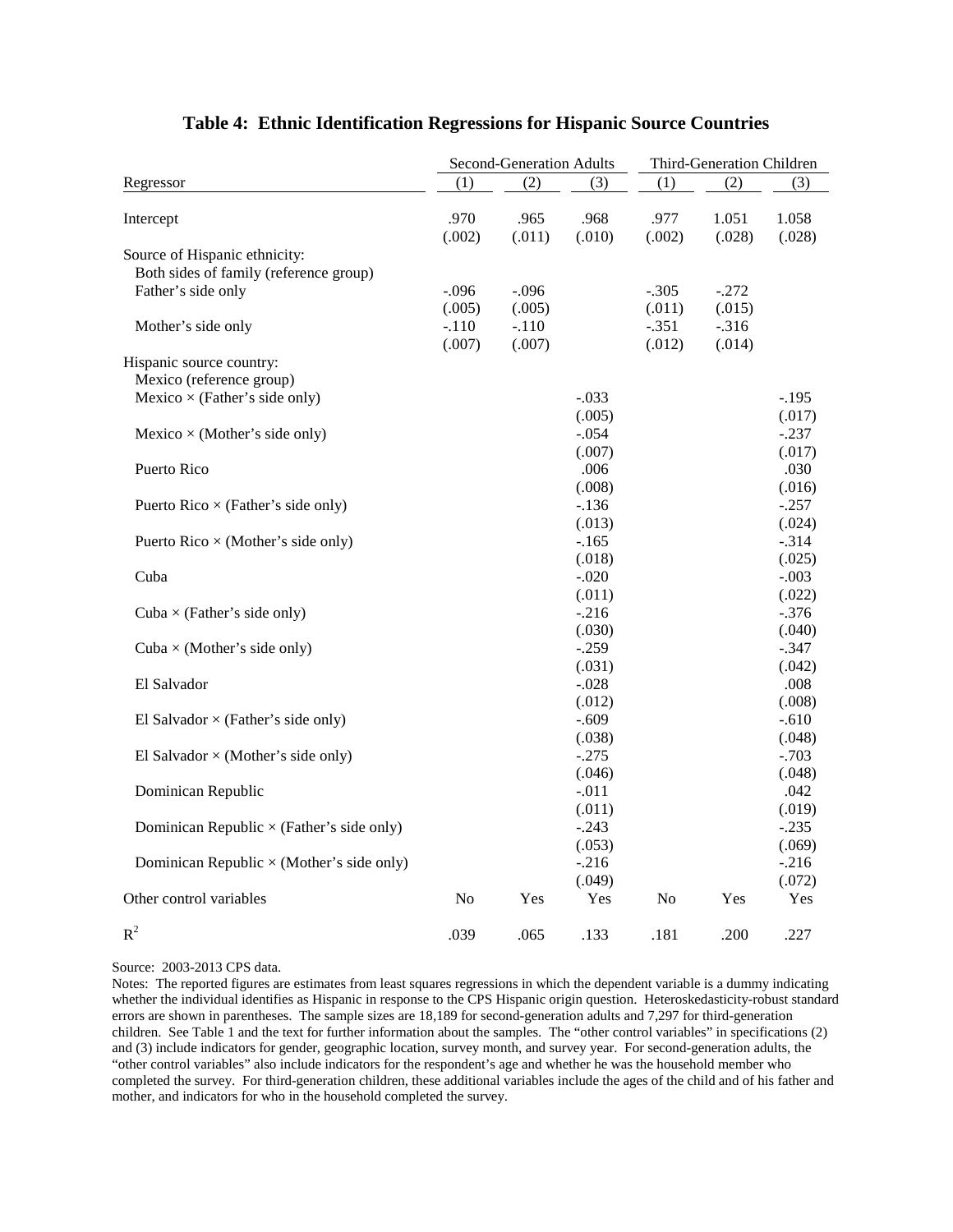|                                           |         | <b>Second-Generation Adults</b> | Third-Generation Children |                |         |         |
|-------------------------------------------|---------|---------------------------------|---------------------------|----------------|---------|---------|
| Regressor                                 | (1)     | (2)                             | (3)                       | (1)            | (2)     | (3)     |
| Intercept                                 | .946    | 1.023                           | 1.038                     | .928           | .622    | .515    |
|                                           | (.004)  | (.028)                          | (.030)                    | (.010)         | (.068)  | (.075)  |
| Source of Asian ethnicity:                |         |                                 |                           |                |         |         |
| Both sides of family (reference group)    |         |                                 |                           |                |         |         |
| Father's side only                        | $-.270$ | $-.260$                         |                           | $-.528$        | $-.420$ |         |
|                                           | (.014)  | (.015)                          |                           | (.020)         | (.028)  |         |
| Mother's side only                        | $-.321$ | $-.291$                         |                           | $-.443$        | $-.344$ |         |
|                                           | (.012)  | (.012)                          |                           | (.019)         | (.024)  |         |
| Asian source country:                     |         |                                 |                           |                |         |         |
| China (reference group)                   |         |                                 |                           |                |         |         |
| China $\times$ (Father's side only)       |         |                                 | $-.181$                   |                |         | $-.261$ |
|                                           |         |                                 | (.026)                    |                |         | (.052)  |
| China $\times$ (Mother's side only)       |         |                                 | $-.303$                   |                |         | $-.112$ |
|                                           |         |                                 | (.032)                    |                |         | (.054)  |
| India                                     |         |                                 | $-.027$                   |                |         | .046    |
|                                           |         |                                 | (.019)                    |                |         | (.073)  |
| India $\times$ (Father's side only)       |         |                                 | $-.438$                   |                |         | $-.461$ |
|                                           |         |                                 | (.046)                    |                |         | (.088)  |
| India $\times$ (Mother's side only)       |         |                                 | $-.578$                   |                |         | $-.373$ |
|                                           |         |                                 | (.062)                    |                |         | (.084)  |
| Japan                                     |         |                                 | $-.031$                   |                |         | .101    |
|                                           |         |                                 | (.019)                    |                |         | (.034)  |
| Japan $\times$ (Father's side only)       |         |                                 | $-.318$                   |                |         | $-.471$ |
|                                           |         |                                 | (.038)                    |                |         | (.048)  |
| Japan $\times$ (Mother's side only)       |         |                                 | $-.261$                   |                |         | $-.428$ |
|                                           |         |                                 | (.024)                    |                |         | (.043)  |
| Korea                                     |         |                                 | .015                      |                |         | .086    |
|                                           |         |                                 | (.015)                    |                |         | (.046)  |
| Korea $\times$ (Father's side only)       |         |                                 | $-.309$                   |                |         | $-.361$ |
|                                           |         |                                 | (.074)                    |                |         | (.062)  |
| Korea $\times$ (Mother's side only)       |         |                                 | $-.228$                   |                |         | $-.241$ |
|                                           |         |                                 | (.027)                    |                |         | (.058)  |
| Philippines                               |         |                                 | $-.026$                   |                |         | .148    |
|                                           |         |                                 | (.013)                    |                |         | (.031)  |
| Philippines $\times$ (Father's side only) |         |                                 | $-.231$                   |                |         | $-.445$ |
|                                           |         |                                 | (.021)                    |                |         | (.037)  |
| Philippines $\times$ (Mother's side only) |         |                                 | $-.333$                   |                |         | $-.372$ |
|                                           |         |                                 | (.023)                    |                |         | (.031)  |
| Other control variables                   | No      | Yes                             | Yes                       | N <sub>o</sub> | Yes     | Yes     |
| $R^2$                                     | .139    | .178                            | .198                      | .190           | .250    | .262    |

### **Table 5: Ethnic Identification Regressions for Asian Source Countries**

Source: 2003-2013 CPS data.

Notes: The reported figures are estimates from least squares regressions in which the dependent variable is a dummy indicating whether the individual identifies as Asian in response to the CPS race question. Heteroskedasticity-robust standard errors are shown in parentheses. The sample sizes are 5,731 for second-generation adults and 2,396 for third-generation children. See Table 1 and the text for further information about the samples. The "other control variables" in specifications (2) and (3) include indicators for gender, geographic location, survey month, and survey year. For second-generation adults, the "other control variables" also include indicators for the respondent's age and whether he was the household member who completed the survey. For third-generation children, these additional variables include the ages of the child and of his father and mother, and indicators for who in the household completed the survey.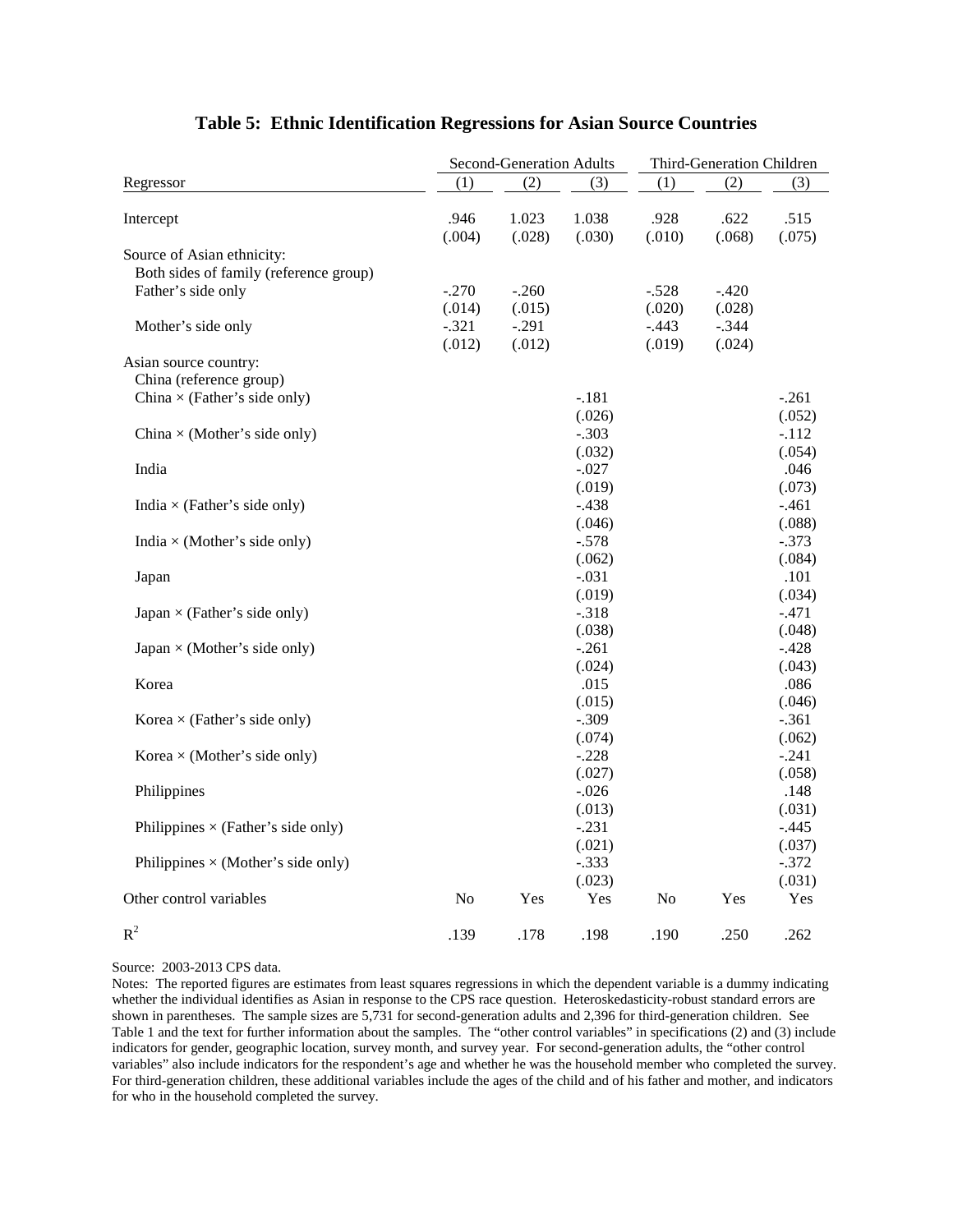|                                                                                                                               |                | <b>Second-Generation Adults</b> |                |                | Third-Generation Children |                |
|-------------------------------------------------------------------------------------------------------------------------------|----------------|---------------------------------|----------------|----------------|---------------------------|----------------|
| Regressor                                                                                                                     | (1)            | (2)                             | (3)            | (1)            | (2)                       | (3)            |
| Intercept                                                                                                                     | 12.88<br>(.02) | 12.44<br>(.10)                  | 12.34<br>(.10) | 13.17<br>(.03) | 10.44<br>(.17)            | 10.53<br>(.16) |
| Ethnic identification:                                                                                                        |                |                                 |                |                |                           |                |
| Identified as Hispanic (reference group)                                                                                      |                |                                 |                |                |                           |                |
| Not identified as Hispanic                                                                                                    | .76<br>(.07)   | .71<br>(.07)                    |                | .82<br>(.06)   | .52<br>(.06)              |                |
| Ethnic identification by source of ethnicity<br>Hispanic on both sides of family:<br>Identified as Hispanic (reference group) |                |                                 |                |                |                           |                |
| Not identified as Hispanic                                                                                                    |                |                                 | .36            |                |                           | $-.24$         |
|                                                                                                                               |                |                                 | (.13)          |                |                           | (.21)          |
| Hispanic on father's side only:                                                                                               |                |                                 |                |                |                           |                |
| Identified as Hispanic                                                                                                        |                |                                 | .23            |                |                           | .74            |
|                                                                                                                               |                |                                 | (.05)          |                |                           | (.06)          |
| <i>Not</i> identified as Hispanic                                                                                             |                |                                 | .77            |                |                           | .93            |
|                                                                                                                               |                |                                 | (.10)          |                |                           | (.09)          |
| Hispanic on mother's side only:                                                                                               |                |                                 |                |                |                           |                |
| Identified as Hispanic                                                                                                        |                |                                 | .65            |                |                           | .99            |
|                                                                                                                               |                |                                 | (.05)          |                |                           | (.06)          |
| Not identified as Hispanic                                                                                                    |                |                                 | 1.38           |                |                           | 1.11           |
|                                                                                                                               |                |                                 | (.12)          |                |                           | (.08)          |
| Other control variables                                                                                                       | N <sub>0</sub> | Yes                             | Yes            | N <sub>o</sub> | Yes                       | Yes            |
| $R^2$                                                                                                                         | .01            | .03                             | .04            | .03            | .16                       | .19            |

## **Table 6: Education Regressions for Hispanic Source Countries**

#### Source: 2003-2013 CPS data.

Notes: The reported figures are estimates from least squares regressions in which the dependent variable is completed years of education; for third-generation children, this measure represents the average of father's and mother's education. Heteroskedasticity-robust standard errors are shown in parentheses. The sample sizes are 18,189 for second-generation adults and 7,297 for third-generation children. See Table 1 and the text for further information about the samples. The "other control variables" in specifications (2) and (3) include indicators for gender, geographic location, survey month, and survey year. For second-generation adults, the "other control variables" also include indicators for the respondent's age. For third-generation children, these additional variables include the ages of the child and of his father and mother.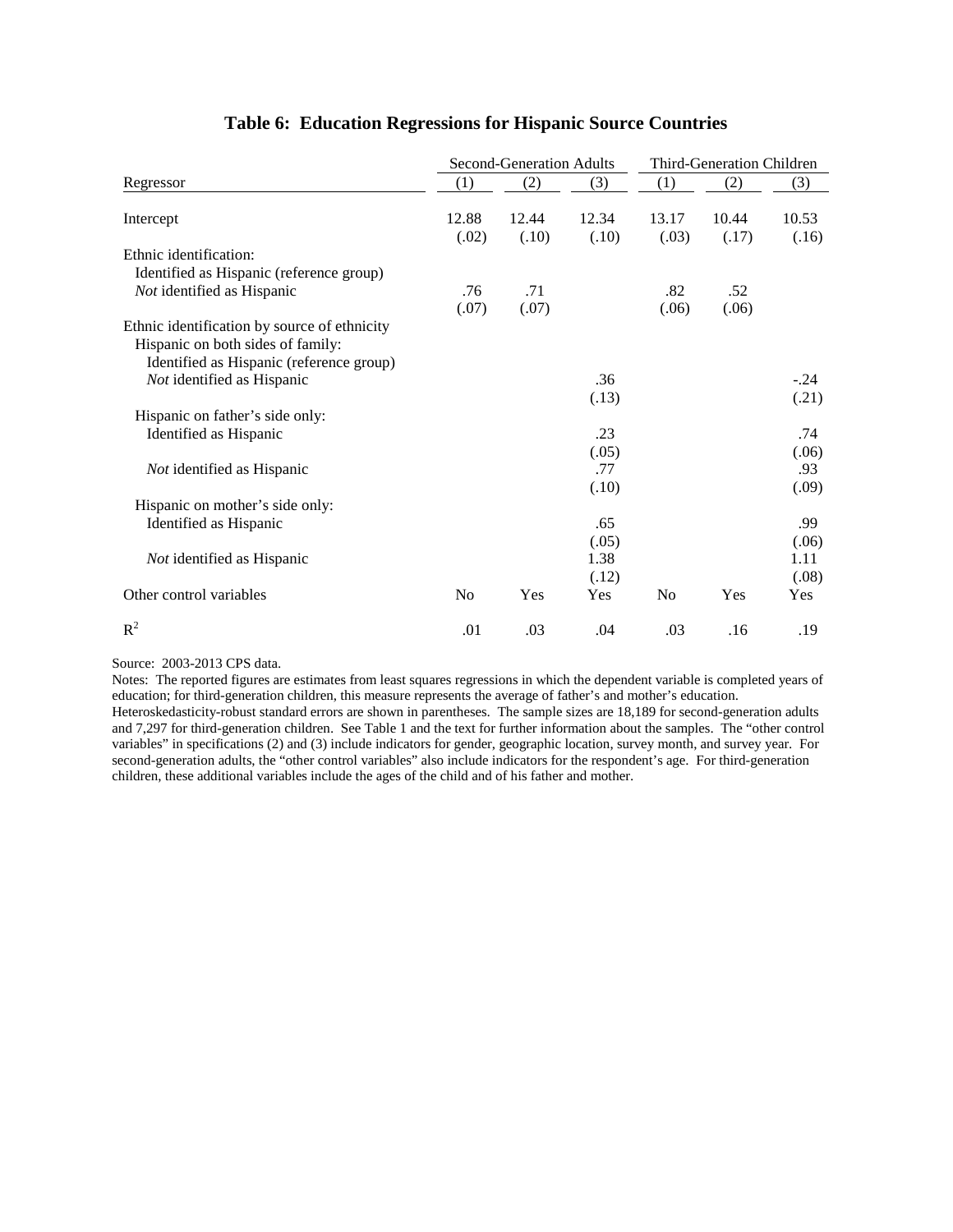|                                                                                                                         |                | <b>Second-Generation Adults</b> |              |                | Third-Generation Children |              |  |
|-------------------------------------------------------------------------------------------------------------------------|----------------|---------------------------------|--------------|----------------|---------------------------|--------------|--|
| Regressor                                                                                                               | (1)            | (2)                             | (3)          | (1)            | (2)                       | (3)          |  |
| Intercept                                                                                                               | 15.05          | 14.35                           | 14.57        | 15.15          | 10.77                     | 10.74        |  |
| Ethnic identification:                                                                                                  | (.03)          | (.16)                           | (.16)        | (.06)          | (.30)                     | (.29)        |  |
| Identified as Asian (reference group)                                                                                   |                |                                 |              |                |                           |              |  |
| <i>Not</i> identified as Asian                                                                                          | $-.62$         | $-.74$                          |              | $-.70$         | $-.72$                    |              |  |
|                                                                                                                         | (.07)          | (.08)                           |              | (.09)          | (.08)                     |              |  |
| Ethnic identification by source of ethnicity<br>Asian on both sides of family:<br>Identified as Asian (reference group) |                |                                 |              |                |                           |              |  |
| Not identified as Asian                                                                                                 |                |                                 | $-.51$       |                |                           | $-3.06$      |  |
|                                                                                                                         |                |                                 | (.22)        |                |                           | (.44)        |  |
| Asian on father's side only:                                                                                            |                |                                 |              |                |                           |              |  |
| Identified as Asian                                                                                                     |                |                                 | $-.54$       |                |                           | .04          |  |
|                                                                                                                         |                |                                 | (.09)        |                |                           | (.14)        |  |
| <i>Not</i> identified as Asian                                                                                          |                |                                 | $-76$        |                |                           | $-.36$       |  |
|                                                                                                                         |                |                                 | (.13)        |                |                           | (.12)        |  |
| Asian on mother's side only:                                                                                            |                |                                 |              |                |                           |              |  |
| Identified as Asian                                                                                                     |                |                                 | $-.60$       |                |                           | .39          |  |
|                                                                                                                         |                |                                 | (.08)        |                |                           | (.12)        |  |
| <i>Not</i> identified as Asian                                                                                          |                |                                 | $-1.25$      |                |                           | $-.42$       |  |
| Other control variables                                                                                                 | N <sub>0</sub> | Yes                             | (.10)<br>Yes | N <sub>0</sub> | Yes                       | (.12)<br>Yes |  |
|                                                                                                                         |                |                                 |              |                |                           |              |  |
| $R^2$                                                                                                                   | .01            | .08                             | .10          | .03            | .25                       | .28          |  |

# **Table 7: Education Regressions for Asian Source Countries**

#### Source: 2003-2013 CPS data.

Notes: The reported figures are estimates from least squares regressions in which the dependent variable is completed years of education; for third-generation children, this measure represents the average of father's and mother's education. Heteroskedasticity-robust standard errors are shown in parentheses. The sample sizes are 5,731 for second-generation adults and 2,396 for third-generation children. See Table 1 and the text for further information about the samples. The "other control variables" in specifications (2) and (3) include indicators for gender, geographic location, survey month, and survey year. For second-generation adults, the "other control variables" also include indicators for the respondent's age. For third-generation children, these additional variables include the ages of the child and of his father and mother.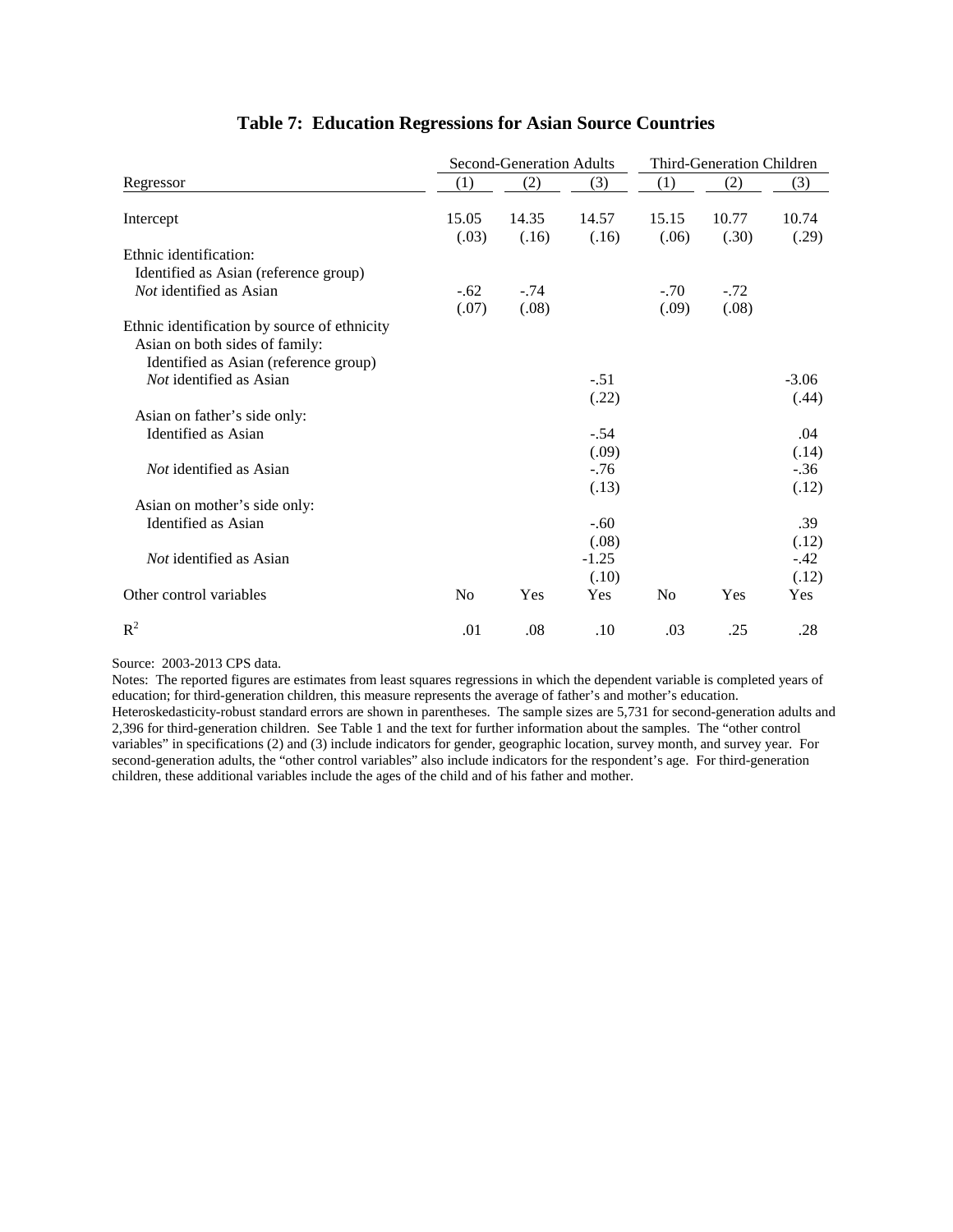|                          |           | <b>Second-Generation Adults</b> |                                    | Third-Generation Children |           |                                    |  |
|--------------------------|-----------|---------------------------------|------------------------------------|---------------------------|-----------|------------------------------------|--|
|                          |           |                                 | <b>Educational Selectivity of:</b> | Average                   |           | <b>Educational Selectivity of:</b> |  |
|                          | Average   | Ethnic                          | Interethnic                        | Parental                  | Ethnic    | Interethnic                        |  |
|                          | Education | Attrition                       | Marriage                           | Education                 | Attrition | Marriage                           |  |
| Hispanic source country: |           |                                 |                                    |                           |           |                                    |  |
| Mexico                   | 12.75     | .76                             | .43                                | 13.07                     | .57       | .90                                |  |
|                          | (.02)     | (.11)                           | (.05)                              | (.03)                     | (.08)     | (.06)                              |  |
| Puerto Rico              | 12.88     | .63                             | .52                                | 13.44                     | .37       | .82                                |  |
|                          | (.03)     | (.13)                           | (.07)                              | (.04)                     | (.11)     | (.09)                              |  |
| Cuba                     | 14.36     | .15                             | .33                                | 14.84                     | .30       | .62                                |  |
|                          | (.07)     | (.18)                           | (.14)                              | (.08)                     | (.16)     | (.17)                              |  |
| El Salvador              | 13.38     | .30                             | .55                                | 13.49                     | $-.01$    | .29                                |  |
|                          | (.10)     | (.20)                           | (.19)                              | (.10)                     | (.19)     | (.19)                              |  |
| Dominican Republic       | 13.65     | .40                             | .88                                | 14.10                     | .20       | 1.03                               |  |
|                          | (.10)     | (.27)                           | (.23)                              | (.14)                     | (.40)     | (.26)                              |  |
| Asian source country:    |           |                                 |                                    |                           |           |                                    |  |
| China                    | 15.64     | $-1.00$                         | .02                                | 15.51                     | $-1.30$   | .82                                |  |
|                          | (.07)     | (.22)                           | (.13)                              | (.11)                     | (.23)     | (.22)                              |  |
| India                    | 16.33     | $-1.11$                         | $-1.09$                            | 16.25                     | $-1.70$   | $-.66$                             |  |
|                          | (.08)     | (.20)                           | (.18)                              | (.14)                     | (.24)     | (.37)                              |  |
| Japan                    | 14.49     | $-0.72$                         | $-.61$                             | 14.67                     | $-.63$    | $-19$                              |  |
|                          | (.07)     | (.15)                           | (.20)                              | (.10)                     | (.18)     | (.26)                              |  |
| Korea                    | 15.06     | $-1.04$                         | $-1.37$                            | 14.72                     | $-.90$    | $-.79$                             |  |
|                          | (.08)     | (.22)                           | (.15)                              | (.11)                     | (.18)     | (.25)                              |  |
| Philippines              | 14.29     | $-.15$                          | $-.61$                             | 14.45                     | $-.20$    | .46                                |  |
|                          | (.05)     | (.12)                           | (.09)                              | (.06)                     | (.11)     | (.13)                              |  |
|                          |           |                                 |                                    |                           |           |                                    |  |

# **Table 8: Education and Selective Ethnic Identification, by Source Country**

#### Source: 2003-2013 CPS data.

Notes: Standard errors are shown in parentheses. See Table 1 and the text for further information about the samples. The measures of educational selectivity of ethnic attrition represent estimated differences in education, by source country, between those who do *not* identify with the relevant ethnicity and those who do so identify, after conditioning on the "other control variables" included in specification (2) of Tables 6 and 7. The measures of educational selectivity of interethnic marriage represent analogous differences in education between those with the relevant ethnicity on only one side of their family (i.e., father's side *or* mother's side) and those with the relevant ethnicity on both sides of their family.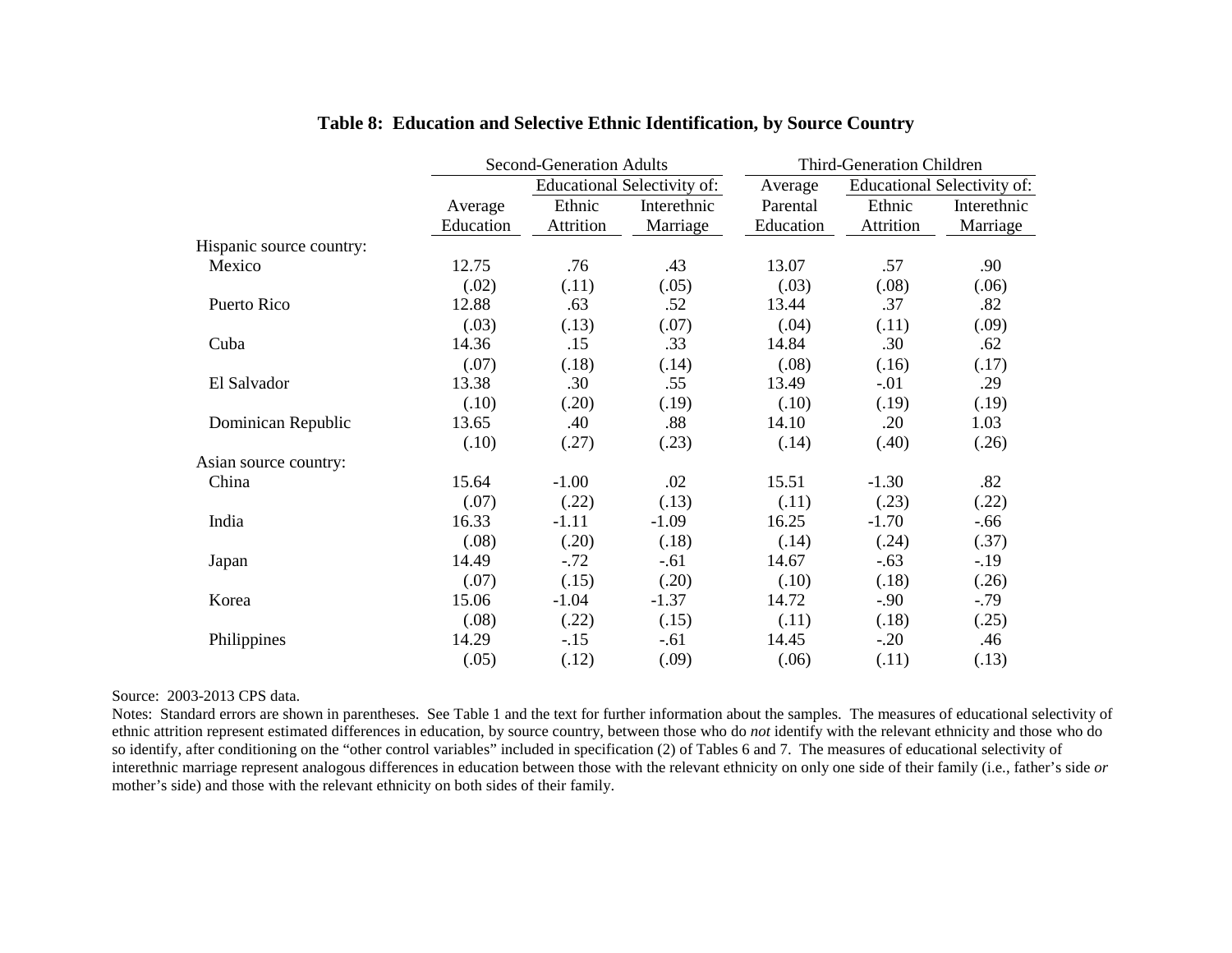|                     |                 |                         | <b>Second-Generation Adults</b>                 |                 | Third-Generation Children<br>Dependent Variable: Educational Selectivity of:<br><b>Ethnic Attrition</b><br><b>Interethnic Marriage</b> |                 |                 |                 |  |  |
|---------------------|-----------------|-------------------------|-------------------------------------------------|-----------------|----------------------------------------------------------------------------------------------------------------------------------------|-----------------|-----------------|-----------------|--|--|
|                     |                 |                         | Dependent Variable: Educational Selectivity of: |                 |                                                                                                                                        |                 |                 |                 |  |  |
|                     |                 | <b>Ethnic Attrition</b> | <b>Interethnic Marriage</b>                     |                 |                                                                                                                                        |                 |                 |                 |  |  |
| Regressor           |                 | (2)                     | (3)                                             | (4)             | $\left(1\right)$                                                                                                                       | (2)             | (3)             | (4)             |  |  |
| Intercept           | 8.18<br>(.82)   | 8.29<br>(.76)           | 6.72<br>(1.72)                                  | 5.73<br>(1.64)  | 9.57<br>(1.12)                                                                                                                         | 8.76<br>(1.39)  | 5.46<br>(2.25)  | 4.96<br>(1.66)  |  |  |
| Average education   | $-.59$<br>(.06) | $-.59$<br>(.06)         | $-48$<br>(.13)                                  | $-.41$<br>(.13) | $-.69$<br>(.08)                                                                                                                        | $-.63$<br>(.11) | $-.36$<br>(.16) | $-.31$<br>(.13) |  |  |
| Weighted regression | N <sub>o</sub>  | Yes                     | N <sub>o</sub>                                  | Yes             | N <sub>o</sub>                                                                                                                         | Yes             | N <sub>o</sub>  | Yes             |  |  |
| $R^2$               | .87             | .90                     | .52                                             | .60             | .76                                                                                                                                    | .78             | .28             | .40             |  |  |

## **Table 9: Regressions for Education Selectivity of Ethnic Attrition and Interethnic Marriage**

Source: 2003-2013 CPS data.

Notes: The reported figures are estimates from least squares regressions in which the dependent variables are the measures of educational selectivity of ethnic attrition and interethnic marriage shown in Table 8. Heteroskedasticity-robust standard errors are shown in parentheses. The sample size for each regression is 10 observations, with the source country as the unit of analysis. Regressions in the even-numbered columns are weighted by the inverse of the standard errors of the dependent variables.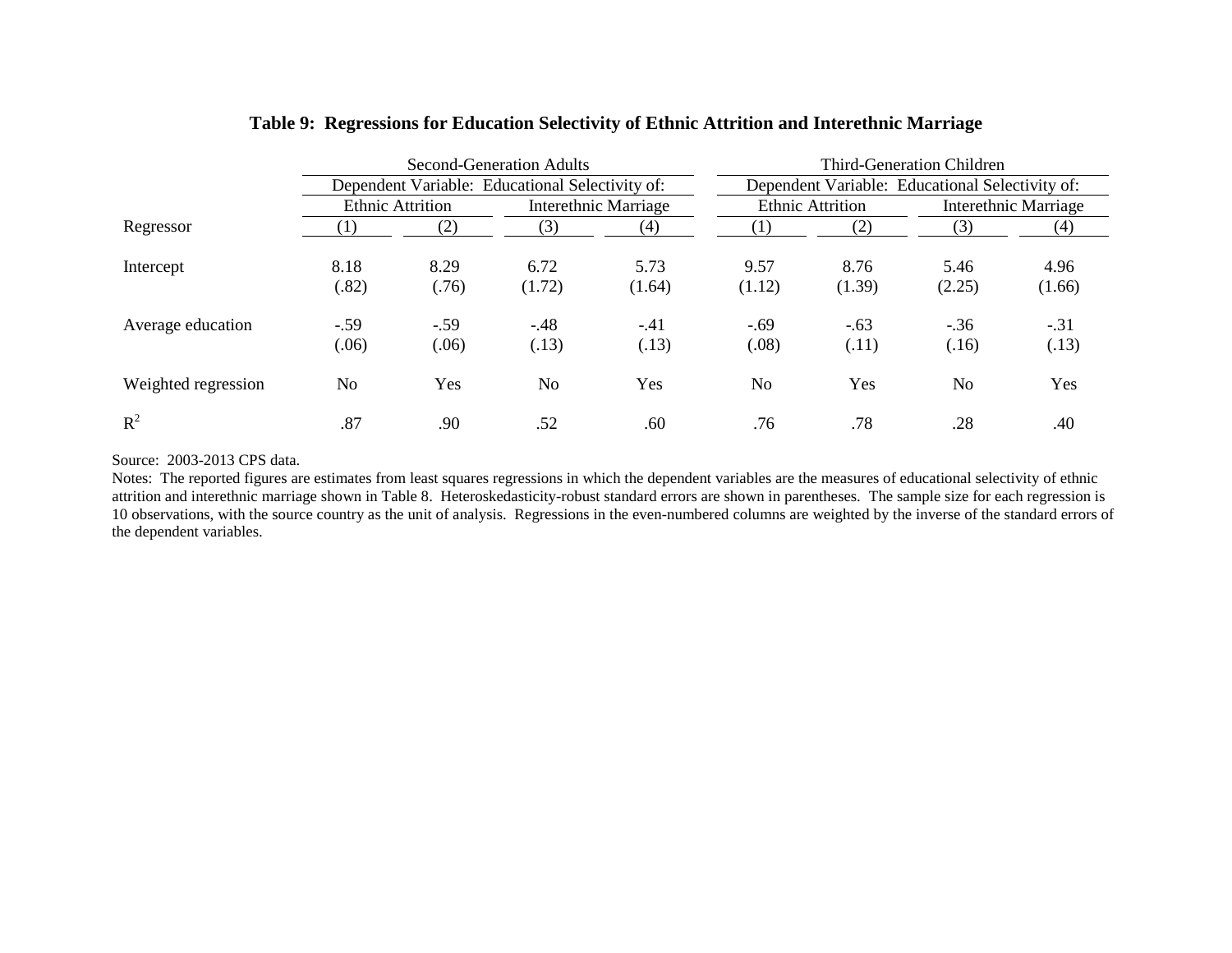

# **A. First-Generation Dominicans**



**B. Second-Generation Puerto Ricans with Only One Parent Born in an Hispanic Country**



**C. Third-Generation Mexicans with Hispanic Ethnicity on Only One Side of Their Family**



Source: 1994-2013 CPS data.

Notes: See Appendix Tables A.1-A.3 and the text for further information about the samples. The reported ethnic attrition rates represent the percentage of individuals who are *not* identified as Hispanic.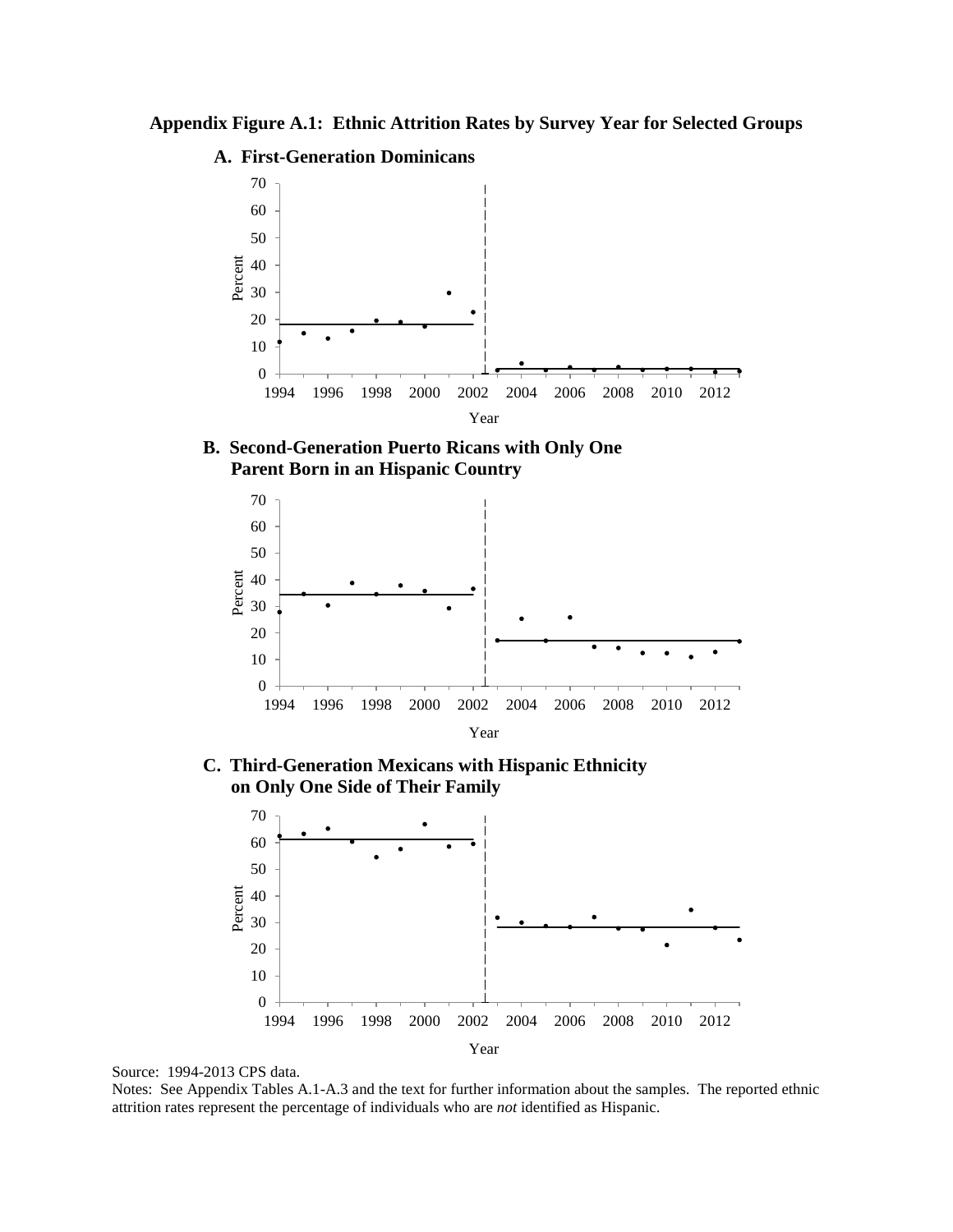| A. Hispanic Source Countries     |               |               |               |               |               |               |               |               | Dominican     |               |
|----------------------------------|---------------|---------------|---------------|---------------|---------------|---------------|---------------|---------------|---------------|---------------|
|                                  | Mexico        |               | Puerto Rico   |               |               | Cuba          | El Salvador   |               | Republic      |               |
|                                  | 1994-         | 2003-         | 1994-         | 2003-         | 1994-         | 2003-         | 1994-         | 2003-         | 1994-         | 2003-         |
|                                  | 2002          | 2013          | 2002          | 2013          | 2002          | 2013          | 2002          | 2013          | 2002          | 2013          |
| Percent identified as Hispanic   | 98.9<br>(0.1) | 98.8<br>(0.1) | 95.9<br>(0.3) | 96.7<br>(0.2) | 97.7<br>(0.3) | 98.1<br>(0.2) | 94.7<br>(0.4) | 98.7<br>(0.2) | 81.8<br>(0.8) | 98.2<br>(0.2) |
| Sample size                      | 23,655        | 45,212        | 4,325         | 5,062         | 2,511         | 3,151         | 2,805         | 5,431         | 2,367         | 3,309         |
| <b>B.</b> Asian Source Countries |               | China         | India         |               | Japan         |               | Korea         |               | Philippines   |               |
|                                  | 1994-         | 2003-         | 1994-         | 2003-         | 1994-         | 2003-         | 1994-         | 2003-         | 1994-         | 2003-         |
|                                  | 2002          | 2013          | 2002          | 2013          | 2002          | 2013          | 2002          | 2013          | 2002          | 2013          |
|                                  |               |               |               |               |               |               |               |               |               |               |
| Percent identified as Asian      | 98.3          | 98.1          | 88.6          | 93.9          | 96.8          | 96.7          | 98.0          | 98.4          | 95.9          | 96.0          |
|                                  | (0.2)         | (0.2)         | (0.6)         | (0.3)         | (0.5)         | (0.5)         | (0.3)         | (0.2)         | (0.3)         | (0.2)         |
| Sample size                      | 3,188         | 5,257         | 3,207         | 6,803         | 1,216         | 1,314         | 2,505         | 3,727         | 5,088         | 7,562         |

# **Appendix Table A.1: Ethnic Identification of First-Generation Adults, by Survey Year**

Source: 1994-2013 CPS data.

Notes: Standard errors are shown in parentheses. The samples include individuals ages 25-59 born in the relevant source country (excluding those born abroad of an American parent).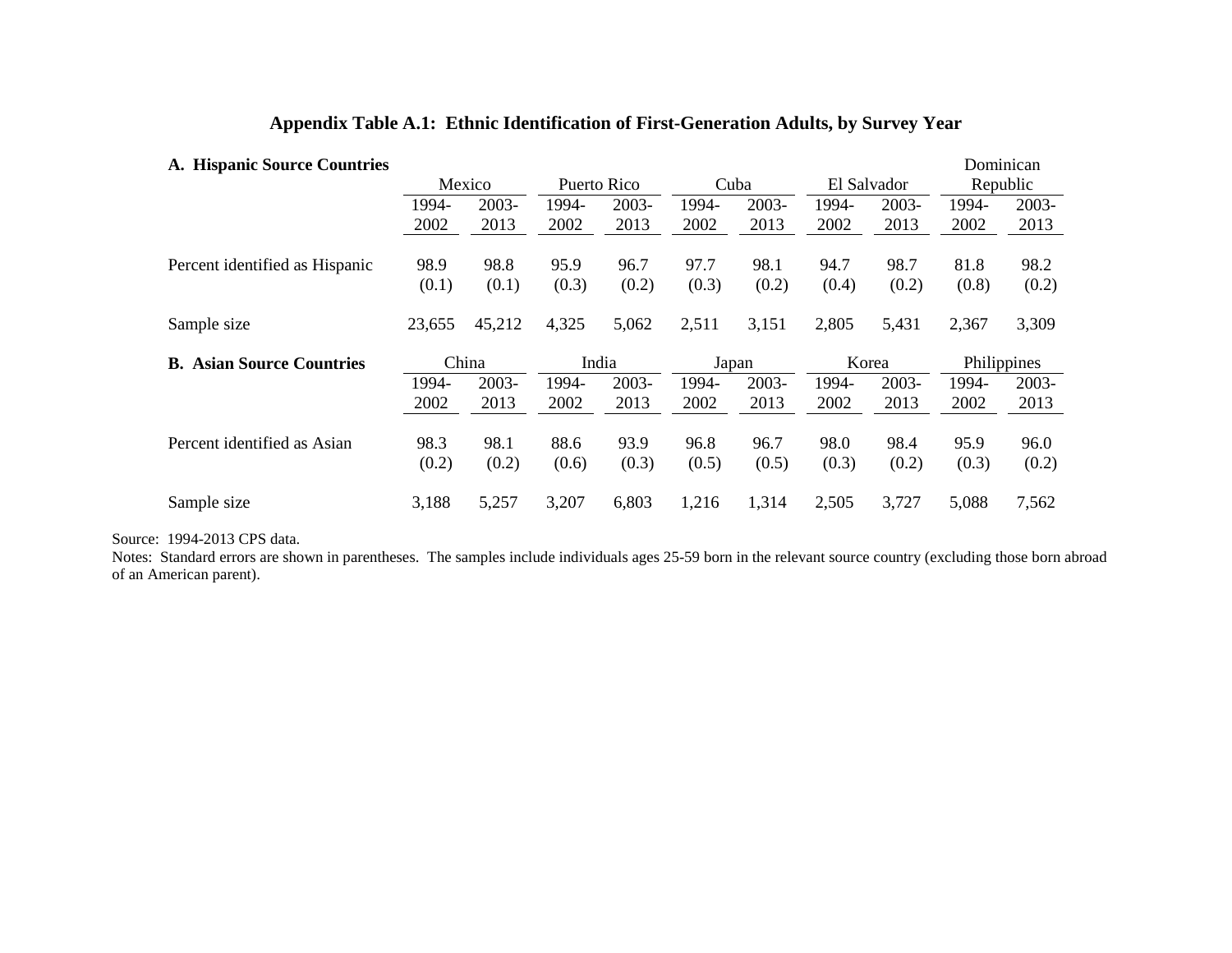| A. Hispanic Source Countries             |       |        |       |             |       |       |        |                                                                                                                                                                                                                                                                                                                                                            |       |       |
|------------------------------------------|-------|--------|-------|-------------|-------|-------|--------|------------------------------------------------------------------------------------------------------------------------------------------------------------------------------------------------------------------------------------------------------------------------------------------------------------------------------------------------------------|-------|-------|
|                                          |       | Mexico |       | Puerto Rico |       | Cuba  |        |                                                                                                                                                                                                                                                                                                                                                            |       |       |
|                                          | 1994- | 2003-  | 1994- | 2003-       | 1994- | 2003- | 1994-  | 2003-                                                                                                                                                                                                                                                                                                                                                      | 1994- | 2003- |
|                                          | 2002  | 2013   | 2002  | 2013        | 2002  | 2013  | 2002   | 2013                                                                                                                                                                                                                                                                                                                                                       | 2002  | 2013  |
| Percent identified as Hispanic:          |       |        |       |             |       |       |        |                                                                                                                                                                                                                                                                                                                                                            |       |       |
| Both parents born in an Hispanic country | 97.8  | 97.9   | 94.8  | 96.4        | 95.8  | 93.8  | 48.8   | 94.9                                                                                                                                                                                                                                                                                                                                                       | 78.6  | 96.1  |
|                                          | (0.3) | (0.2)  | (0.5) | (0.3)       | (1.0) | (1.0) | (5.6)  | (1.4)                                                                                                                                                                                                                                                                                                                                                      | (3.3) | (1.0) |
| Father only born in an Hispanic country  | 89.7  | 93.9   | 65.6  | 84.3        | 61.4  | 77.3  | 6.4    | Dominican<br>El Salvador<br>Republic<br>41.0<br>74.0<br>(5.2)<br>(3.6)<br>74.0<br>63.6<br>(3.6)<br>(6.0)<br>71.8<br>74.2<br>(1.9)<br>(2.5)<br>575<br>298<br>Korea<br>Philippines<br>2003-<br>1994-<br>2013<br>2002<br>93.8<br>96.7<br>(1.0)<br>(1.1)<br>68.6<br>66.7<br>(2.3)<br>(6.6)<br>39.9<br>71.6<br>(3.3)<br>(2.4)<br>82.1<br>73.7<br>(1.4)<br>(1.3) | 82.9  |       |
|                                          | (0.7) | (0.5)  | (2.0) | (1.2)       | (3.3) | (2.3) | (1.2)  |                                                                                                                                                                                                                                                                                                                                                            | (3.4) |       |
| Mother only born in an Hispanic country  | 88.0  | 91.8   | 65.5  | 82.9        | 64.5  | 71.1  | 7.7    |                                                                                                                                                                                                                                                                                                                                                            |       | 82.8  |
|                                          | (0.9) | (0.6)  | (2.4) | (1.5)       | (3.9) | (2.7) | (1.1)  |                                                                                                                                                                                                                                                                                                                                                            |       | (3.1) |
| All                                      | 93.2  | 95.9   | 85.8  | 91.8        | 79.8  | 84.4  | 10.1   |                                                                                                                                                                                                                                                                                                                                                            |       | 90.4  |
|                                          | (0.3) | (0.2)  | (0.6) | (0.4)       | (1.4) | (1.0) | (0.9)  |                                                                                                                                                                                                                                                                                                                                                            |       | (1.2) |
| Sample size                              | 6,241 | 11,547 | 3,126 | 4,528       | 773   | 1,257 | 1,143  |                                                                                                                                                                                                                                                                                                                                                            |       | 625   |
| <b>B.</b> Asian Source Countries         |       | China  |       | India       |       | Japan |        |                                                                                                                                                                                                                                                                                                                                                            |       |       |
|                                          | 1994- | 2003-  | 1994- | 2003-       | 1994- | 2003- | 1994-  |                                                                                                                                                                                                                                                                                                                                                            |       | 2003- |
|                                          | 2002  | 2013   | 2002  | 2013        | 2002  | 2013  | 2002   |                                                                                                                                                                                                                                                                                                                                                            |       | 2013  |
| Percent identified as Asian:             |       |        |       |             |       |       |        |                                                                                                                                                                                                                                                                                                                                                            |       |       |
| Both parents born in an Asian country    | 97.0  | 94.2   | 80.2  | 89.2        | 97.7  | 97.5  | 100.0  |                                                                                                                                                                                                                                                                                                                                                            |       | 96.2  |
|                                          | (0.8) | (0.9)  | (3.8) | (1.4)       | (1.3) | (1.4) | (0.0)  |                                                                                                                                                                                                                                                                                                                                                            |       | (0.5) |
| Father only born in an Asian country     | 66.8  | 76.9   | 14.5  | 47.8        | 81.4  | 62.0  | 46.7   |                                                                                                                                                                                                                                                                                                                                                            |       | 70.8  |
|                                          | (3.3) | (2.4)  | (4.5) | (4.3)       | (3.0) | (3.6) | (13.3) |                                                                                                                                                                                                                                                                                                                                                            |       | (2.0) |
| Mother only born in an Asian country     | 50.8  | 64.0   | 7.9   | 32.8        | 52.7  | 64.5  | 55.6   |                                                                                                                                                                                                                                                                                                                                                            |       | 58.3  |
|                                          | (4.4) | (3.1)  | (4.4) | (6.1)       | (2.4) | (1.8) | (5.6)  |                                                                                                                                                                                                                                                                                                                                                            |       | (2.2) |
| All                                      | 80.7  | 83.6   | 47.9  | 75.5        | 66.8  | 68.0  | 73.8   |                                                                                                                                                                                                                                                                                                                                                            |       | 81.9  |
|                                          | (1.5) | (1.1)  | (3.4) | (1.7)       | (1.7) | (1.5) | (3.4)  |                                                                                                                                                                                                                                                                                                                                                            |       | (0.8) |
| Sample size                              | 734   | 1,202  | 211   | 662         | 747   | 1,007 | 168    | 717                                                                                                                                                                                                                                                                                                                                                        | 1,142 | 2,187 |

# **Appendix Table A.2: Ethnic Identification of Second-Generation Adults, by Survey Year**

Source: 1994-2013 CPS data.

Notes: Standard errors are shown in parentheses. The samples include U.S.-born individuals ages 25-59 who have at least one parent born in the relevant source country.